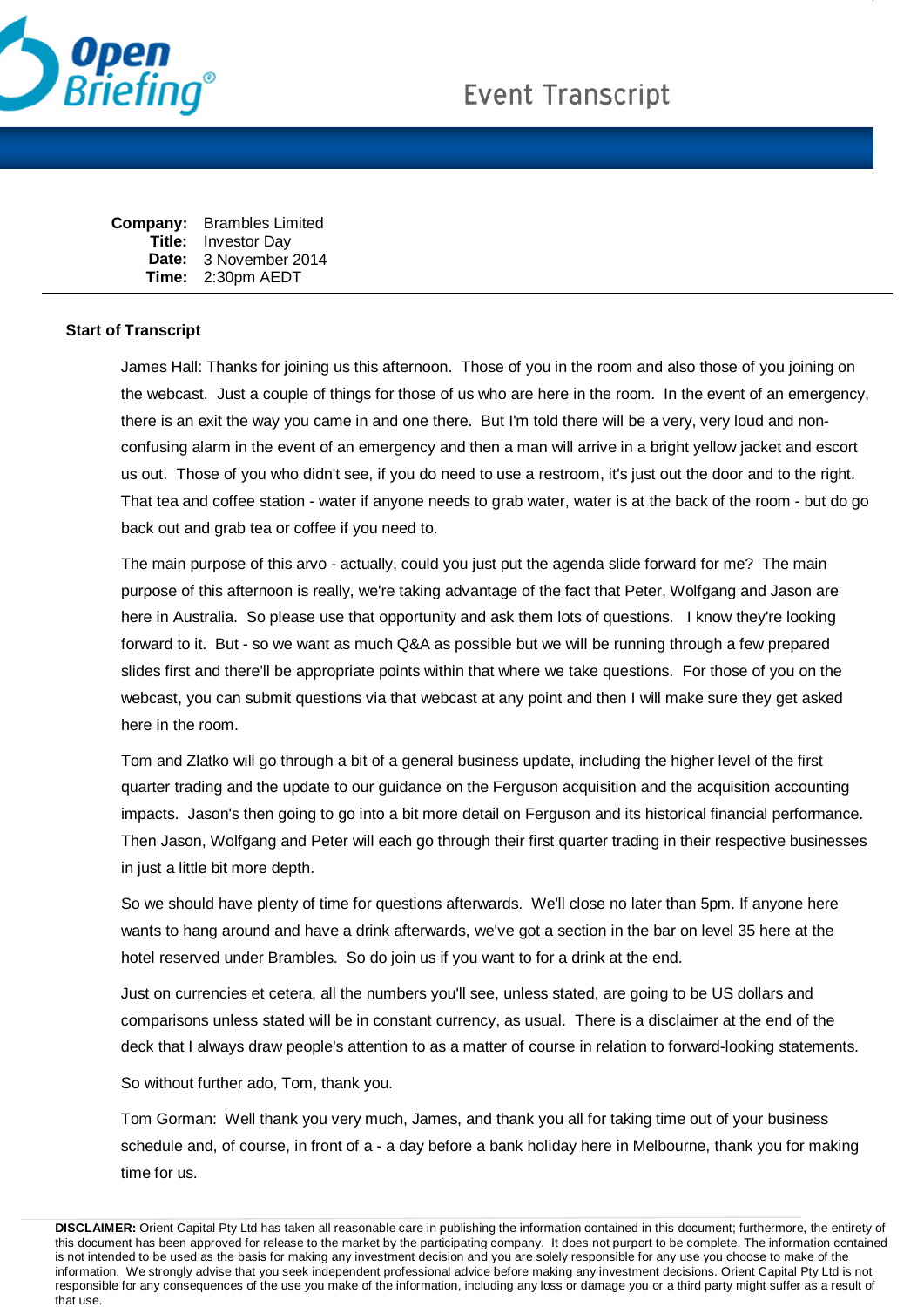

I will begin the business update with a summary of our first quarter trading. Then, as I think you all know, this was all released to the ASX this morning. So I'll walk you through that. Next slide.

So as you can see on this slide here, constant currency sales revenue for the group was up 7% compared with the first quarter of last year. That totalled US\$1.37 billion. This was broadly in line with our expectation for the full year. Although I would like to point out here that full one percentage point of that growth came from the three acquisitions we have made since the prior corresponding period. Those three being the Ferguson Group, Transpac and Airworld. So the combination of those three led to about 1%.

Growth in the pallets business of 5% to US\$1.03 billion reflected consistent growth in all of our regions across the world. Now while this was in fact solid growth compare with the weaker underlying economic conditions and the cycle of a very strong comparative period, particularly in the Americas last year, we are in fact confident of stronger growth in the pallets business in FY15 in total. Now Peter will go through that in a great more detail in a few moments.

In the RPC business, growth was in line with our expectations at 10%. That business in the quarter generated US\$234 million of revenue. This was really reflective of continued strong growth, again in all regions. What was particularly pleasing here was the momentum that we continue to deliver in North America. Again, as James said already, Wolfgang is here with us today and he'll go through that in quite a bit more detail as well.

Now headline growth in the containers business stood at 19% in the quarter to a total of US\$105 million. Now this was in fact largely a result of the three acquisitions that were made prior to the - in the prior corresponding period. Again, not to be repetitive, but Jason is here and Jason will cover that in a lot more detail. We thought it more important that you hear from the operating executives on each of their businesses rather than just my voice.

Overall, we felt that quite the quarter presented some very real challenges and certainly it did not exceed our expectations, we remain on target to deliver to our expectations at the start of the year. We are in fact confident of stronger growth in the second half.

Now what I'd like to do is move onto our revised 2015 outlook which now includes the contribution of Ferguson for the 10 months to the balance of the year. Just to remind you, Ferguson joined the group in consolidation from September 1 of this year. Now, including Ferguson, we should be at the top end of our high single digit sales revenue growth. This will put us at about 8% to 9% year-on-year sales revenue growth. Our underlying profit range increases by US\$25 million, so our revised guidance on the total business including Ferguson now is US\$1.055 billion to US\$1.085 billion. Just to remind you that that is shown at 30 June 2014 foreign exchange rates.

Now that equates to growth of 9% to 12%, reflecting leverage that we are getting to the bottom line. So top line growth in the range of 8% to 9% and bottom line in the range of 9% to 12%. Now unlike last year, we expect stronger growth in the second half than we're actually seeing in the first. This is reflecting the strong second quarter and the very weak third quarters that were experienced in FY14 last year. Just to remind you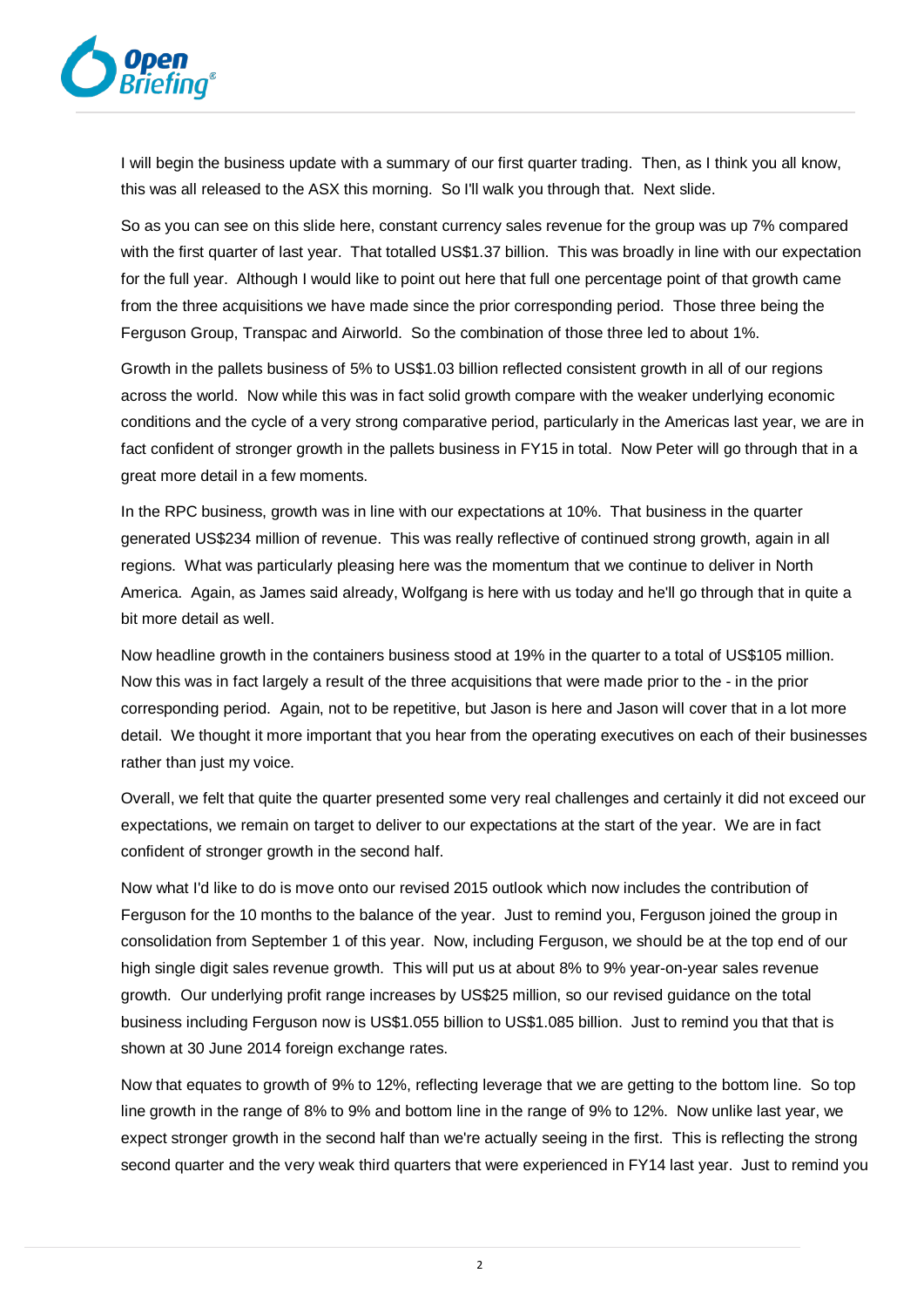

that in last year, in the third quarter, we had that very, very challenging winter weather, particularly in the North American continent, that really slowed down our growth last year.

We are also expecting profit growth of the Americas to lag sales growth in the first half, although this should revert in the second half. Again, Peter will go into this a bit later. As we have now, as you all know, debt funded the Ferguson transaction, we expect our finance costs to go up to between US\$125 million and US\$130 million. Our expectation for a 29% effective tax rate is unchanged relative to the guidance that we gave at the beginning of the year. Now our return on capital invested, the acquisition will drive a result slightly below that of FY14. But we continue to expect and improvement from all of our pre-existing businesses in FY15. Again, we'll cover this in more detail at the interim results in February and then of course our full-year results that will be in August of next year.

I just want to recap to all of you our longer term objectives, which are in fact unchanged. Now hopefully some of you will see this slide as a familiar slide. Because we presented it at our Sydney investor day in December of 2013. Just as a reminder of what we set as our objectives; we are targeting annual sales revenue growth in the high single digits in constant currency terms and return on capital invested of 20% by the 2019 financial year. These objectives were set on an organic basis. What I mean by that is that they excluded the impact of any merger, acquisition or divestment activity. Although goodwill associated with the three acquisitions that we've made since December of 2013 will in fact have a dilutive impact on Brambles' return on capital invested, we as a team remain focused on achieving the 20% target on aggregate, even after those goodwill impacts by the time we get to 2019.

Now in addition to our strategy for Ferguson, again which Jason will expand on shortly, we continue to expect our investments in asset management and business development as well as the delivery of the One Better program to support the achievement of these goals that we articulated back in December of last year.

I'd now like to hand over to Zlatko. Zlatko will talk in more detail about the role of acquisitions in our overall corporate strategy. As we know, this has been an area of focus for several of you since we made the Ferguson purchase.

So with that, Zlatko.

Zlatko Todorcevski: Thanks, Tom, and good afternoon everybody. As Tom said, I'll start by talking about the acquisition accounting for Ferguson and give you an update of the thinking in that space. Then I'll spend a little bit of time just talking about how we more broadly think about acquisitions as part of our overall value creation strategy.

As at 30 September 2014, using the exchange rate on that date, the acquisition price for Ferguson of £320 million converted to US\$523 million. As Tom said, at the completion date of the acquisition being 12 September and using that exchange rate, the actual cost of that acquisition of £320 million converts to US\$515 million. On a preliminary, unaudited basis - and I'll just caveat that by saying we still haven't completed all the work around purchase price allocations and the like - but based on our preliminary work in this space, we see identifiable, intangible assets in the range of £30 million to £40 million. Based on our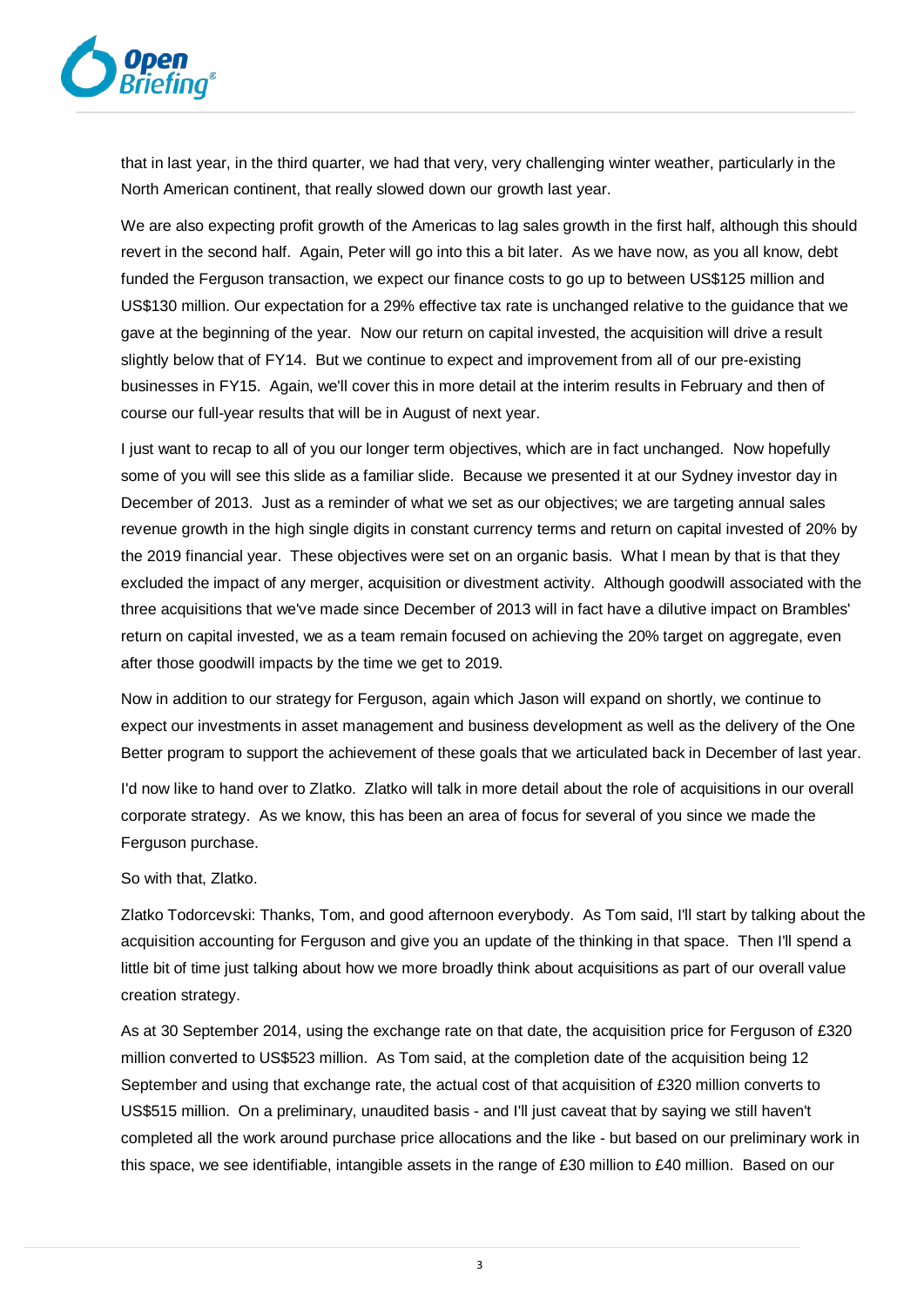

expected 10 year life of those intangible assets on a straight line basis, we'd expect to see up to about £4 million per annum of amortisation charges coming through in relation to Ferguson.

Now if you think about the fact that, as Tom said, we'll only see 10 months of Ferguson consolidated in the current financial year, on a US dollar basis, the impact of that amortisation charge should be roughly about US\$6 million in FY15. As we disclosed in September, based on our due diligence work at Ferguson, we expect to see about £114 million of net operating assets in Ferguson. You might recall that we also disclosed the depreciation policy of Ferguson at that time was to depreciate their assets over a 15 year useful life with a 10% residual. We don't anticipate changing that policy but if we do, obviously we'll come back to you. But at this point in time, that's what we do anticipate going forward with.

In a moment, when Jason talks about the strategy for Ferguson, he'll also give you a sense of what the historical depreciation charge for Ferguson was as well.

Return on capital for Ferguson in the FY15 year, once you take into account depreciation and the amortization of intangibles, we're expecting to be about 6%. But we also do continue to believe that we can grow it strongly from that point and deliver an overall return on capital of Ferguson of about 12% by FY19. Once again, we'll outline the value-creation strategies that we are pursuing now that Ferguson is part of the Brambles family.

If we go to the next slide, I'll just spend a little bit of time talking about how we do think about acquisitions and the role that they play in our overall value creation strategy. This slide, or this set of slides, will come through as a bit of a build, because I'll try to tell you the story about how our thinking progresses and in particular how we think about different businesses at different lifecycles and their maturity. The slide you see here up in front of you is what we call a maturity matrix. It enables us to plot each of our businesses to give you a sense of where they - where they're positioned as part of the portfolio.

If you start at the left and as you progress to the right you can see the trough. That trough represents the 12% return on capital point. That's essentially where our businesses become BVA neutral. As you continue to move to the right, that's when they start to generate higher return on capital. You can see the point there at which they're generating 20% return on capital which, as Tom said, is our target for return on capital from the overall Brambles Group by FY19. As you move from left to right, that generally reflects increasing penetration within those different businesses and their addressable markets as well. I'll touch on that as we go through that.

Before I go onto the next part of this slide, though, I'll just orient you. The relative size of the bubbles that we'll be showing you reflect the relative size and contribution of those businesses to our FY14 revenue. The position of each of the bubbles is approximately illustrative. But it'll once again give you a sense of the relative contribution from each of our businesses.

So starting from a very strong position with these businesses shown on the chart that represent about 80% of our sales revenue, based on FY14. They're all generating in excess of 20% return on capital. It represents most of our pallets business, excluding pallets in Asia. But it also includes RPCs in ANZ and South Africa. These are what we call classic horizon 1 businesses, and you've heard us talk about that in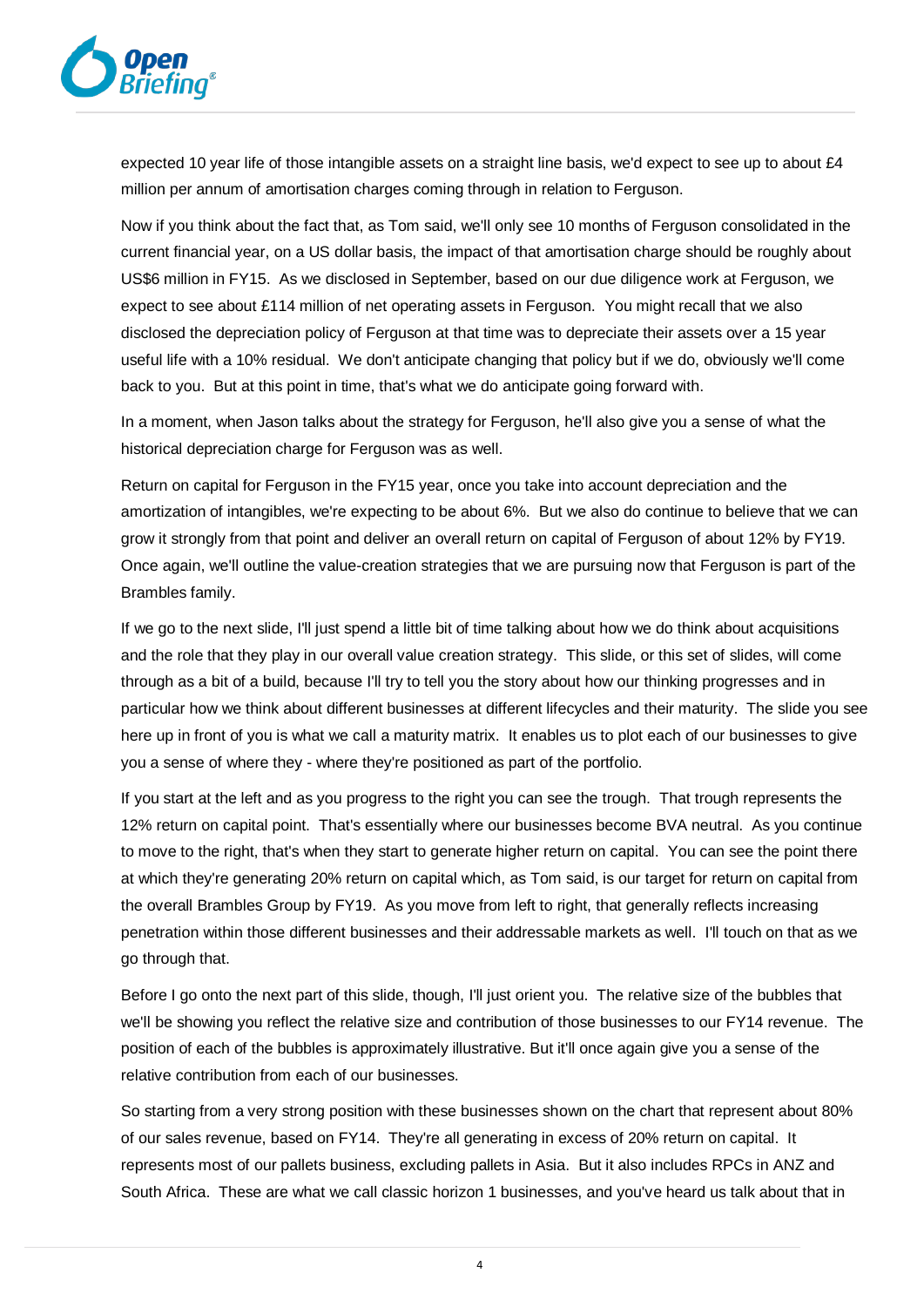

the past. Given the capital-intensive nature of most of our pooling businesses, the way that we think about operating leverage is really incremental return on capital. All of these businesses generate very strong incremental return on capital, well in excess of 20%.

It's clear, however, as these businesses increase in penetration, the opportunity to redeploy capital becomes reduced because of the relatively higher penetration we have in each of those different sectors. Although new platforms and initiatives like the half-pallet in our North American pallets business provide fantastic medium and longer term growth opportunities for us, in some cases they are still emerging opportunities and the opportunity to really deploy massive amounts of capital is somewhat limited in the near term.

We're also generating more cash from these businesses as we continue to improve asset efficiency. Just looking at the businesses that are up on the slide at the moment, they generated approximately US\$220 million of operating cash flow in excess of what they did as recently as FY10. At the same time, those businesses only required growth CapEx of about US\$150 million. So that liberates about US\$70 million from these horizon 1 businesses which can be redeployed elsewhere in the portfolio to continue to accelerate growth. That's what we're focused on. That redeployment of that cash generation from our horizon 1 businesses into opportunities that create net present value irrespective of what the near term return on capital profile might look like in some of those opportunities.

The next part of the slide, you can see what we consider to be horizon 2 businesses. So that's in that band between 12% return on capital and 20% return on capital. This is the band where we see the greatest rate of acceleration in both return on capital improvement and NPV creation. As those businesses continue to leverage their overall footprint and overheads, as those businesses grow, while still having quite substantial addressable market opportunities ahead of them. On aggregate, this is where our automotive businesses are positioned.

However, if you look at incremental return on capital in the automotive business, it's more akin to a horizon 3 business way out to the left of this maturity matrix. That's as a result of the need to seed new opportunities, particularly in automotive regions like Asia and North America, to really cover some of the opportunities that'll be lost to us, like the business here in Australia will eventually disappear in the not-too-distant future. Some of the constraints that we're seeing in European automotive growth in the near term.

If you'll also look at the returns that we're generating in the Asian and Aerospace businesses, these kinds of returns on less developed business is quite immature. Obviously right at the front end of what we're trying to pursue there from an organic growth profile. So the returns from capital that we see out of both Aerospace and Pallets Asia will be lower for longer. That's important to keep in mind because that's really where our strategy around acquisitions comes in. See if you then look at our IFCO and our global IBCs businesses, the way we report them at the moment shows that they're delivering a return on capital lower than 12%. That's a threshold that we look for to be BVA positive. That's predominantly because of the goodwill that's associated with both of those acquisitions.

However, if you look at these businesses, the really proven horizon 2 businesses, and on an incremental basis, the new capital invested in these businesses generates returns that are more in line with some of our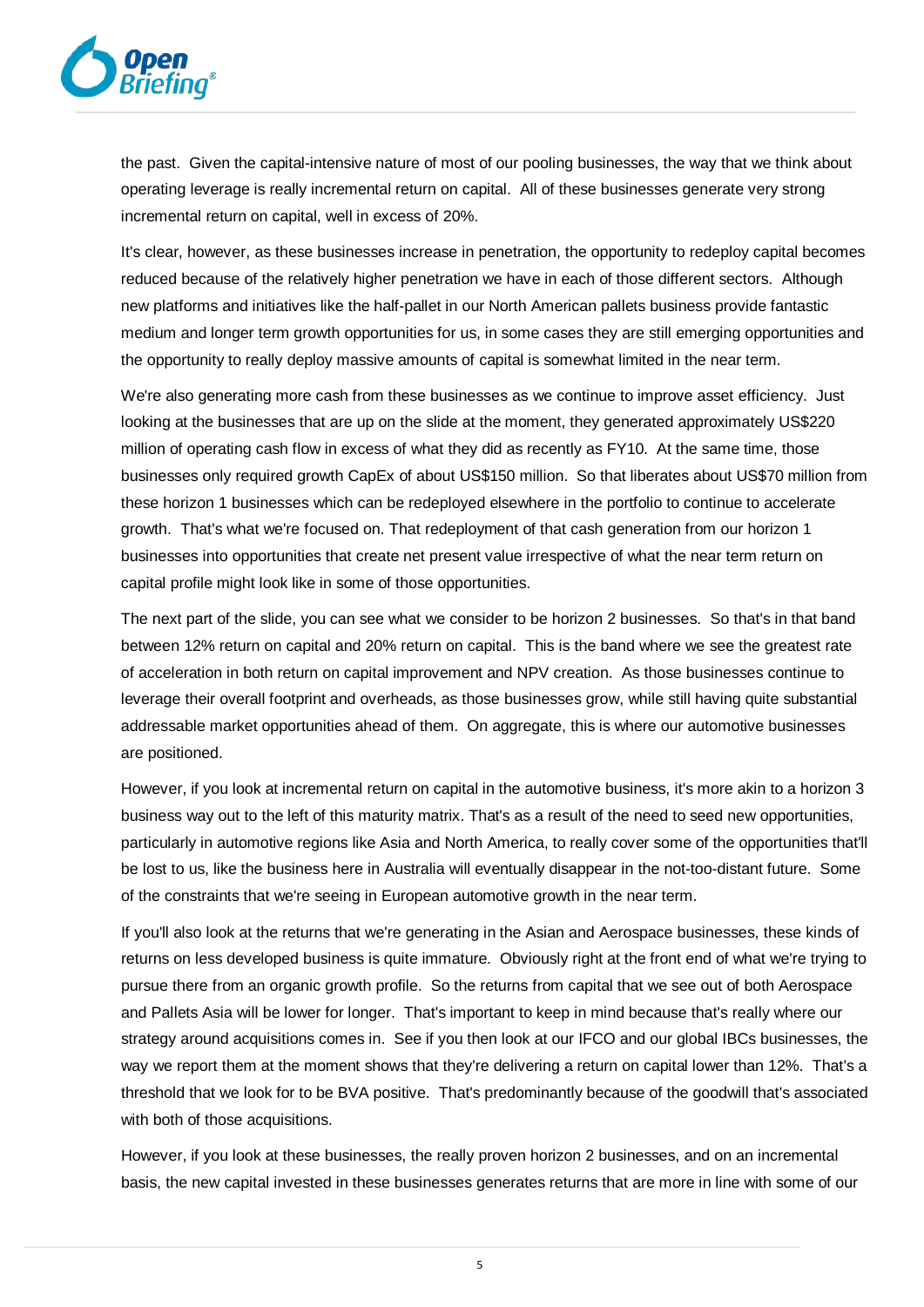

more mature businesses in the portfolio. That obviously creates significant value enhancement for the overall group as we continue to invest capital in both of those businesses. Although we're paying for goodwill and experiencing short term return on capital dilution with both of those acquisitions. We did that in exchange for certainty on an accelerated path to capturing the addressable market opportunities that prevail in both segments, while avoiding the risks and the immense time lag that's associated with trying to build those positions on an organic basis only. We remain focused on deliver value and enhanced return from both of those acquisitions going forward.

We expect the same to be the case with Ferguson. Once again, we believe it's a very, very strong horizon 2 business where pooling is well accepted within the market and on which the purchase of the goodwill through the acquisition of Ferguson, while dilutive to return on capital in the short term, creates values relative to the organic case, and substantial value, and a considerably lower risk. As I've discussed, the return on capital invested on the business is about 6% today. We continue to feel very good about our ability to deliver in excess of 12% return on capital by FY19. As I said earlier, Jason will take you though some of our near-term value creation opportunities that we are pursuing.

Finally, it's also worthwhile just pointing out our CHEP Catalyst and Chemical Containers business which is on the far right of the maturity matrix. As you can see by the position of the CCC business, it's a very highreturning business that operates in a sector that's relatively highly penetrated. So because of that characteristic, we had a look at that business earlier in the year and decided that ultimately expansion of our footprint in the downstream oil and gas business into the upstream offshore in particular was somewhere that we want to participate. That's ultimately what drove the Ferguson acquisition.

So hopefully that gives you a sense of how we think about the portfolio overall and in particular the role that acquisitions play within that. Before I hand over to Jason, though, are there any other questions on what Tom and I have just spoken about?

James Hall: We've got a couple on the web, but are there any others in the room before we go over to those?

Unidentified Participant: Zlatko, could you just talk about how management incentives are managed or measured against ROIC? So particularly in relation to the '15 guidance is an example where you're saying the underlying terms are ahead but you're going backwards?

James Hall: Yeah, Tom will...

Tom Gorman: Yeah, perhaps I'll touch on that. So look, from a senior management perspective, so everybody here, we really - our financial objectives are based on two fundamental targets. One is around BVA, so that's Brambles Value Added, which is - for most people it's economic value added. Which has obviously a hurdle return, which is the 12% pre-tax return. So in essence it's just - it's very similar to a return on capital objective. So that's the first financial metric. Then the second financial metric is cash flow. So those two are the dominant metrics for each of the team members here. In addition, we have a slight difference. Zlatko and I also have for our incentives profit after tax. The view is there at the corporate level we could have more influence in terms of things like tax rate and interest expense. So we get a PAT metric.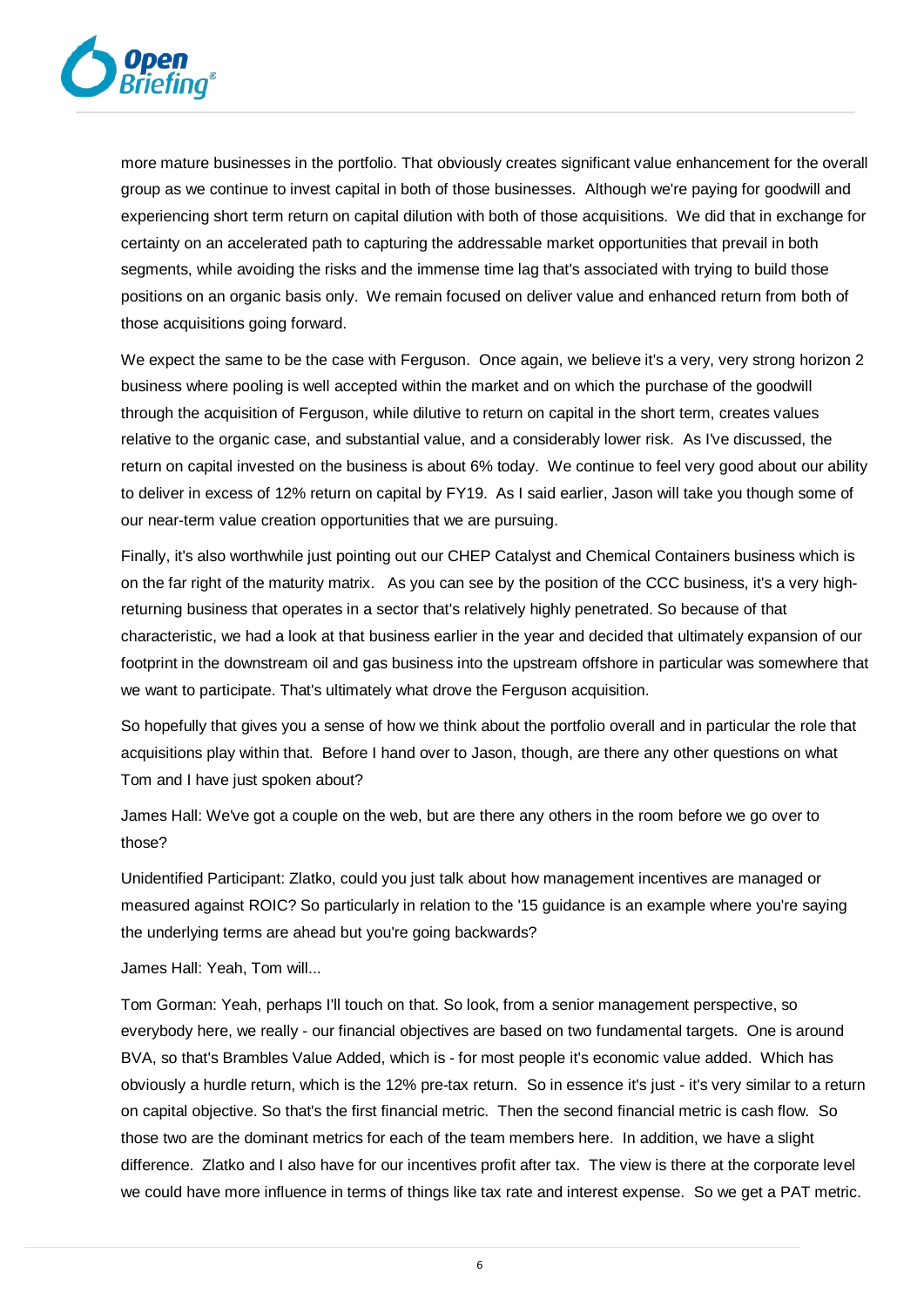

From Jason's business, because his business is an emerging business, that's very focused on revenue growth. There is a revenue growth component to Jason as well. But the rest of us share predominantly BVA and cash flow.

[Cameron McDonald: (Deutsche Bank, Analyst)] Thanks. Zlatko, just how do you, in that slide, in your assessment of acquisitions and the capital deployment, how does the discussion around capital management in lieu of pursuing acquisitions in horizon 2 and 3 opportunities get assessed?

Zlatko Todorcevski: Yeah, great questions, Cameron. So we think about it in terms of, are there valueaccretive opportunities, either organic or acquisitive that we can go after and use the cash generation within our business. We don't blindly pursue those. I think we're conscious around making sure that we see good, long term investment opportunities. If we don't see those either in organic or inorganic opportunities, that's where capital management comes to play. But I think it's fair to say that we, at the moment, are not opportunity constrained. We see a lot of opportunities in the portfolio.

John : So just following up on that, obviously you're not going to tell us how you price your own equity, but how does that come into your thinking when you look at a Ferguson, so you know what it earns and you know what you have to pay, against - I'm not saying you should buy back your shares, but what about that concept? How do you compare those two? Is there a formal metric that every acquisition gets compared to a - to buying your own stock with what you know is going to take place as you go forward? Just - it's a theoretical question.

Zlatko Todorcevski: Yeah. The way we are thinking about it, John, is around - we compare every acquisition to what the organic growth scenario would look like. So obviously if you look at our organic businesses that we've generated very, very high return on capital what we try to assess is, can we create value relative to that organic case from an acquisition. In both the Ferguson and the IFCO cases which we looked at more recently, NPV is substantially higher on the acquisitive case than what we could do organically if we were to try to build those businesses.

Tom Gorman: I think the - if I could just answer that. I think that the risk here is that you're looking at this as a mathematical exercise. I think it's far more involved than a mathematical exercise. What we're trying to do is we're trying to bring fundamental intellectual property which we believe we possess in pooling and then combine that with deep knowledge and understanding in the vertical. The two examples that are shown here is obviously the one that we've now been a part of for a longer period of time is the IFCO business. Look, so we were a small bit player in the RPC business. We knew who was the world leader in the RPC business and that was IFCO.

We thought there were things that we could bring to IFCO that would accelerate the growth of that business and accelerate the value creation. So we acquired a business with great vertical knowledge and we brought top that our global pooling expertise. The growth that we've been able to achieve with the IFCO RPC business, in my view, they would not have achieved on their own and we would not have been successful had we gone to build that business organically.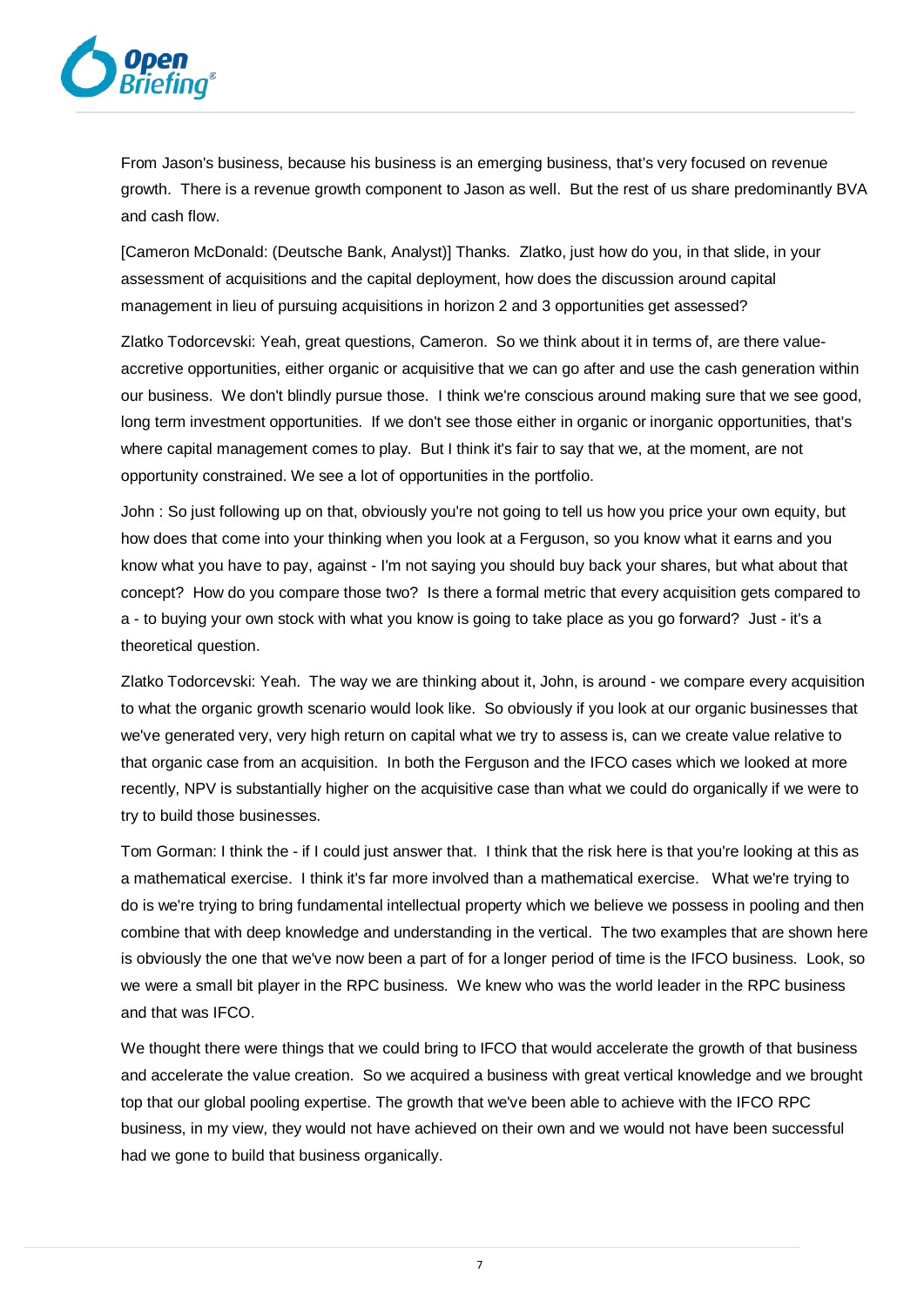

Ferguson, although obviously only in the family now for a couple of months, is exactly the same story. We believe that we have an awful amount of intellectual property that we can bring to Ferguson - which Jason will cover in a moment - but it's that deep vertical knowledge that we don't possess in terms of offshore oil and gas, we think the acquisition here is going to create a lot more value than had we gone about building that business organically. So it is not just a mathematical exercise. You're looking at verticals that are attractive to us for all the financial metrics associated with that vertical but it's a place that we think we can bring real value as well.

James Hall: I might go to one of the questions on the web. From [Nick Markowitz] at Morgan Stanley. It follows on a little bit from Cameron's question. Zlatko, with Ferguson not expected to be BVA accretive until FY19, management have clearly taken a five year-plus view. Should we expect a similar approach to acquisitions going forward? And does this acquisition of Ferguson suggest that there aren't many other higher returning opportunities at present?

Zlatko Todorcevski: Maybe if I take the second part of that question. I don't think you should read anything into that about the lack or what the organic opportunity slate looks like for us. We continue to see a lot of organic opportunities including, as we touched on earlier, innovation opportunities like new platforms and the like. So I wouldn't read anything into that. This is not an either or scenario. I also wouldn't read anything into the timeframe to get to BVA positive. It's going to vary by different opportunities. Look, we paid a multiple for Ferguson that was a little bit higher than multiples we paid on some of the other businesses but that reflects the financial profile and the position that Ferguson's got in the market. We continue to feel very, very good about that.

As Jason will show you in a moment, we feel very, very good about the opportunities that we've got to bring incremental value to that opportunity. So it's not about any lack of opportunities it's about, as Tom said, what we can bring to Ferguson and how we can accelerate the penetration of the addressable market overall.

Tom Gorman: I think the only thing I would add to that is also if you look at the acquisitions that we've made, we've also put more capital into those businesses. So we think that we have great businesses that within those businesses there's an opportunity for us to deploy more capital. We've clearly shown that with IFCO, not only the accelerated growth that we've been driving in North America but the other regional growth that we've been driving. That's more capital going into what we think on the margin is an incredibly strong return. Ferguson is the same exact story. You can see where it sits on this little wave chart here. You can see that in and of itself, it's a very high-returning business.

So if there are opportunities to grow, which we believe there are, deploying Brambles capital through the Ferguson business is going to, on the margin, give us a very, very strong return.

James Hall: One more question from Nick at Morgan Stanley was around the 7% to 9% sales growth range, which was obviously ex-acquisitions. He's saying, with the base business growing at less than 7% in 2014 and in the first quarter of '15, it obviously implies an uplift in growth going forward. How comfortable are we with this and what does management expect will lead it and what contributions do we expect acquisitions to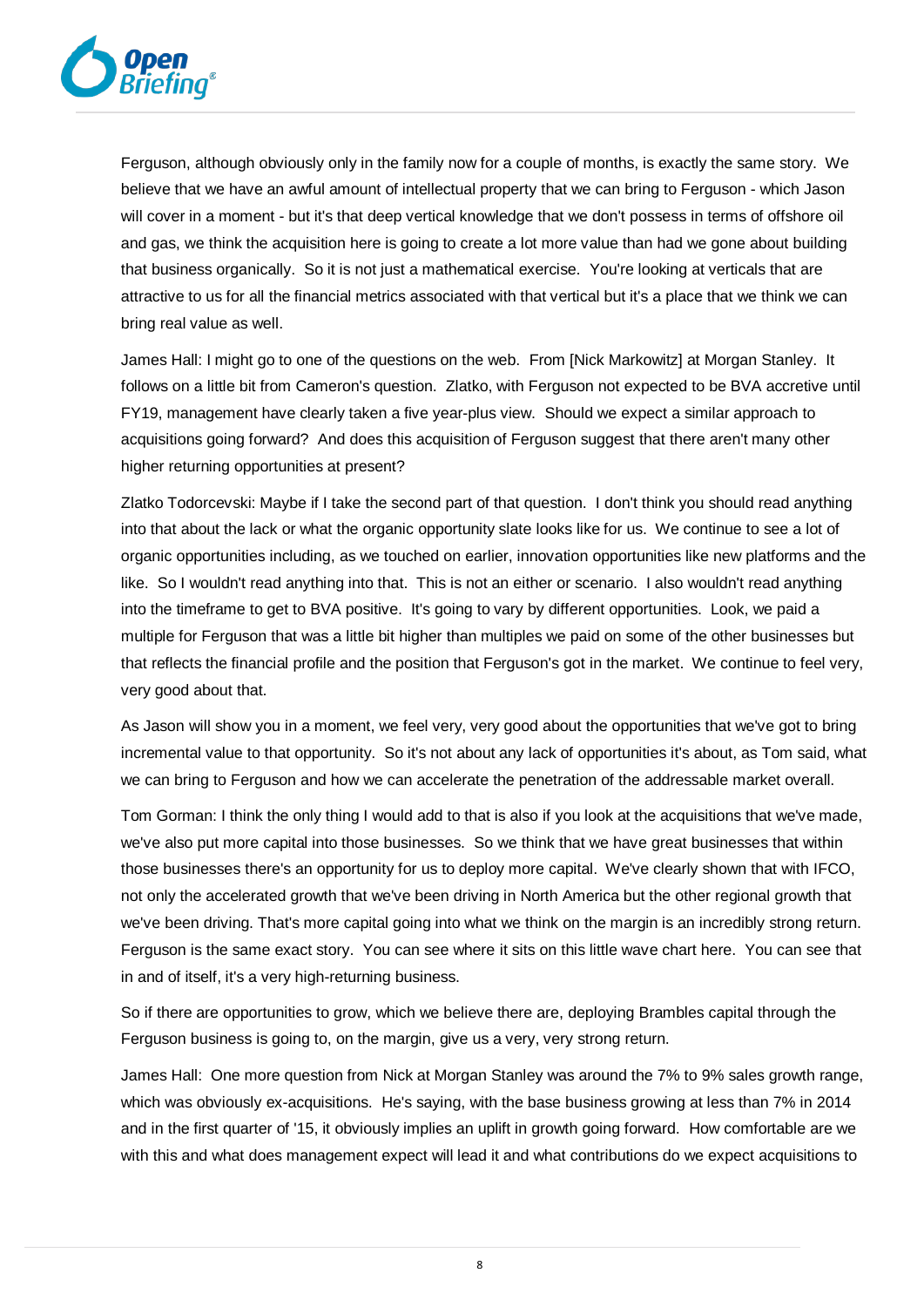

make going forward? So how comfortable with the 7% to 9% going forward and what contribution from acquisition?

Tom Gorman: So look, I think that we remain committed to the top line, high single-digit growth which for us is in that 7% to 9% range. I think when you step back and look at the growth that we're getting today, you have to understand the market environment that we're in, it's still relatively muted in terms of pure organic growth. It's still relatively muted in terms of pricing opportunities. We're delivering broadly in line with where we expected to be in terms of net new wins, particularly in the core business. That's really the pallet business where we have well-established businesses around the world.

So we are delivering what we said we would in terms of net new wins. But the world is still facing some economic headwinds. That is holding us back in terms of pure organic growth and to some degree also pricing. But having said that, we still see the strong - our ability to deliver high single-digit growth, that's what our view is over the coming five years and we haven't stepped away from that. Clearly at the moment we're at the low end, the lower end of that growth range.

I would also just caution you - and I think we tried to touch on this briefly - is that the [comp] period in the first quarter, it's a difficult comp in a way for the pallets business. We had a very strong first half last year. That comp will reverse itself in the second half. So I'd ask you actually to look at it on a smooth basis. So we should have a much stronger second half. In fact, on the RPC side, it works in a little bit the reverse. But given the weighting of the two businesses, it's much more powerful second half, first half for us because of what we anticipate could be the strength of the pallet business in the second half of the year.

James Hall: Any more questions in the room? Okay, there was just one more online from Anthony Moulder at Citi, which was around what we were classifying in the identifiable intangibles, Zlatko?

Zlatko Todorcevski: It's essentially associated with contracts that came with the Ferguson business.

Okay, thanks for that. Hand you over to Jason.

Jason Rabbino: So thanks, Zlatko, and thanks everyone for joining us both here and on the web. As Z and Tom said, what we'll do is we'll spend a few minutes talking about the Ferguson acquisition and specifically about what our strategy is, and why we think we can take what is very much a long-cycle business that's performing quite well and bring Brambles' expertise and capabilities to make that business even better.

At that point, I'll then go over the first quarter trading for the overall containers group, and talk to you about both the organic growth and the acquisition impacts of that. Then after this, we'll actually stop and take questions on the container segment and Ferguson, before turning it over to Pete and Wolfgang.

So with that, on the organic growth side, we see a lot of opportunity in the Ferguson business. I've been very fortunate through both the due diligence process in the now seven weeks since the acquisition, to spend quite a bit of time with the Ferguson leadership team. Both Steven Ferguson and the management team he's built up. We've talked quite a bit about how a company like Brambles can help them accelerate the organic growth rate. One of the areas that they're most excited about and we think that our expertise in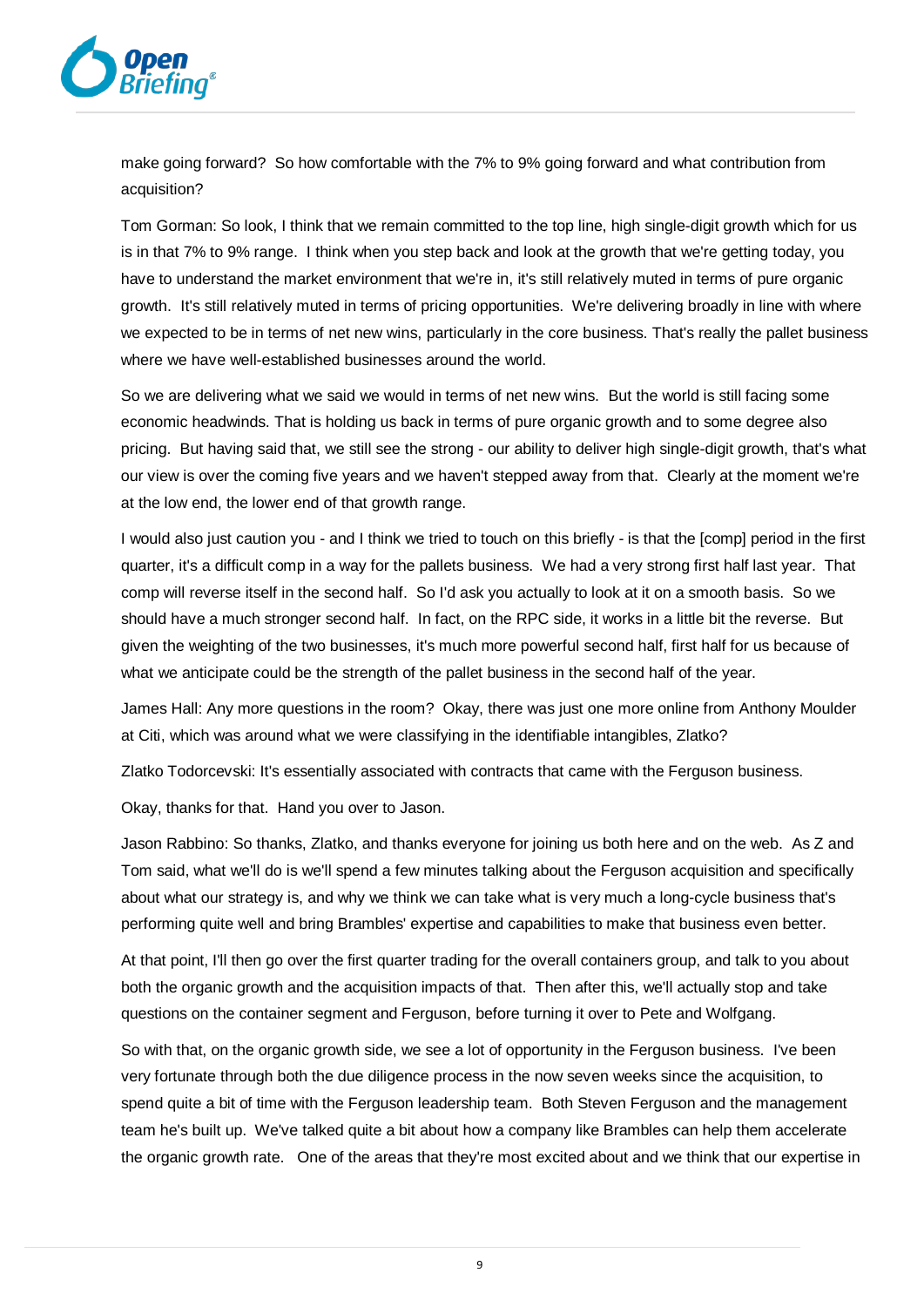

other parts of the business such as Pallecon and CCC add quite a bit of value, is moving from CCUs or offshore containers into a broader fleet of tanks.

Tanks are something where they don't have a lot of historical expertise. They've gotten into the business in approximately the last two years and still relative to some of their large competitors have a very small tank fleet. That's an area in terms of handling and transporting chemicals and hazardous goods where Brambles does have expertise and we also have smart patient capital to invest in building out that portion of the business. We expect to see that portion grow significantly over the coming years and contribute quite a bit to the organic growth rate in all regions of the Ferguson business. A secondary for driving organic growth is the increasing emphasis on DNV certification, which is the industry's highest level of certification worldwide. Ferguson's fleet is essentially 100% DNV compliant and they are really an industry leader in that segment.

As we see the offshore market growing - which I'll come to in a few minutes - throughout the world, particularly in the deep offshore, we see DNV certification becoming more and more a priority for customers. In light of the Deepwater Horizon incident in the Gulf of Mexico and other incidents around the world, the end-use customers, whether they're offshore explorers and drillers, or the service companies who support them, are pushing more and more for the kind of standards that Ferguson provides. Brambles is quite confident with our history of setting standards in other segments that we can help to promote and accelerate the DNV standard that Ferguson applies worldwide.

The third element of the organic growth story is on value-added services. Traditionally, most of the Ferguson businesses come from rental of assets and in some cases manufacturing and sale. There's a whole category of capabilities that we can bring to the table in terms of value-added service around areas such as tank cleaning and maintenance, transport and other areas that Brambles has quite deep expertise in. The Ferguson team is quite excited about this broader range of capabilities, helping them to strengthen their core pooling capabilities but also bring in other assets and other people who can help them accelerate this services part of their business. We think these three areas together will add quite a bit to the organic growth story of Ferguson in the years to come.

The second level of value that we see is on strategic sourcing. For the most part, Ferguson today sources its containers from high-cost normally Western European countries. They had just begun at the time of our diligence process to look at sourcing from lower cost markets and that's an area of expertise where Brambles, through our procurement team, has developed great depth of relationships for both our core pallet and RPC businesses and to a large extent to our containers group as well. We intend to work with the Ferguson team to shift more and more of the procurement to these low cost countries. We'll start seeing in the coming years the flow through of these core assets being purchased at lower prices as well as new assets like tanks and containers being purchased at lower cost and driving both the growth on the top line as well as the benefits falling through to the bottom line.

Another area of Ferguson that we don't talk about as much in a lot of the materials you've seen but is an important growth opportunity, is the manufacturing segment. This is a segment which is a bit more volatile than the core pooling or rental business, and involves manufacturing modules and workspaces for use offshore. This is a segment where we believe that Brambles expertise in lean manufacturing that we've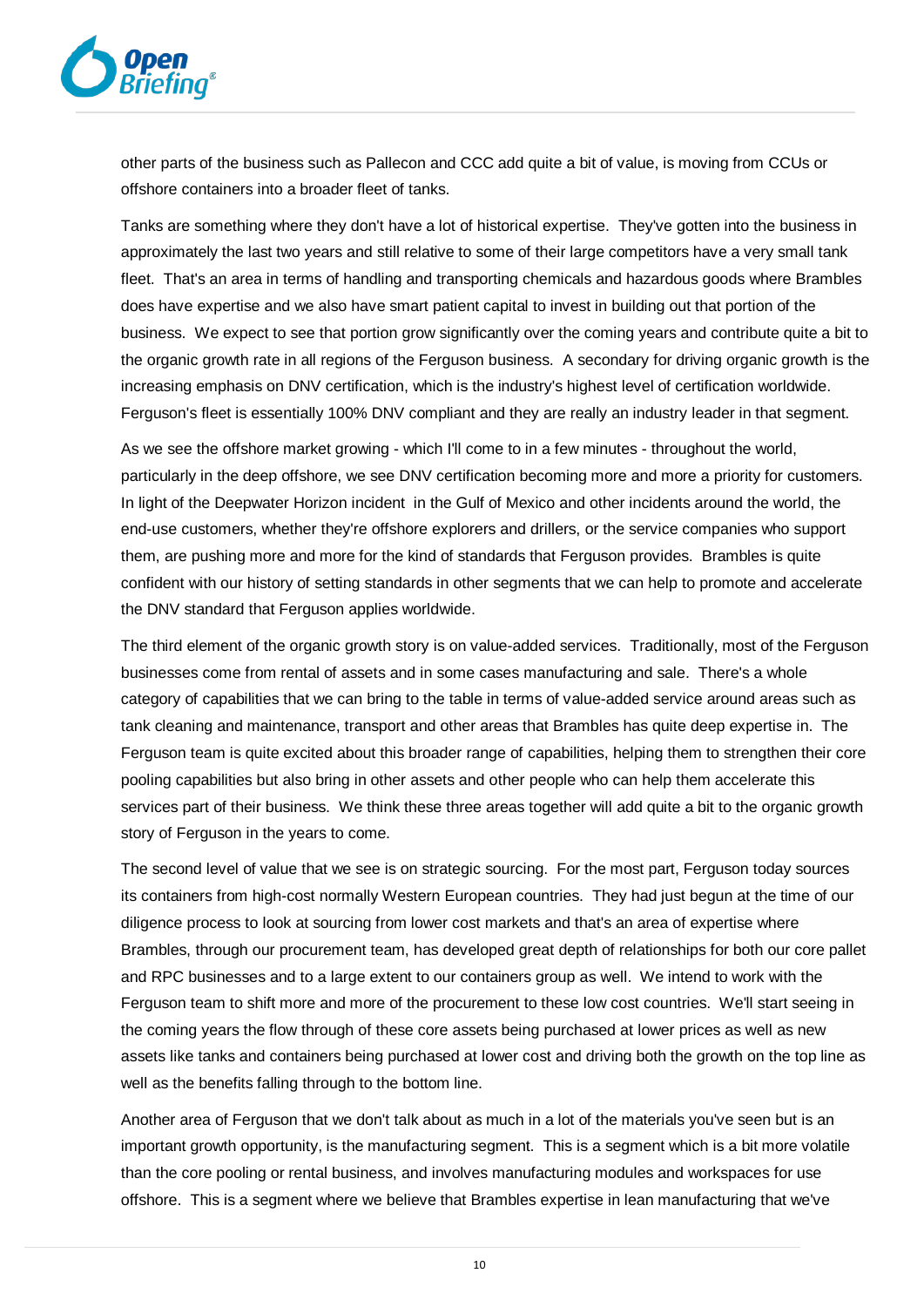

applied in other parts of the business and are beginning to apply to our aerospace business right now, can very much be brought to bear for Ferguson. They have some very good manufacturing capabilities but we've engaged with their team and are actually working right now to redesign some of their manufacturing operations to make them much more price competitive and actually expand the range of things that they can manufacture in a lower cost way.

Then finally when you look at the sourcing overall, some of the suppliers that Ferguson uses or could use are suppliers for other parts of Brambles today. We intend to work with these suppliers and actually leverage the overall Brambles spending footprint to actually deliver a lower cost for our broad business and specifically to Ferguson as well.

The third category is regional diversification. Ferguson has done a very good job on their own diversifying the businesses, such that in their last full fiscal year, which was the calendar year '13, less than 50% of the revenues came from their traditional legacy base of the UK and Norway. We intend to continue accelerating that overseas growth, leveraging the strength that Brambles has in other markets in places such as the Middle East and Latin America, to provide a footprint on which to grow the Ferguson business in new geographies faster than it could organically.

We see opportunities for them in places like the Gulf of Mexico, which is a key offshore market they don't participate in today, as well as significantly expanding very early stage opportunities they have in both East and West Africa. Questions come up in some discussions about consolidation. We will continue to look at opportunities to consolidate smaller players in the industry in regions where they make sense, and add valuations that we think add value to Brambles and to our shareholders.

Then finally, the fourth lever of value creation we see in our strategy is improving their asset utilisation. Ferguson looked at Brambles and saw very clearly our expertise in driving asset utilisation up above the levels that they've historically achieved. We've begun to lay out for them very significant and attractive growth plans in terms of improving their utilisation in the coming years and we will actively track and measure the business on year-on-year performance by asset category. We don't look at Ferguson just as a set of assets, we actually look at each type of asset and we want to make sure there's improvements across each of the asset classes that make up the Ferguson business.

We're also looking at strategic supply agreements. Traditionally a lot of the Ferguson business has been more ad-hoc or spot market rental, outside of the manufacturing business, in some long-term contracts. We think the nature of the long-term contracts can be increased significantly as more global standards such as DNV take hold and more of their customers look for global supplier agreements. Leveraging the Ferguson footprint we have today with expanded regional diversification, we think we can work with more of the end users and have more master service agreements which guarantee for Brambles and for Ferguson a higher overall utilisation of their fleet.

Last but not least is the use of technology. You've heard over the years of Brambles' innovations around asset tracking and tracing throughout our supply chain as well as through the customer base. We intend to bring more of this technology to bear on our core business but it's specifically to bring this technology to bear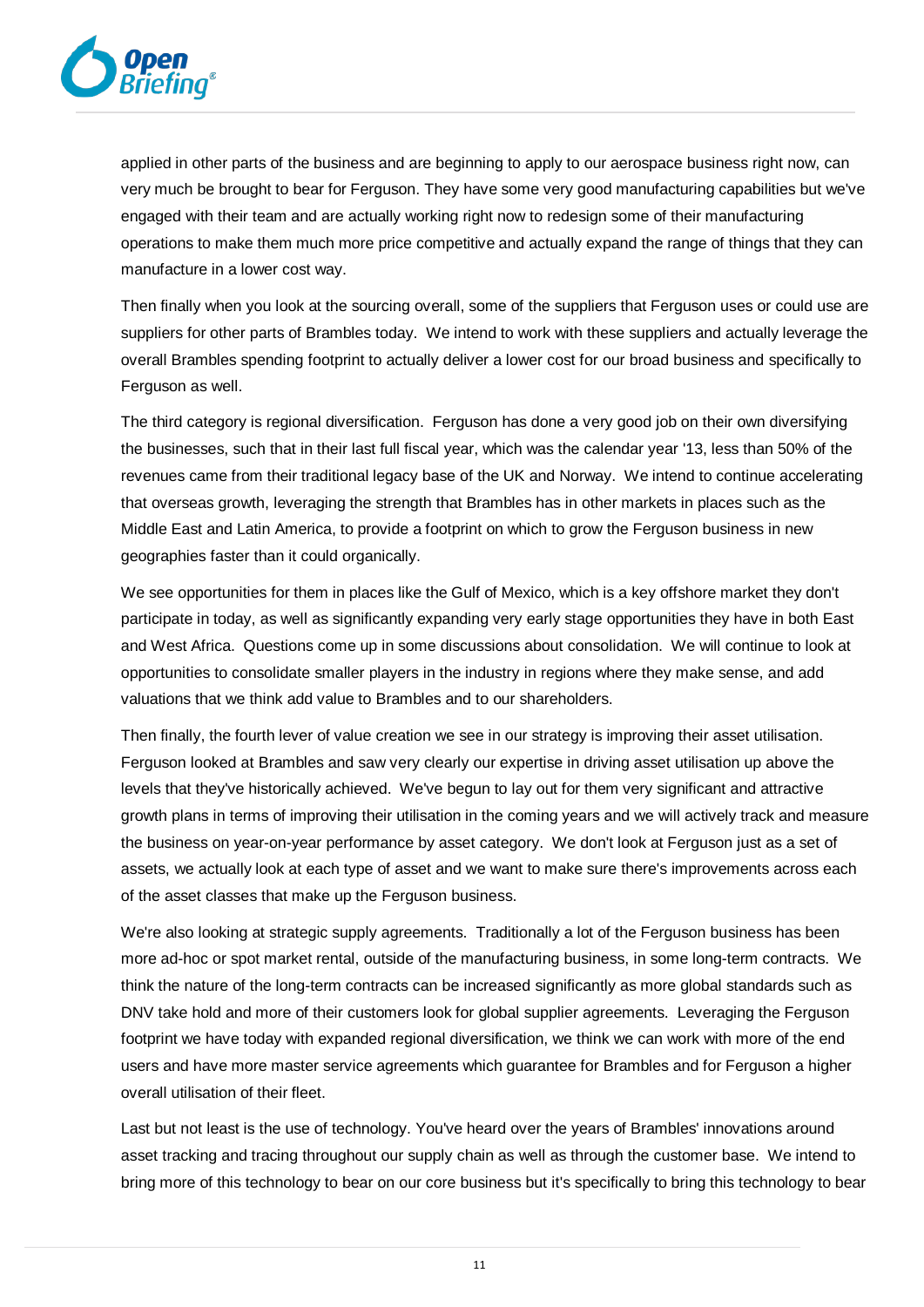

for Ferguson who actually sees a great benefit from better asset utilisation and management through the use of innovative technology around the world.

Now just turning our attentions back to the offshore market and just to reiterate why we're so excited about this segment over all and where we see the growth coming on an organic basis within the industry. You see on this chart the overall daily production measured in thousands of barrels of oil equivalents per day. You'll see in the grey area, this is a shelf production or the near shore production. This portion of the market is expected to continue growing but to slow its growth in the coming years. Ferguson tends to primarily concentrate in the lower portion of this, the deep-water production or the orange portion of the chart. These are platforms and production facilities further offshore where containerisation is much more a priority. Environmental risks, safety risks all play into the need to have more containerisation in the deep-water. This market which is the one that's growing is the area where Ferguson concentrates and Brambles feels we can bring more value added in terms of the four strategic priorities we talked about on the previous chart.

Okay, now let's turn our attention to the Ferguson Group financial performance. Again, Ferguson up until the acquisition has worked on a calendar year. So all the numbers here you see are reflected in calendar year performance. You'll see over the seven year period reflected here, Ferguson continued to see strong growth and a 12% top line CAGR throughout this shown period right here. Now this reflects growth despite industry downturns and cycles in the volatile overall oil market. So Ferguson brings to us a demonstrated track record of growing despite industry cycles in the industry. You'll also see the start up around calendar year '12 of the investments or accelerating in the business going forward. A number of things happened in this period.

The Ferguson team in 2011 realised they actually needed to strengthen their core business team and began investing in people and [unclear] in their growth in assets in calendar year '11, which significantly picked up in calendar year '12. The headcount that they have in the business from calendar year '11 through the end of calendar year '14 will grow by approximately 50%. The asset fleet has grown by a significant percentage at the same time. This investment in human capital as well as the asset base is going to be key to driving the growth of the business going forward but reflects a recognition by Steven Ferguson and his team going back a couple of years ago that they actually see strengthening the core business and strengthening the talent around that as vital to their success.

Again, as new asset types have come into the industry and we expect that under Brambles' owners, we'll be able to set some more standards in industry practices around additional asset classes, we'll continue this investment in both human capital and importantly in building out the asset fleet. Not just in tanks and containers but a broader range of core CCUs as well. James had mentioned earlier that obviously as you start bringing more assets into the fleet, the depreciation schedule does start picking up as well and you're just beginning to see the wave of depreciation accelerate as you start seeing those investments in 2012, 2013 and notable in 2014, will start impacting the overall business.

We think these investments are fundamental to driving growth in core business as well as innovating in new capabilities and technologies around the world. Overall, we're actually quite pleased with the history financial performance of Ferguson. However, we actually think that the investments that Brambles will make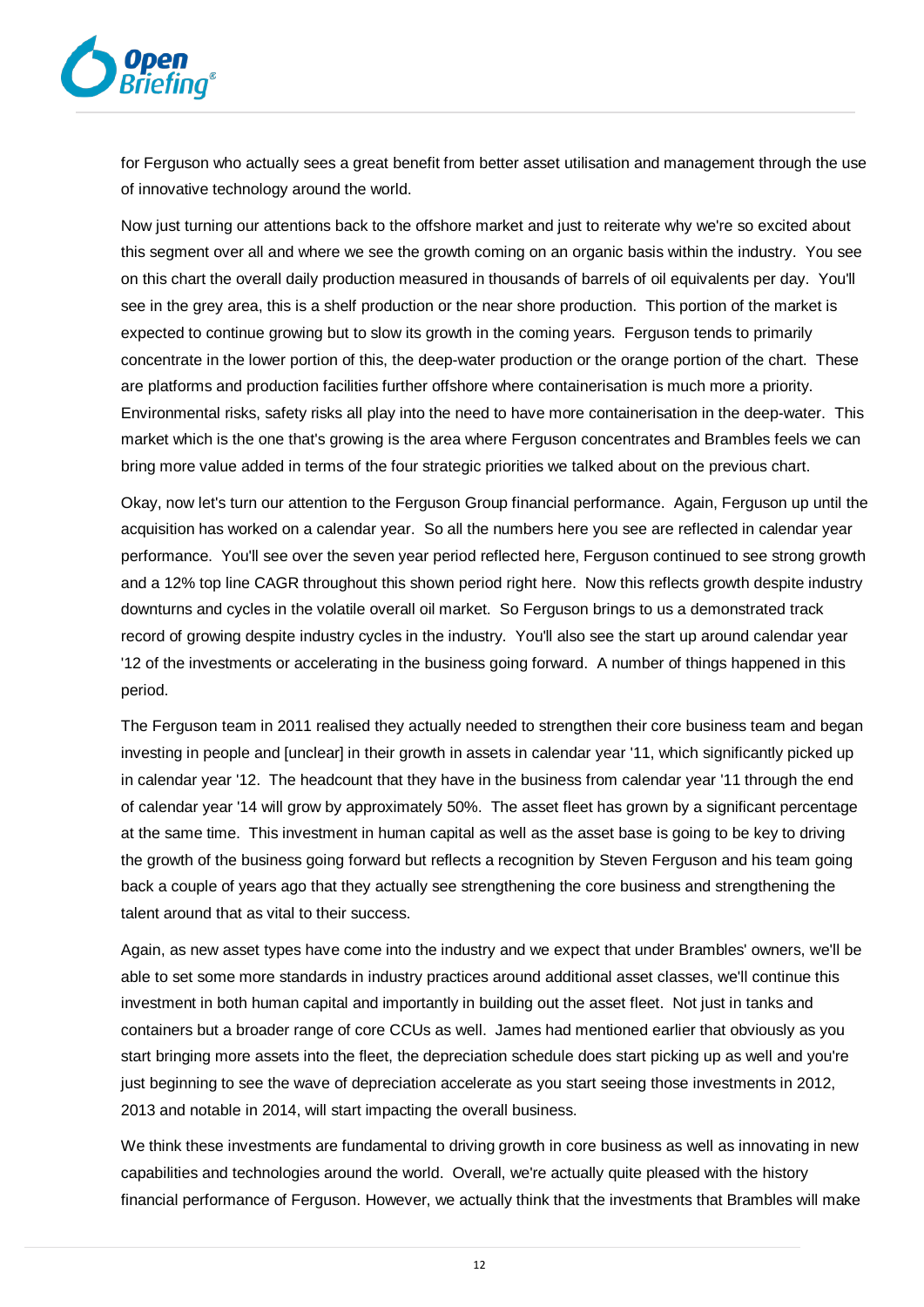

going forward, as well as the talent we'll bring to the table, will help them significantly both in terms of managing their capital even more effectively as well as finding the right areas to invest in. In fact, one of the key things we've done as an early part of integration is actually to bring in a gentleman named Laurent Letestu who some of you have met over the years. Laurent was previously the CFO for the CHEP business in France and most recently has been the CFO for the CHEP business throughout Asia.

Laurent brings a wealth of experience from across Brambles and CHEP to the Ferguson Group and will actually be joining the next week as their CFO moving forward. We think that bringing that type of capability on the ground to Ferguson in addition to our strategic sourcing efforts, our asset utilisation efforts as well as our health, safety and quality experience, will actually help up to achieve all of our goals for Ferguson in the coming years.

So with that, let me turn over to the containers performance which Tom and Zlatko talked about previously.

You see here our first quarter performance by industry segment. As we've talked in recent times, we've now organised the business much more clearly around four industry segments. Our automotive business, our Pallecon Solutions or IBC business, CHEP Aerospace and our oil and gas segment which is obviously significantly expanded with the acquisition of Ferguson. I'll walk through each of these four briefly and touch on some key points that are driving the growth performance here.

Overall, the 19% performance in terms of growth is an attractive number, however, in the first quarter - and again, remember, this is a very long cycle business with slow decision making in certain customer segments - but in the first quarter, we did not achieve all of our expected organic growth targets and wound up at about a 2% organic growth level for the group. Now I think it's important to understand what drives organic growth as well as what creates headwinds on a segment by segment basis. So let me walk you through that in a bit more detail.

Our automotive segment which is the largest segment within the containers group actually saw a 1% organic growth in the first quarter. That reflects a number of key issues currently facing the business in some of our largest and most mature markets. I think most of you are aware very much of the contraction and really the end of the automotive manufacturing sector for most of the Australian market. Now automotive for us represents in Australia about 9% of the overall automotive sector. So to offset the decline in the local manufacturing segment here requires quite a bit of growth in the other parts of the business to offset that. That trend will only increase in the next several years as the manufacturing industry in Australia continues to decline.

Our asset fleet within Australia, however, is almost full depreciated and we do see good opportunities to put those asset to use in other markets and with other customer segments. So we see no issues with the asset fleet as that segment here goes away. We will continue to focus on imports coming into Australia as well as outbound exports of parts and components to other markets at the same time.

Now our largest segment within automotive is our European based business. As most of you are aware, the European industry continues to face overall economic headwinds as well as political headwinds most notably coming out of Russia. Germany in the recent quarter has experienced contractions in some of their industrial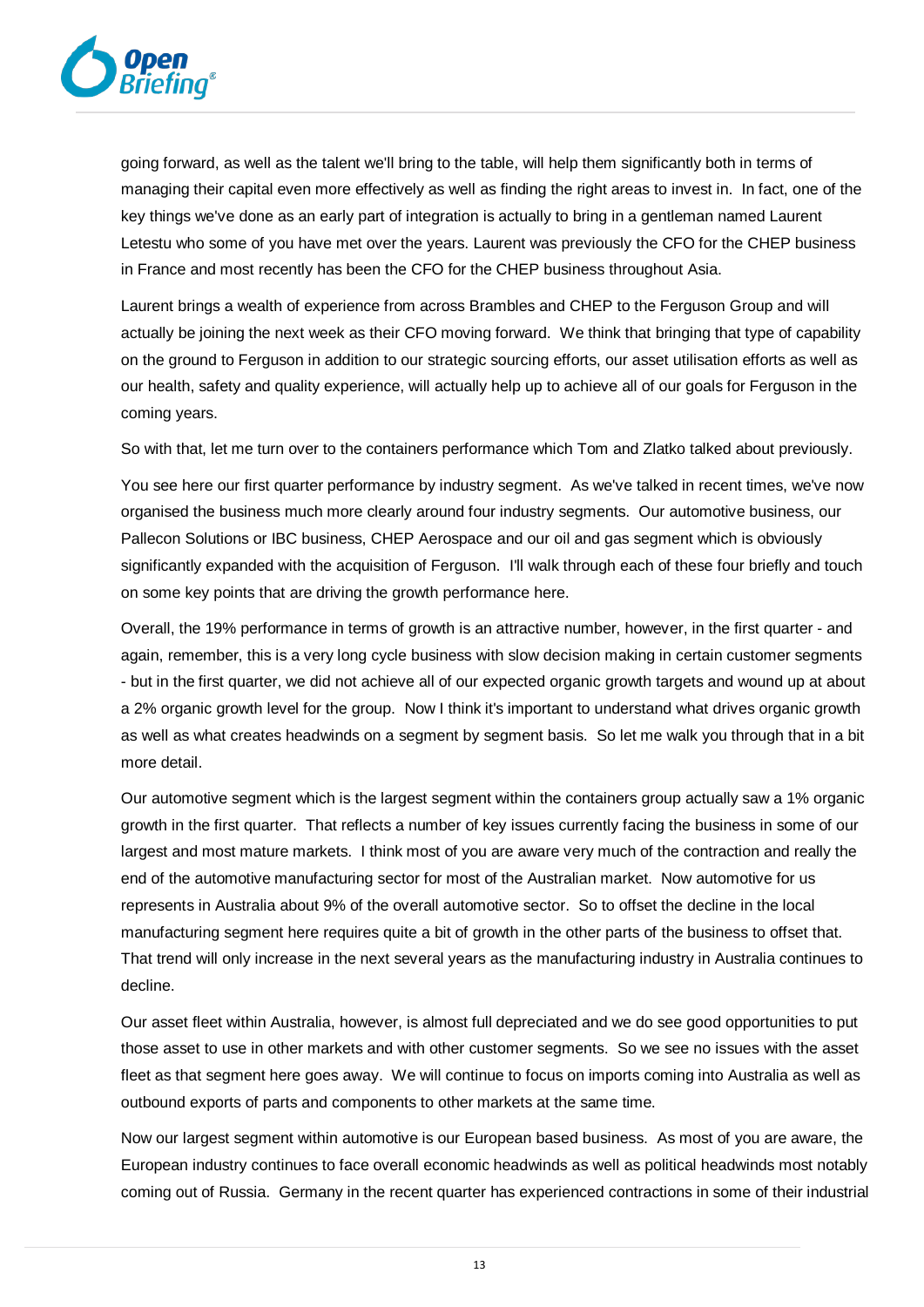

growth metrics. Those have continued to impact automotive production within the entire [MA] economy. Now the Russian business, which today represents a relatively small portion of the CHEP Automotive business, was expected to be a key growth drive for us in FY15. Obviously given current political and economic developments in that market, that market is currently moving quite backwards for us. Many of our manufacturers in Russia have seen between 25% and 40% falloffs in their production demands and the consumer demand from automotive is actually down significant across the entire Russian economy. That's not expected to pick up in the near term and we have decided to be patient, not invest further at the Russian market at this time, and wait for the industry to recover, which we believe is dependent largely on both economic and political factors well outside our control.

Then finally in our South African business, which is our third major segment of our mature automotive segment. Our South Africa has recently gone through a number industrial actions focused primarily on the steel and manufacturing industries. Those have had knock-on effects in terms of slowing down automotive component production and then secondarily automotive manufacturing as well. We do think that the economic impacts of industrial action are going to be relatively short to medium term, however, as with all of our markets, we have decided to modulate our activity and our expectations for South Africa while the market stabilises a bit in the coming months.

Now all this being said, we've actually seen very attractive performance in some of our key growth markets, most notably India, China and North America. We'll share more with you in the future at the half year and the full year results but suffice to say that our investments in these markets, as Zlatko touched on, have begun to pay very good dividends. We do like what we're seeing in these markets, however, they are still quite small, they're at the far end of that chart that Zlatko showed you and it will take some time for those to offset headwinds that we sometimes face in our mature markets.

Turning our attention to our Pallecon solutions IBC business, you see a 24% growth rate, which reflects a mix of good organic growth across North America, Europe and Asia Pacific, as well as the Transpac acquisition impact as well. All through of our established regions have actually delivered quite good growth for us in Q1. This is despite the fact that one of our major initiatives for FY15 which is the introduction of the Iconic, which is a next generation IBC platform, has actually been delayed by our supplier for approximately two quarters. Some of you have heard us talk about the Iconic before. We believe very strongly this is a fundamental revolution in terms of technology, delivering a much higher empty return footprint for our customers and allowing us to actually deliver a much safer, more operationally efficient asset.

We initially expected the Iconic to come online in the first quarter of FY15. We'll actually now be going into customer trials in the second quarter of this year and getting revenue generation from Iconic in Q3 and Q4 timeframe. We're still quite excited about this platform but we're very much committed to making sure we've got the highest quality assets that solve our customer problems and we're happy to wait a couple of additional quarters to see the revenue from Iconic going forward.

The third segment is the CHEP Aerospace Solutions group. Again, 17% growth in the first quarter. But that's really primarily a result of the Airworld acquisition, which is our [unclear] operation service Heathrow Airport. Airworld has performed quite well for us and has very much justified our investment in this business.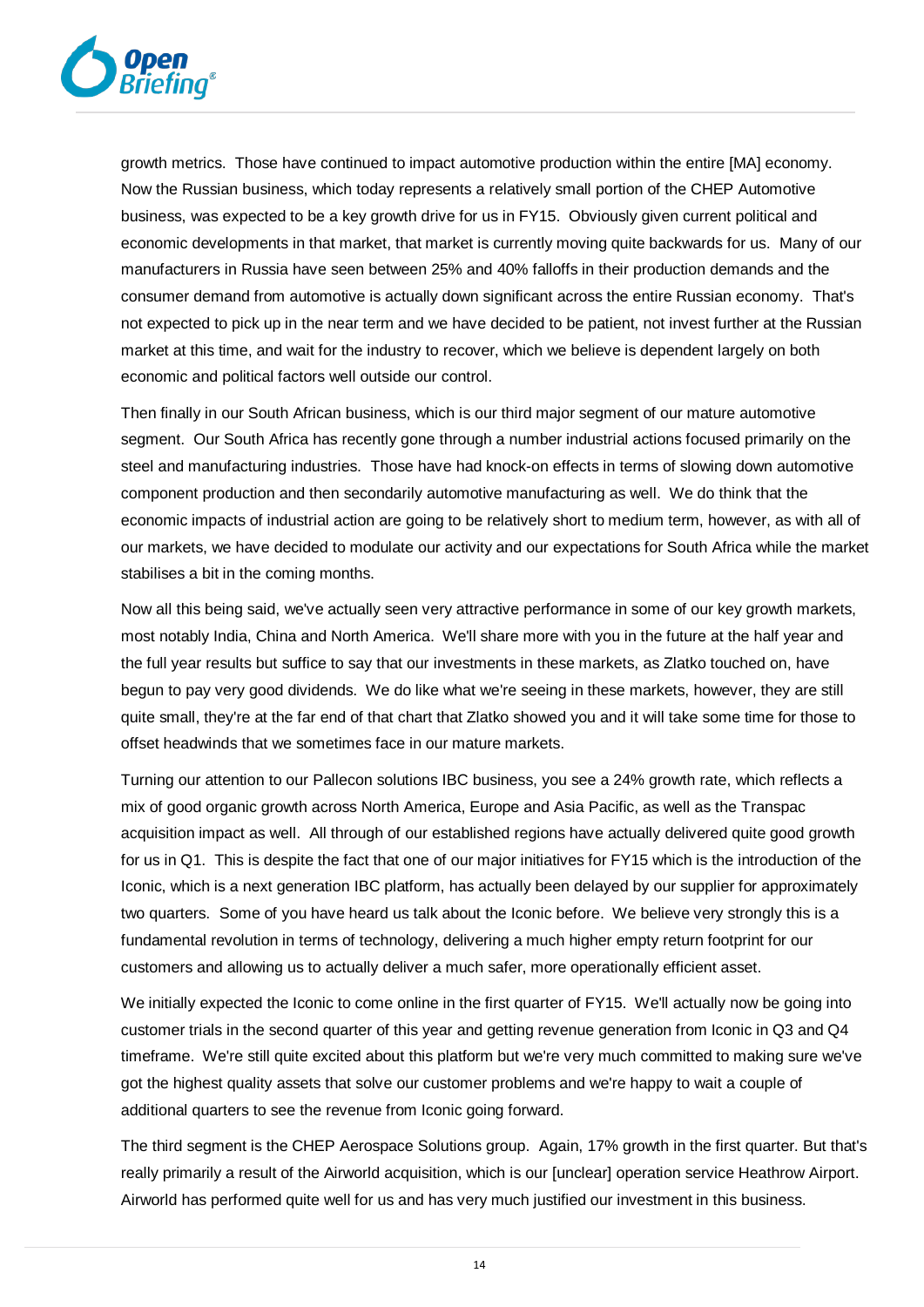

However, the core aerospace business has actually not delivered at the same level we were hoping for in Q1. Again, this is a very long cycle industry at the far end of the curve, an H3 business for us. Because of that, decisions are made on a timeframe that doesn't always match our quarterly financial projections. Now in this quarter, we've actually seen a very good amount of forward-looking momentum. Most of you are aware we were awarded the business from Cathay Pacific at the end of FY14. That business will actually kick in in the last second half of this year.

Cathay Pacific is a great testament to the perseverance of our team as well as what we think is the value proposition of pooling which takes a long time for certain industries, particularly risk-averse industries who don't have a history of pooling to absorb, but a world-class operator like Cathay joining the other leading companies that we service in aerospace is a very good testament to the fact that with perseverance and a great value proposition, we can convert new industries over time. Additionally in the first quarter, we won new MRO business with both Singapore as well as Air France. Both of those pieces of business are just in the planning and launch phases right now. Again, much like the Cathay business, will actually kick up in the mid-third quarter to early fourth quarter of next year. So these are both - these are all three pieces of business we're quite excited about and will be very material to our business going forward. But in the near term, obviously, don't contribute to our Q1 impact.

Then last but not least, our oil and gas business. Obviously Ferguson joined us as of 1 September and that drives the growth that you see here. Our CHEP CCC business, which Zlatko showed you delivers exceptionally attractive returns for our company, is as we've talked in other sessions very much a cyclical business. CCC had a very strong performance year in our FY14 and by the nature of the cycle, so the 600 refineries that we have the potential to server around the world, we would naturally expect and are seeing a relatively slow start to FY15. This is compounded a bit by delay in the launch of our new innovation for the CCC market, which is a product called the X1. The X1 is a one-way container designed to address a portion of the market that for the reasons of cost or dwell time does not have a need or the ability to use a returnable solution.

The X1 is being supplied to us by a third party which was expecting to get regulatory approval from the US Department of Transportation in the latter part of our FY14, allowing us to launch the X1 at the beginning of FY15. That regulatory review is delayed approximately six months. It actually has been received at this point and our supplier is to begin manufacturing but the X1 will actually enter our solutions portfolio in the latter half of FY15. So in conclusion, overall it's actually been a challenging first quarter, but we look at the business very much in terms of a long horizon. We've actually seen quite a few developments in Q1 that in the latter half this year, as we've talked about, will actually begin to pay very attractive growth dividends for us. Combined with the addition of Ferguson and a strong integration plan, we remain very much convinced that our growth projections for FY15 will be realised at the course of the year.

With that, we stop and open it up for questions.

James Hall: Questions in the room, please?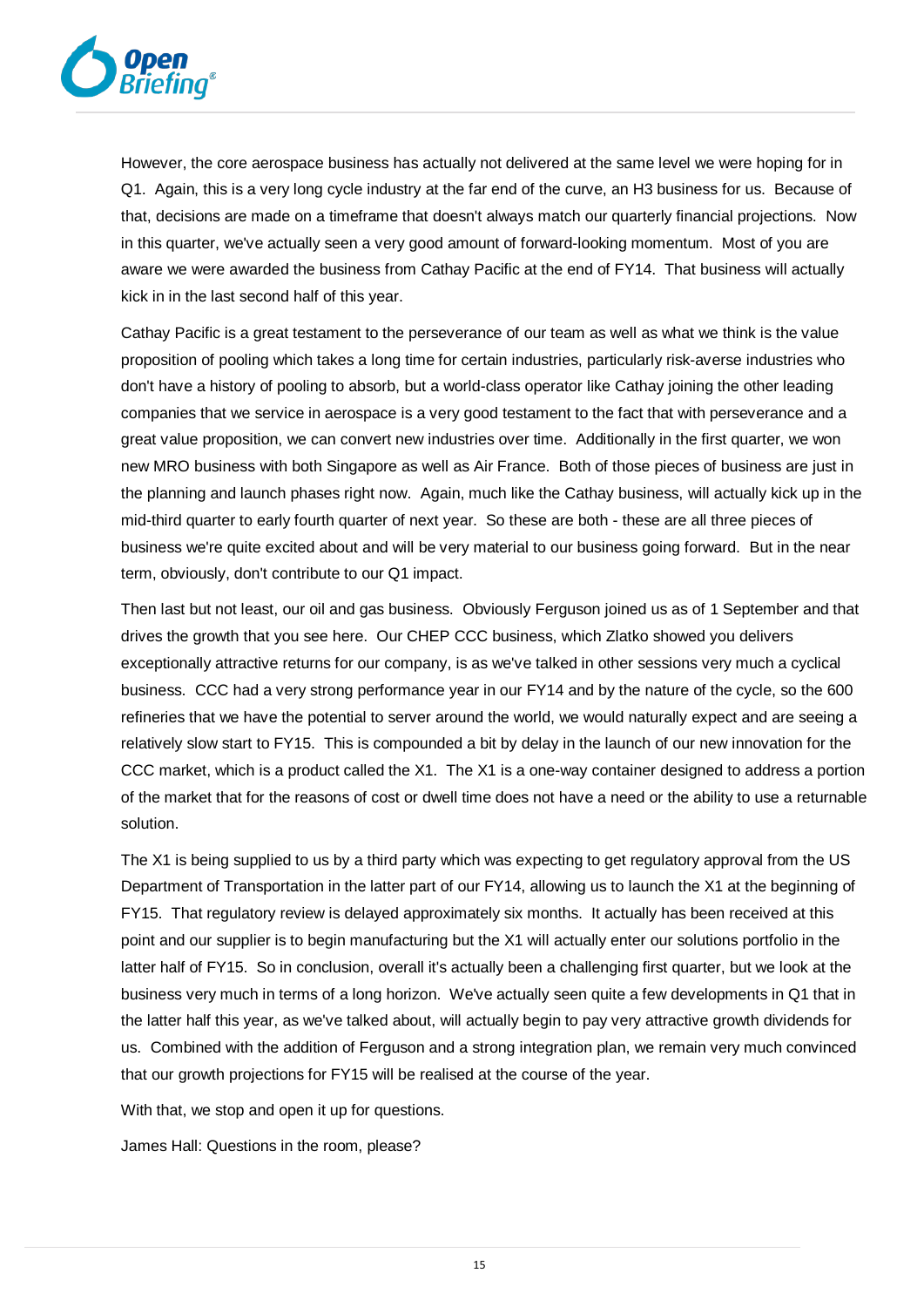

[Unidentified Participant]: Jas, can you talk a bit about the organic growth expectations you've got built into the ROIC targets you've got for Ferguson? And the extent to which \$100 oil price environment versus an \$80 oil price environment plays to that? How much do you expect to grow with the market versus winning new business?

Jason Rabbino: We've had a lot of conversations internally and also with the Ferguson team since the acquisition in terms of what impact oil price does have on them. In general, if you look at their historic performance, while oil price is not an unimportant factor, one of the things that we like about the offshore segment, particularly the deep offshore, is that it's actually not overly sensitive to the oil price. Again, not to minimise the fact it does have an impact, but the containers that Ferguson supplies are actually used throughout the entire lifecycle of a production facility. So during the exploration phase, the start-up, the production and the decommissioning. So as oil price fluctuates up and down, our containers tend to be sitting offshore, we're generating daily higher revenue on those. Even if a production rig is put into either mothballs or slowdown, the container actually generates higher there.

In most cases, it's actually very cost-inefficient for a customer to return a container to Ferguson during an industry dip. So the containers tend to stay on hire because the return fee is actually quite high in many cases. So we actually think and history proves that despite oil price movements, this business is actually quite stable.

James Hall: Any more in the room? We do have one online from Scott Ryall at CLSA. This is a fairly lengthy question but I'll - hopefully it'll be relatively clear. But it's around the walk from current return on capital in Ferguson of 6% today to the BVA positive level in FY19 that Zlatko outlined. Scott's saying, if we assume growth CapEx to achieve the same returns as the returns ex-goodwill shown on slide 8, you would almost need to double the net asset base to achieve this. This would appear to be a huge growth, so what am I missing?

Jason Rabbino: Okay. Well I'll start and then I'll maybe turn over to Zlatko for some additional points. So yeah, as I said earlier and I think Zlatko and Tom both echoed this, we're very much committed to investing in this business. So we actually do see quite a bit of good growth ahead both in terms of assets that we used in the core business we have today, meaning the core geographies and the core asset classes, as well as continuing to invest in these assets such as tanks and containers, as well as like we talked about, the geographic diversification. We see quite a bit of upside in this business. Not only in terms of just overall financial performance but in terms of what the business can be.

We do think there's some consolidation opportunities but we think Ferguson is very much built around a growth story. If you look at their history, they've accomplished a great deal of growth, managed as a small relatively small, family held company. We think under Brambles ownership, with our prudent focus on investing capital, we can put quite a bit of useful capital to work and continue to move us along in the curve towards a very attractive ROIC in the FY19 timeframe. Z?

Zlatko Todorcevski: I'd just support what Jason said. So part of the equation is exactly as Scott outlined. So it is about growth and it's about realising on organic growth opportunity as well as geographic expansion that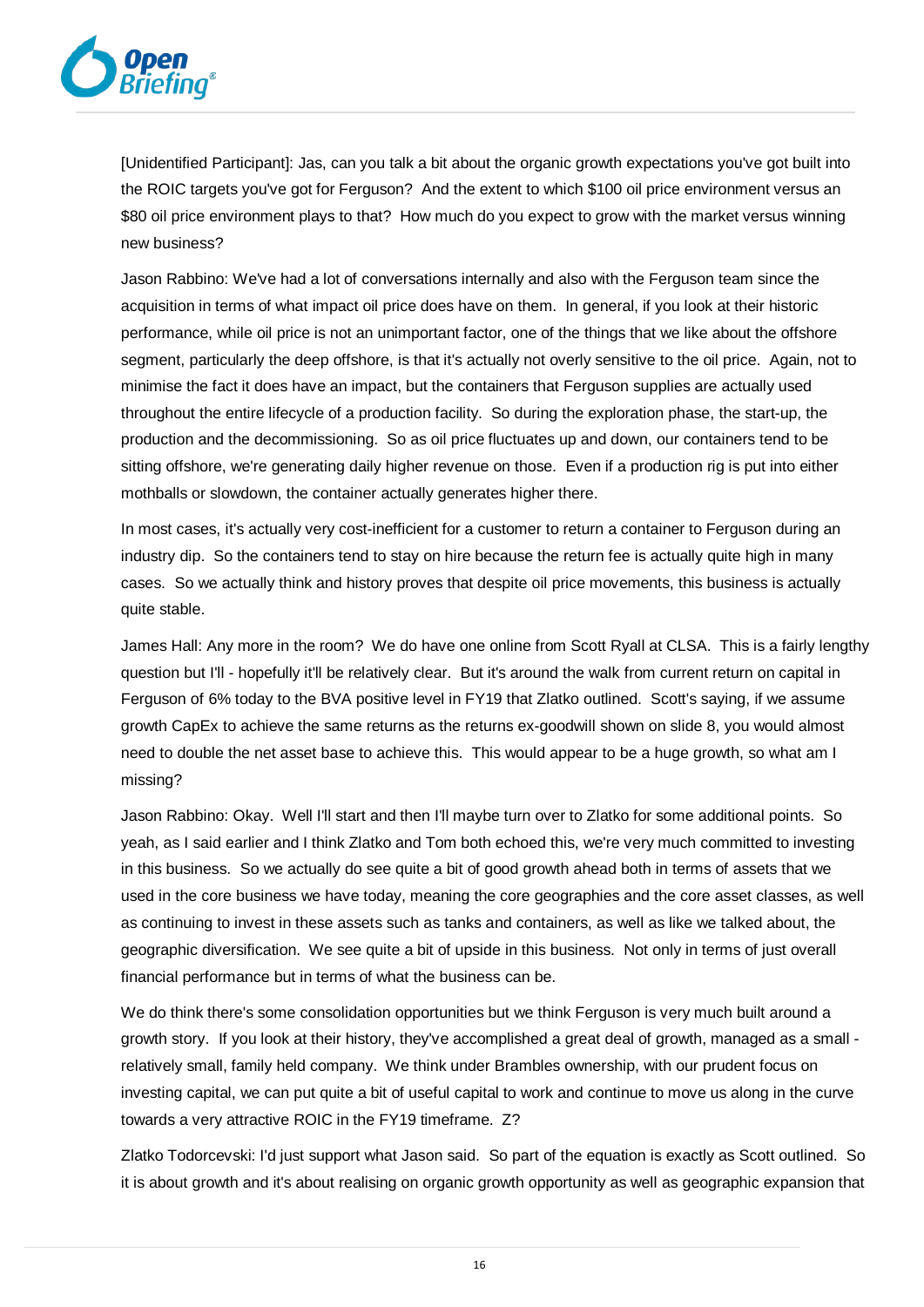

Jason alluded to. It's also about delivering additional incremental value beyond that as well. So think about how we procure these assets. The opportunity there is not insignificant, as well as the asset efficiency piece. So it's not purely about growth. I'd think about how we'd better run the business than it might have been able to be run in the past.

James Hall: One more there at the front.

[John]: So can you give us a bit of a breakdown, just a bit more granularity on how you get to that target and how much growth is required? Because obviously you're talking about deep-water projects, they're higher risk. A lower oil price will be detrimental to final investment decision on those growth projects. I don't know what the oil price is going to be in - tomorrow or the next week or what have you, however, the best guess is what it is today, I guess, and that's lower than it was when you made the acquisition and when you were contemplating the acquisition. So you'd have to think that at the margin, projects are less likely to be sanctioned. So how much is likely to be - how much are you looking for from growth into new projects and that growth rate offshore, you need a higher oil price for that?

Jason Rabbino: Yeah, so a couple of responses to that. so in terms of the offshore growth, we actually think that despite the current oil prices, plus or minus a few percentage, the actual deep-water projections that most of the industry utilises are not going to change dramatically. Many of these projects are actually longplanned projects. What you may see is some of the very forward-looking or out-year projects may be delayed. But as you say, we actually can't predict the oil price so we don't think that there's near term concerns about that.

But I think it's very important to realise that in both the core business we have today as well as the markets that we're looking to expand in, the broader range of both services and assets we can bring to bear, are quite attractive. So whether it's onshore or existing deep-water production today, we have a relatively narrow range of containers we provide, again, mostly traditional CCUs and some mud skips which were used for moving contaminated mud offshore. We have a very small tank and container fleet. So just in the current footprint we serve today, we actually think those additional asset classes can add a huge amount of value in driving a significant portion of the growth.

You also do see the customers that we serve in certain regions or in certain asset classes today, these are people such as the Schlumbergers, the Halliburton, the Totals, the Exxonmobils. They're very actively seeking us out today and saying, if you had this broader range of asset classes, if you actually had assets in this part of the world, we'd be very interested in talking to you about a global master services or what's called a frame agreement in the sector. So again, not to minimise the importance of the deep water growth, we think that is a key driver, that actually is now what our business case is predicated upon.

Tom Gorman: So maybe if I could just add, just to summarise and maybe bring home on this point that Scott and both John have raised. First of all, I think just to understand where we are today, so this really is about a top line story here and now we're getting into cost structure and other things which will become much more obvious in February when we have actually earnings statement to go along with this and then again in August. So it's not to try to avoid the issue but today is really about a market update, not so much a deep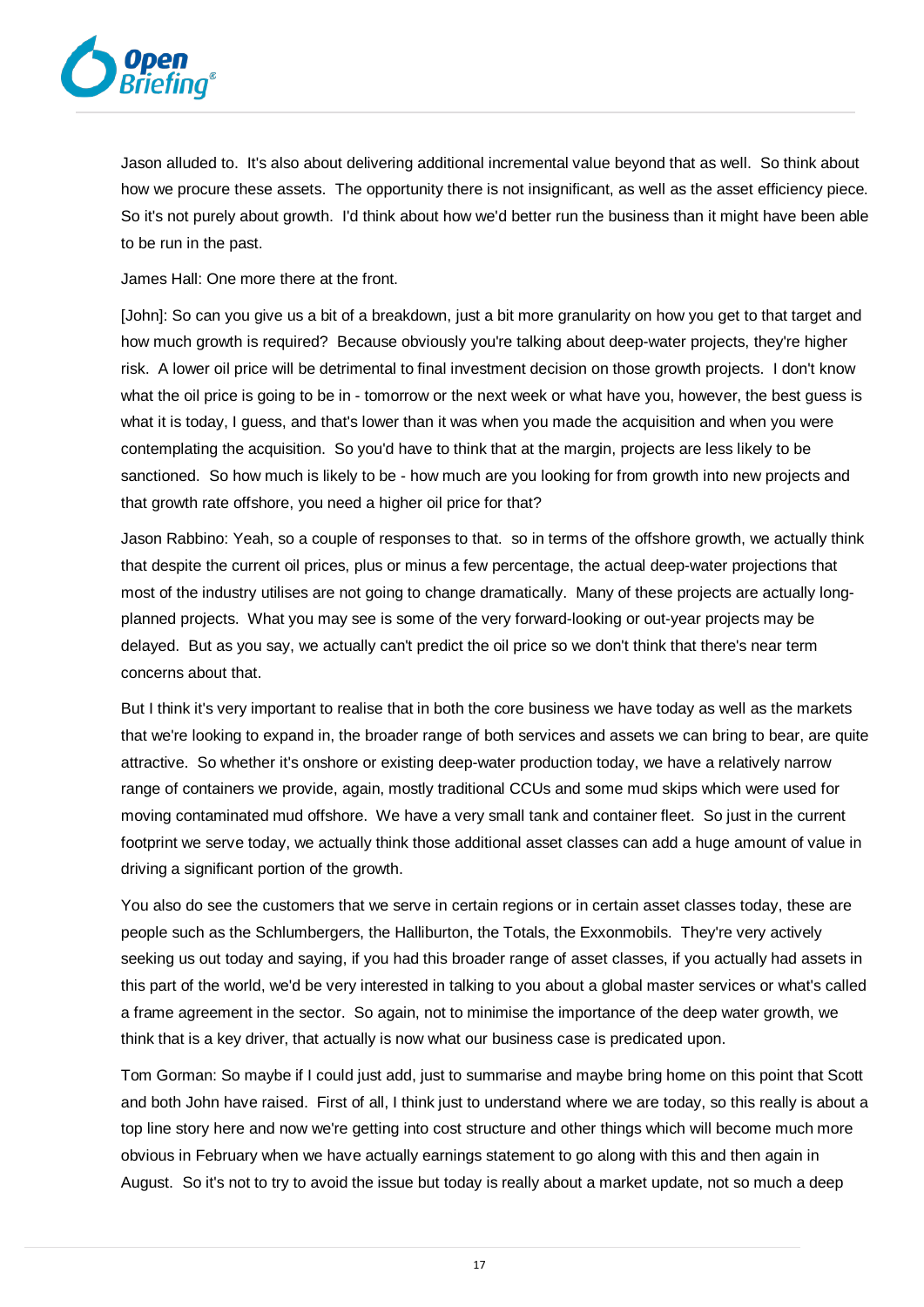

dive in terms of actual finance performance. But you'll get that in the months ahead. So we're not trying to dodge the issue.

I think when you look at what's happening here, I think that for me it breaks into three fundamental components. The acquisition itself, the asset base of that core acquisition, because of the amortisation of intangibles, will actually shrink over time. You can see this very much with IFCO, which we've talked about very clearly. If you look at the IFCO acquisition, the US\$21 million a year that gets amortised for intangibles on IFCO, that gets halved in '16 and goes away entirely in '22. So you will see the continuing shrinkage of the base that we acquire. So that's the first thing.

The second thing is, the growth in additional assets, which Jason's alluded to quite well, all of the opportunities there come at a very high incremental return on capital. So you're actually accelerating the return on capital there. Then thirdly, the point I started with is that we think that we can bring some things here which actually will strengthen the margins and lead to some margin expansion, particularly around procurement and a couple of the other initiatives Jason touched on. I think you'll be able to see more of that, John, when we come to February and then, again, in August. So the combination of great growth at higher returns, that actual base is going to be shrinking because of the amortisation of intangibles and then also our focus on very strong financial performance with the opportunity to expand margins. So I think you put that together and that's what allows us to go from a 6% to a 12% return. By the way, if you look at that roughly 600 basis points on what is about 8% - 7% or 8% of total revenue when you get out there that's more than just that little component is almost 60 basis points of contribution to the total growth story. So it is a fairly positive story even though it's a relatively small component of the total revenue.

John: Okay, here.

Unidentified Participant: Jason, just a question on your comment around Exxon and Halliburton et cetera, are they the clients that you'll be able to leverage into the Gulf of Mexico given your comment that they're not - Ferguson is not in the Gulf of Mexico at the moment?

Then secondly, what relationships do Ferguson have, or that you can bring, particularly in Brazil?

Jason Rabbino: Sure. So in terms of the Gulf of Mexico obviously an attractive growth region for the industry overall and for Ferguson. We do think that working with our global partners - again, those are examples of the people we work with in other parts of the world. Brambles in general has been very successful in using customer relationships across all three of our platforms to go from one geography to another. So we do think we'll have more confidence going into the Gulf of Mexico with a partner such as one of the end users we've talked about or that you see in the Ferguson Group. So we are very much concentrated on finding customers who want us there and then working with them.

We do have assets in other parts of the world that we technically could deploy there and try to build the business off that but we do think investing in greenfield on the base of a customer makes a lot more sense to us. So that's really our priority in the near term.

In terms of specific timing by the way, right now we want to actually stabilise the core business. We've actually locked down the management team; they're very excited about working with us. So we're not going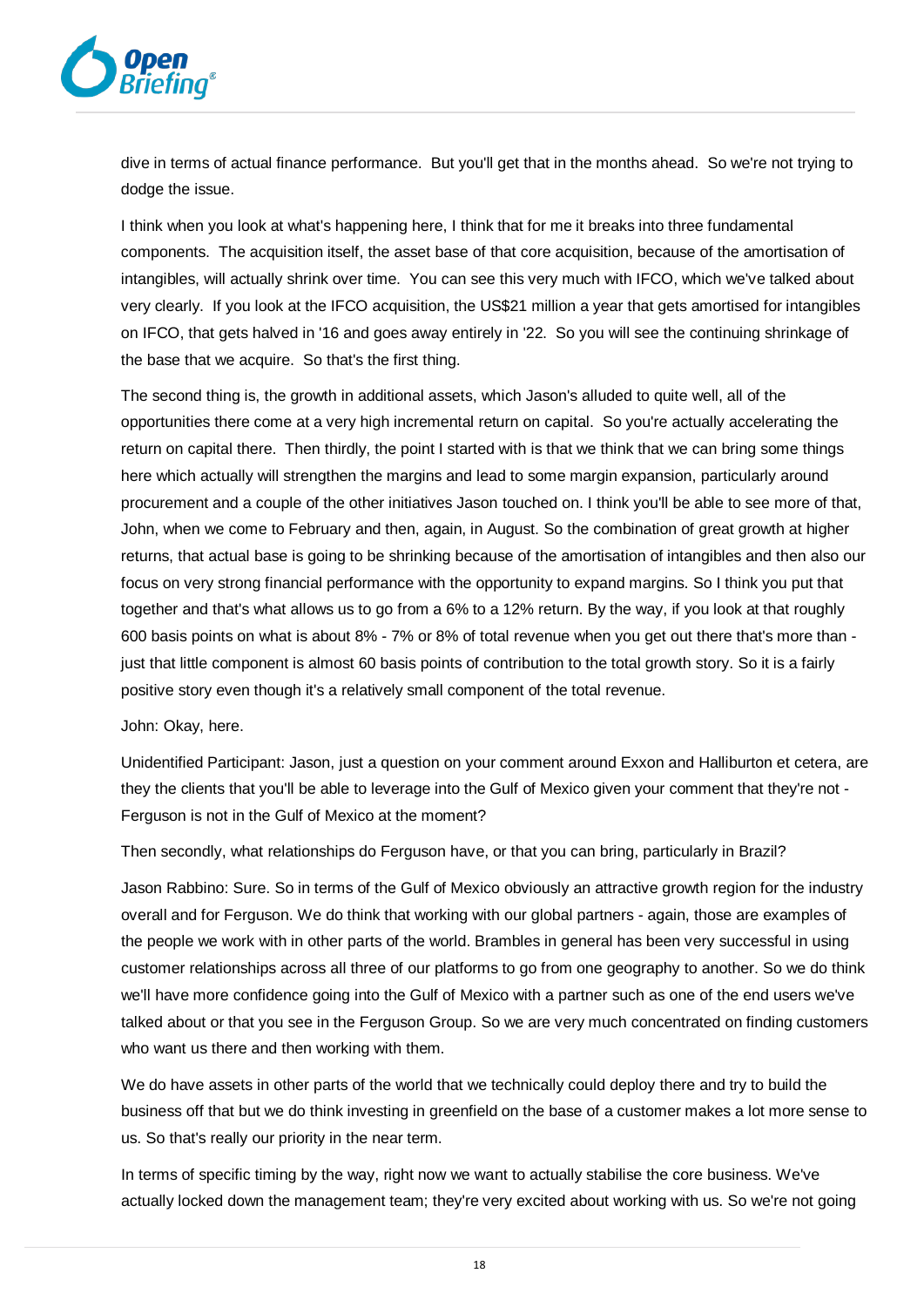

to put a specific timeframe on the Gulf of Mexico, we'll actually watch what the customer demand is and, again, we'll trade off - we feel there's only so many things we want to tackle at once. So leaning out the manufacturing, shifting our sourcing overseas and bringing in new asset classes is really priority number one. Geographic diversification in some cases may be opportunistic but in other cases through discussions with customers will actually move at a time and a pace that the customer demand pulls us into those new markets.

Tom Gorman: Look, I would just add one more emphasis to that. I mean if you look at our history of acquisitions now over the last five years I think what Brambles has exhibited here is quite a unique skill of bringing companies into our family of businesses. Every company that we've acquired has either been from private ownership or from private equity. They tended to be relatively small. They all were at a cycle where additional capital employed on their behalf really helped grow the business extensively. But I think we have developed a bit of a skill here to bring these companies in, in a way that doesn't destroy the essence of what they are and yet builds and brings to them what Brambles can bring. So if we miss a quarter of growth I'm not worried about that. We didn't buy this for the next quarter, the next year or the next three years. We are trying to build a strong business in the oil and gas vertical.

So what we're going to do is to make sure that the Ferguson team gets integrated properly, that we bring to them the benefits that we can bring corporately and that we put together a plan that's executable for the long-term competitive advantage of the business.

So this is now something that we're going to fret over one quarter, this is really about the long term and getting on the right trajectory. We think we bought a great business, we think Steven Ferguson has built a great business, but we have to make sure as we on board the management team that we're bringing that value to them rather than pressuring them for the next quarter's worth of results.

Jason Rabbino: Yes. Just to the second part of your question about Brazil, you'll notice when we actually highlighted our strategic levers one market we didn't specifically call out in that was Brazil. Given what we've seen as some of the uncertainties in the last few months and, obviously, some of the responses to the recent elections there we think Brazil's medium to long term prospects - and obviously Petrobras has very strong plans for growth, we very much believe in those. We think in the near term, however, Brazil is not a top priority for us. Again, if the economic and political situation stabilises and we see a change in direction or if we have very specific customer demand for us to go there we're certainly willing to consider that. But going to Brazil in the near term is probably not a top priority given attractive ways to spend our capital and time in other places in the world.

James Hall: We did have one follow up question there on the web about Brazil which is around to what extent we'd approach potential partners given the local content requirement in that market but I think, Jason, the answer you just gave probably means that that question's not especially pertinent at this point, unless you have anything to add?

Jason Rabbino: No, I think if and when Brazil comes back on the priority screen we'll revisit sourcing.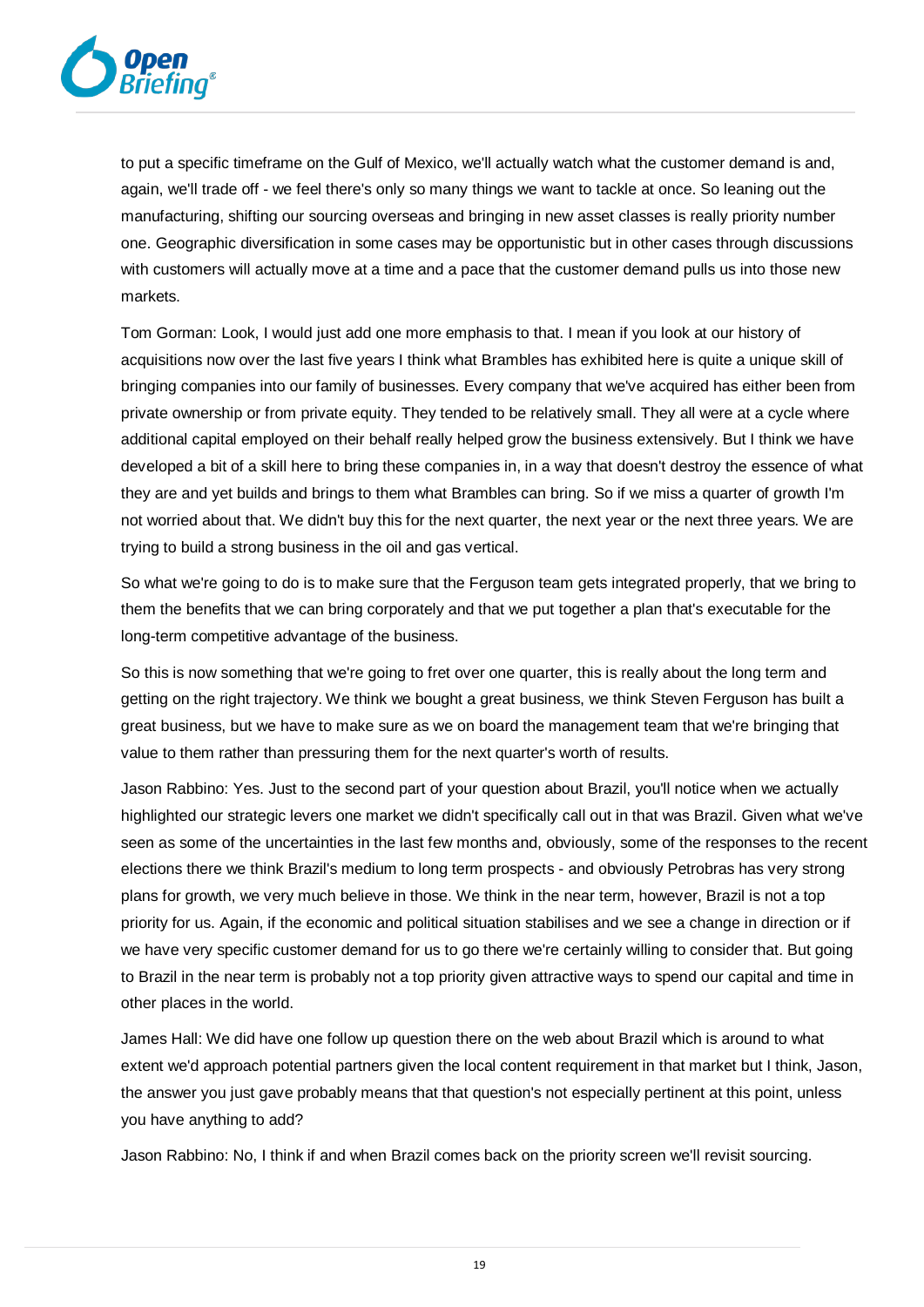

James Hall: Okay. We do have one on West Africa as well, sorry, to a similar theme here, given that we don't have presence there how do we think we'll gain market share in that region?

Jason Rabbino: Yes, so West Africa's actually a region where we actually do some business today within Ferguson. We tend to do it through local partners. So we do have a number of assets in the West African region. They tend to be much smaller. We've talked about some of our key partners in places like Ghana and Trinidad, the asset base in West Africa is much more small bits and pieces here and there, a few units here and there.

It's a market where there is quite a bit of opportunity going forward. That's one of the places we might look at a regional consolidation play if and when an opportunity presents itself to us. Otherwise we'll actually look for additional partners over time who we think actually will be much more material. For Ferguson a material partner tends to be someone who's putting 500 plus units to work for us but right now some of the partners we have in that area tend to work in the scale of a couple of dozen units. So we'll look for that type of partnership going forward.

Tom Gorman: Look, the only other comment I would make on West Africa is we have, as a leadership team, spent a fair bit of time studying the African continent. The next step for us - again, this is not the next quarter or even the next year - but we think we have some real intellectual property on the African continent as it stands today and we have a clear view that West Africa is an opportunity for us, particularly Nigeria and particularly with some very strong FMCG customers. So that's something that sits in front of us as well. If we can tie that in to multiple business units as we think about the future in Africa I think that only strengthens our hand as a company in total.

Jason Rabbino: Yes, I think that's the kind of thing that we actually see the Ferguson team appreciating. To Tom's point, the Ferguson team proactively reached out and said can we actually speak to the CHEP team is South Africa. So Ferguson and [Uri's] team in South Africa are working together and helping Ferguson to figure out their overall African strategy as part of the broader Brambles' footprint there.

James Hall: Sorry, we've suddenly been peppered with questions online. So one final one on containers more broadly and the contribution of acquisitions and their role. The question being clearly we're talking about future ROCE growth moving towards [BBA positive] in Ferguson, the question again that Scott Ryall at CLSA was asking of the other acquisitions made in containers to date, so obviously the aerospace space acquisitions and CAPS, which of those have we seen that positive move to date in ROCE [unclear]?

Jason Rabbino: Sure. So I mean the IBC business, which was Pallecon and now Transpac is a business where as Tom mentioned in terms of Ferguson we are businesses where the incremental return on investor capital is quite high. Every additional dollar we're putting back into those businesses delivers a very attractive return for us and one that we're quite happy with.

Unique characteristics of those compared to something like aerospace for example is that the IBC businesses we acquired were actually well established businesses in markets that actually had a reasonably solid history of appreciating pooling. We tend to differentiate those from a true [H3] business such as aerospace where we actually went into a business where a pooling market didn't exist. There was not a well-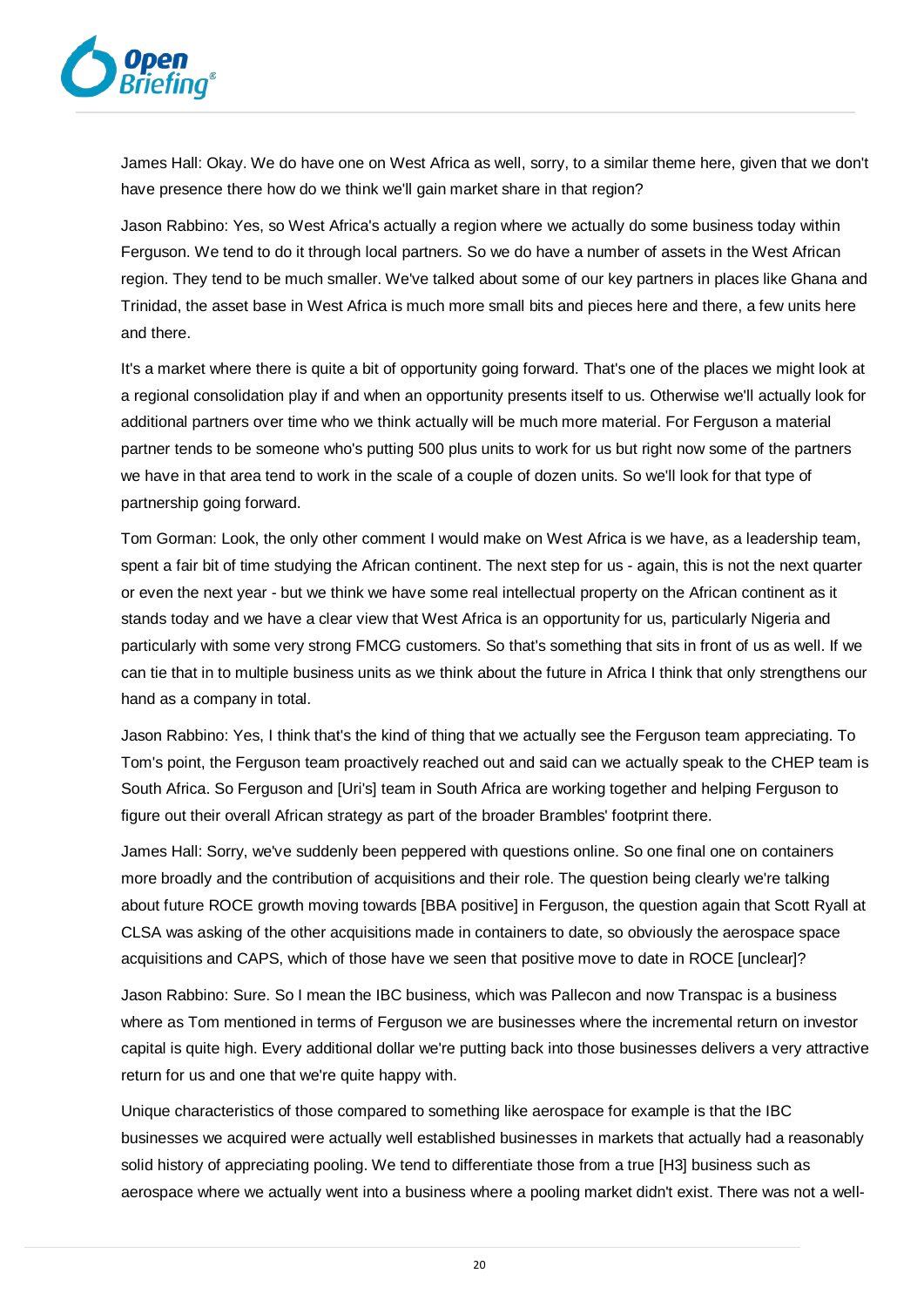

established asset base, so we've been investing quite heavily to bring ULDs, both containers and pallets, into our fleet and establish an industry where for all intents and purposes there was not a pooling industry.

Again, we think we can deliver attractive returns on both of those types of segments. However - and we've talked quite a bit about aerospace in the past, including at the December IMB, that's a segment we're very closely tracking against number performance metrics. We do see wins like Cathay Pacific most notably, as well as [AMRO] wins like Singapore and Air France reaffirming some elements of that. But it is a business which is a very long cycle business in terms of delivering, as you'd expect from an H3 category business, the appropriate returns, if it doesn't continue to progress along that timeline at appropriate points we'll make strategic choices, but we're not at the point where we think we have concerns on that today.

James Hall: Great. Let's move on.

Jason Rabbino: Great, thanks very much. Let me turn it over to Wolfgang to talk a bit about our RPC business.

Wolfgang Orgeldinger: Thanks very much Jason and good afternoon everybody. I will begin by giving a little bit more colour around the sales revenue performance in the RPC segment in the first quarter. Let's start with the European region which was, again, very solid despite a challenging economic environment. Sales revenues of \$149 million reflected a growth of 8% or 9% in constant currency.

The biggest drivers of growth are the UK, Germany and France where increased penetration with existing retail partners and new wins are driving the growth.

We're also seeing very strong growth rates in countries such as Turkey and the Balkan states as we expand further eastwards.

In North America the growth rate of 12% to sales revenue of \$50 million reflects continued improving momentum with conversions primarily with existing retailers. I will go into this business in much more detail later on.

South America continues the strong momentum of the second half of 2014, showing sales revenue growth in the quarter of 35%, reflecting growth in Brazil and Argentina. We continue to investigate both acquisitions and organic opportunities to add to our presence in new countries in this region.

In total, growth in the IFCO businesses was 10% to \$205 million and the CHEP RPCs operations in Australia, New Zealand and South Africa continue to report into Peter's organisation but with strong and growing collaboration with IFCO.

Growth remains strong in these businesses at 10%, reflecting the conversions with a number of key retailers and new products co-developed with IFCO, such as the banana crate, to be launched by CHEP Australia, will support further growth.

As Tom explained at the full year results we are expecting continued strong sales growth and a return to profit growth in the RPC business in fiscal year '15.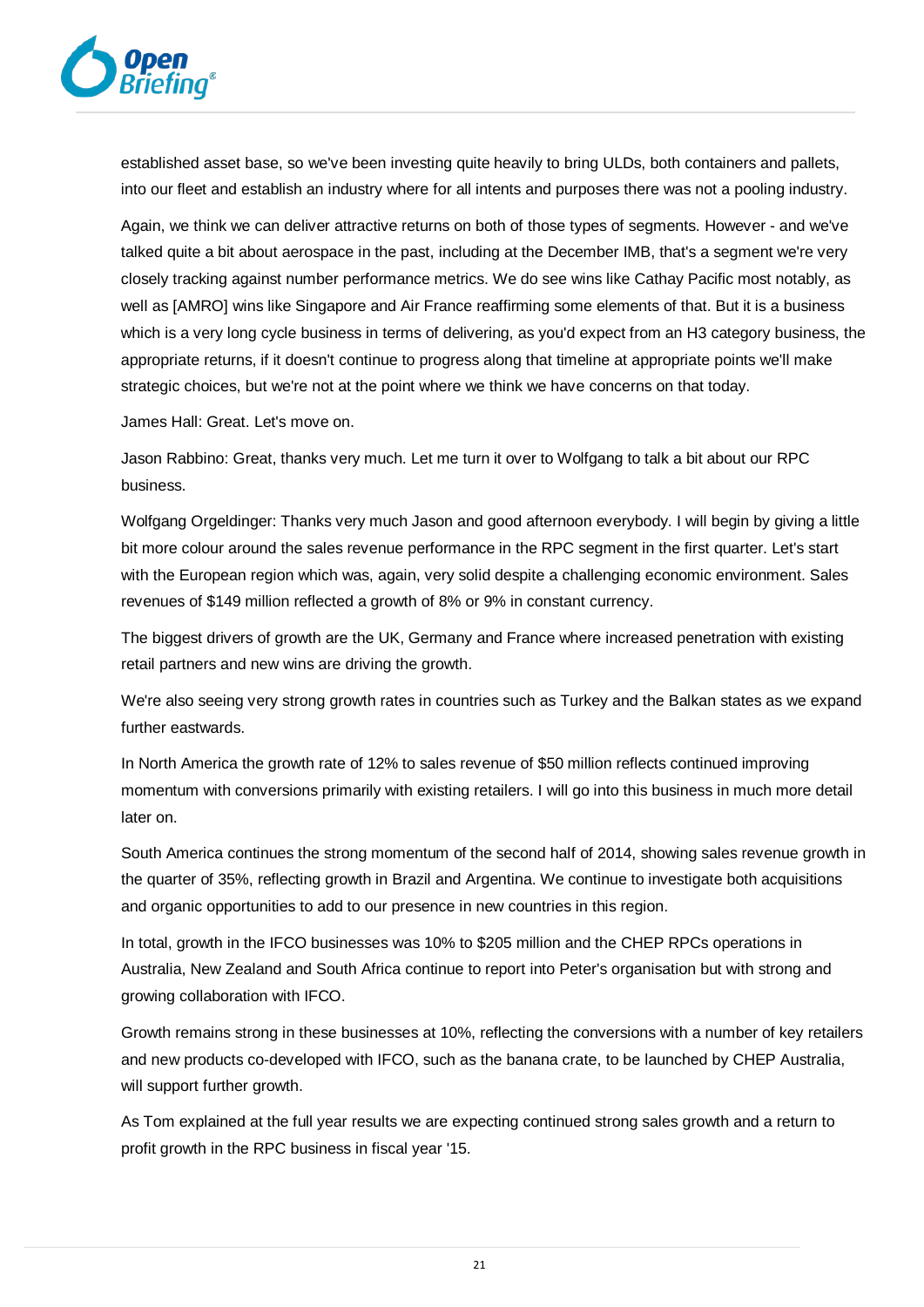

I will now talk a little bit more about our progress in North America. Those of you who attended my presentation from Sydney last December will recall that we set out three key focus areas and nine mitigating actions. I am pleased to say that our North American RPC team, under the leadership of Dan Walsh, whom we appointed last year, about a year ago, has made very good progress in implementing these mitigating actions.

The first focus area was to solidify our value proposition. Key mitigating actions are rolling out an end-to-end supply chain to evaluation tool, driving conversion through improved retail stakeholder alignment and collaborating better with growers.

We are well advanced with the roll out of the evaluation tool, collaborating with two key retailers in the US to collect data in their distribution centres and have begun additional testing at the California Polytechnic State University. We expect to complete the study this quarter then leverage our European experience to take the results to market.

Improving retail stakeholder alignment is also progressing well under rebuilt retail commercial team, which has recently appointed a new vice president of retail sales, Greg Kurkjian, with deep product experience at two very large North American fresh produce producers.

All major retail accounts have now been staffed with directors and account managers and our strategy from here is to engage more effectively at both the senior executive as well as the buyer level.

We're seeing conversions of new commodities at a number of our existing retailers, for example in avocados at two major American retailers and apples and soft vegetables at a major Canadian retailer. New retail conversions also continue to contribute.

The names of the growers participating in our [unclear] program are confidential but also this mitigating action is progressing.

The second focus area was to refine our strategy by utilising innovative merchandising solutions, balancing our commodity portfolio more effectively and increasing our focus on year round and counter seasonal items.

On the merchandising front our trade market, fresh market advantage program is allowing us to partner with retailers, growers and industry groups such as the Mexican Avocado Commission, to utilise customised [unclear] for promotions and branding as well as facilitate in store use of RPCs to reconfigure layouts as retailers move to smaller store formats.

Our wheeled fresh framed product, also trademarked, provides a wooden look to easy to move modular units into which RPCs can be stacked, and from which produce can be sold.

The rebalancing of the commodity portfolio and increased focus on contra seasonal and year-round items is best reflected in the fact that we are driving conversions in mushrooms, lettuce and hot house tomatoes and we also continue to develop contra seasonal business in chillies, expanding our grape program and adding citrus for one of our key retailers.

We are formulating a new strategy for Mexico, focused on continuing our growth in the region as production for key commodities shifts from California to Mexico.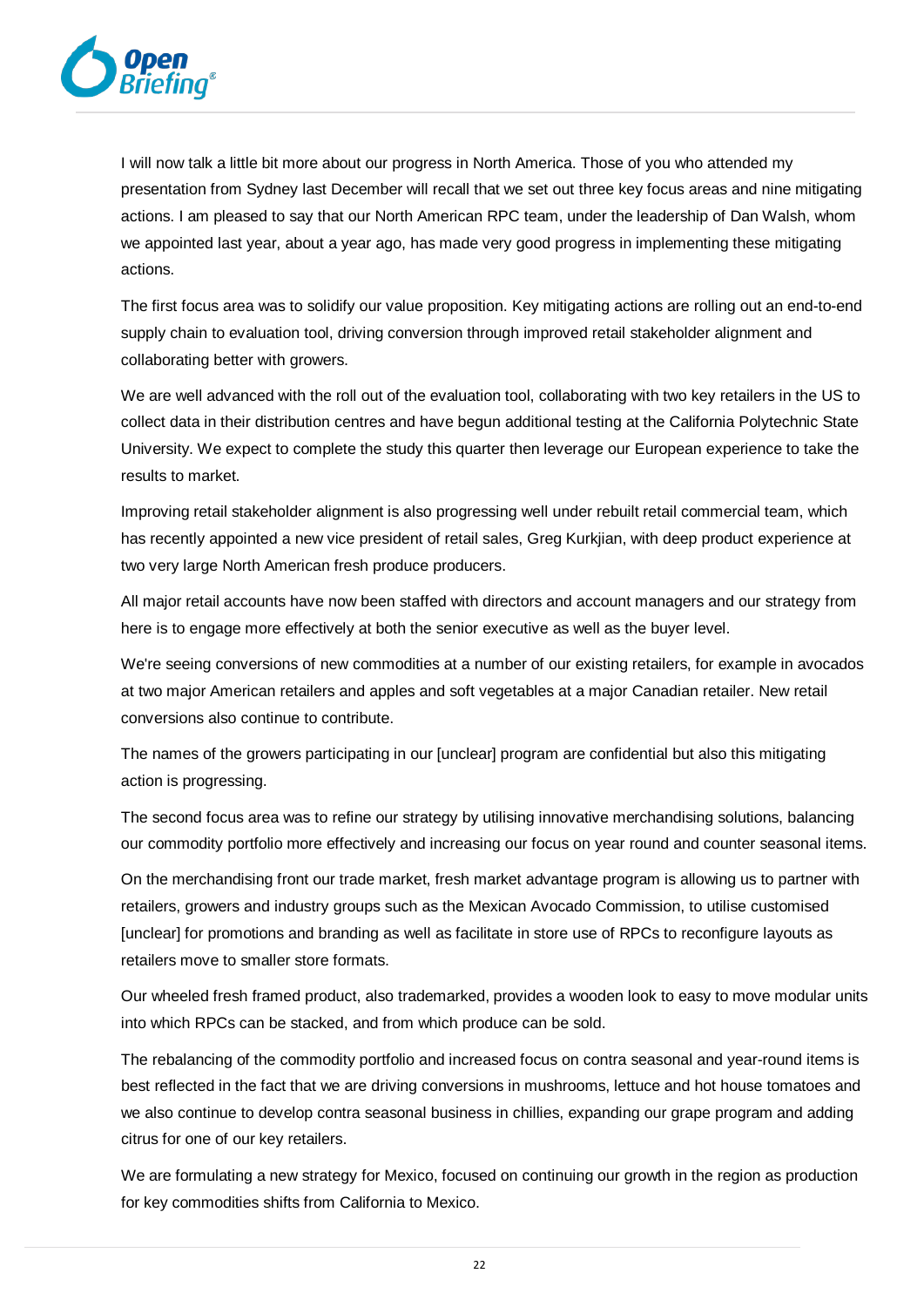

This leads me to the third focus area where we're driving successful execution, focusing on the provision of enhanced conversion management assistance to retailers, increased warehouse audits and the staggered implementation of single commodities.

Our commodity management team was established and staffed during the first quarter with the aim of ensuring structured roll out of retail conversions, supplemented by auditing to ensure compliance.

While we have added new commodities and new retailers in the first quarters we have deferred some to ensure we can manage them effectively.

As part of the introduction of commodity management we have consolidated our audit team and reorganised our approach. Audits will be transmitted automatically to our commercial teams who are able to track [unclear] compliance with retailer preference and take focus actions.

So with this I'm at the end and I'm happy to take any questions you may have.

James Hall: I've got one question on the web, but is there anything in the room before we go to that? So the one question online just relates to the proportion of growth that you see coming from new retailers as opposed to conversion within existing retailers. The question's specific to North America but I don't know whether it might be worth expanding more broadly as well into the rest of the business as well.

Wolfgang Orgeldinger: Our strategy is that we will focus actually on further penetration with existing retail partners and that's simply for the fact that we have all major large American retailers already signed up for the RPC program. For that reason we have the highest growth opportunity within these large retailers.

Having said that, we will not stop to work also on other retailers who are not yet RPC users. But the majority of the growth is expected in North America to actually come from existing retailers.

In Europe broadly saying it's a similar picture. There we have a much larger retail base already. There are, however, still some accounts out there who are using corrugated so far and, of course, there are accounts who are using competitor products, and we will go for both. But, again, the majority will come from higher penetrations in Europe, also from higher penetrations by new applications such as eggs or meat.

Tom Gorman: I mean I just might add one thing to that. I mean it's probably now almost a year ago Wolfgang when we spent - when Wolfgang came into the new role as President of the RPC Group. We really took a deeper dive into the business and I think some of you might recall this conversation, when we looked at the US business, in particular the North American RPC business, we had great growth historically and it was really coming from adding incremental retailers. I think the thing that we missed to some degree was the fact that we weren't growing the penetration within the retailers.

So we had a team that I think was well structured to build the business to roughly \$200 million. If we want to double that business we had to structure that business quite differently - a real credit to Wolfgang and Dan's leadership on that front, and then refocus the team on what in some ways is a bit more challenging really. I think winning a retailer you get this very lumpy growth, so it kind of hides some of the slowing in penetration. I think the team's done really a heck of a great job over the last now six to nine months of diving into that set of analyses and I think we now have the right organisational structure and the right people that should be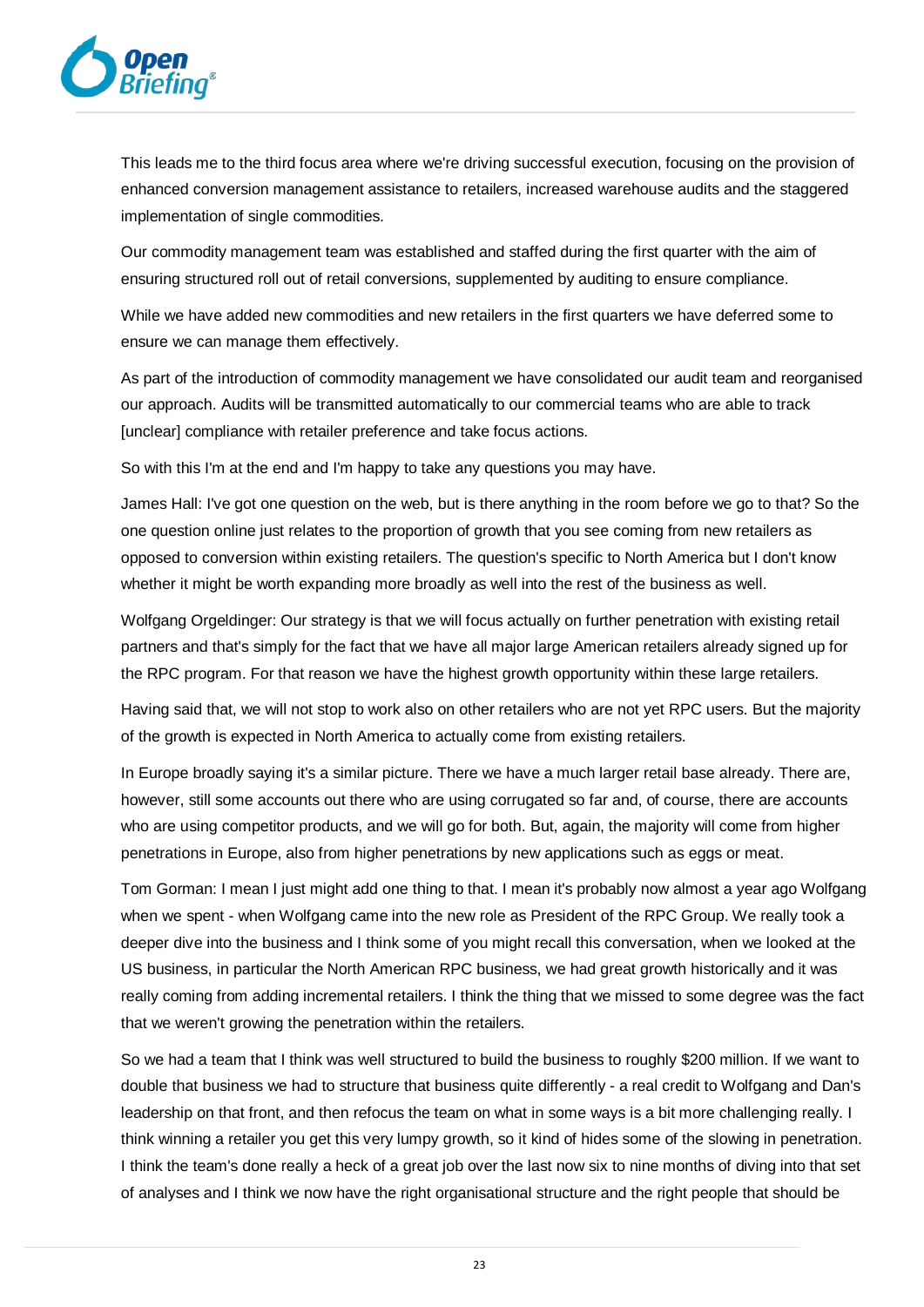

able to expand. We still have significant growth opportunity with every one of our retailers to cover a whole series of produce categories. So I think what you should expect from us in the near term is continuing focus on penetration as opposed to just adding on smaller retailers.

James Hall: We've just got one more coming through here, sorry. So this is - not displaying. Are you seeing the pace of adoption with existing customers getting faster for new product lines? Also are you finding that the time to sign new - so two questions here - are we accelerating the pace of adoption with existing customers as we bring new product lines on? And are we finding it that we're signing new retailers faster as well? It's a sales lead-time question.

Wolfgang Orgeldinger: Yes, exactly. We have just put a new organisation in place. I just touched on this. So we are seeing the first results of that but I think there's more to get in future, so we will see the acceleration rather in the upcoming years. When it comes to signing up of new retailers there is really no acceleration. We are working on this as we always did.

James Hall: I think we've got one just here.

Unidentified Participant: Yes, Wolfgang, you've mentioned UK as a driver of growth in Europe, can you touch on the market share challenges going on in the grocery sector there? It's pretty well publicised that some of your compatriots, Lidl and ALDI, are doing very well at Tesco's expense. Is that of benefit to your business? How do you think of that market?

Wolfgang Orgeldinger: It doesn't yet benefit our business but we have made progress in the UK by adding a large retailer who up to the point when we signed a contract with them was running their own pool, which was the Co-op. So that was a big contributor to that growth. We are also growing with our other retail partners which we have in the UK. So I should say as we don't service Tesco we are not impacted in any way from the development there. We are very well positioned in the UK and the addition of the Co-op really drove the majority of our growth.

Unidentified Participant: I realise this one isn't directly under your management, but in Australia Coles is presumably still the main prize. Any progress - hope of that in any time frame soon?

Wolfgang Orgeldinger: I think I'll direct this to Peter.

Peter Mackie: I might talk about that one more generally I think might be the best way to answer that. Our very strong view is that there's a lot of value in the recycle and reuse of our equipment. There's even more value in the sharing of that equipment across multiple senders and multiple receivers. So in the RPC business there's a huge overlap in terms of the multiple senders, so sharing the same assets for multiple retailers makes a huge amount of sense for everybody. So it creates value for everybody concerned. We have that conversation all the time and eventually I think we'll make some progress there.

I think the one thing that's been very good actually with a combination of the IFCO business and the CHEP business here in the region actually is the sharing of some of the new crate designs that have come from the IFCO team. We've been deploying those very successfully in New Zealand and hope to extend that actually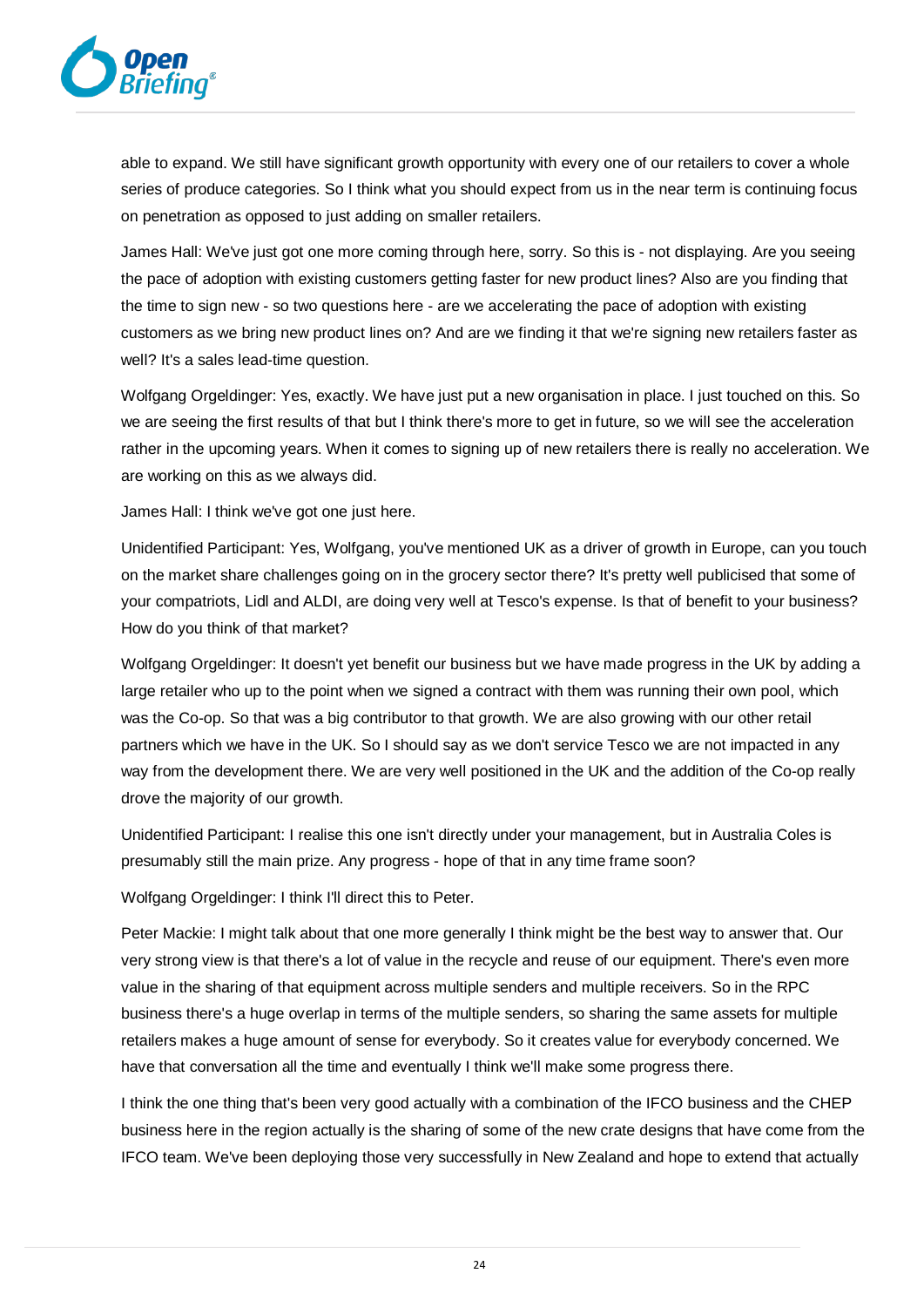

across the whole region. But yes, it's an opportunity for everybody in the supply chain if we can share those assets, for sure.

James Hall: Great. Well with that if there are no more questions in the room, Peter, please continue.

Peter Mackie: Good afternoon, thanks everybody for coming. Now I only have three slides to talk about today, so I'll do a very - a slide on the top line performance in the quarter and then two slides very specifically on the US. So one on the ongoing operational improvements in the US and then the second one, just a bit of an update on the growth projects that Kim Rumph who leads the US business really talked about at the IMB in December. But I'm more than happy to take questions at the end of this on all aspects of the CHEP pallets business overall.

So if we move on to the first slide here. Look, what I would say here, I think in the developed markets for the pallets business around the world this represents actually a really solid performance for those businesses in what is an uncertain economic environment in many of those markets. But really, as Tom alluded to, actually quite a tough comp in the first quarter, especially in the US and Europe and we expect to see those tough comps continue also into the second quarter. But as many of you will remember, the storms in the US in the third quarter last year actually do represent an opportunity for us to accelerate.

So this solid performance in the developed market has really built off good net new wins and as the comps get a bit easier as we move into the second half we expect to see that continue through for the pallets business. So I think in the developed markets solid performance.

In the emerging markets for the pallet business it's been challenging in really three countries, really from an economic and political uncertainty perspective. So in Mexico, Brazil and South Africa, although we call them developing markets we actually have quite substantial and successful businesses in those markets. So the economic uncertainty in those markets has subdued the growth a little bit. Now the good news in those markets is that we have, still, plenty of white space to go after. So the focus of those teams for the balance of the year really is a penetration of the white space in those markets.

Now we have, to some degree, also been hit in Mexico by just a very extended rainy season in the Mexican business. So that's hit the top line but it's also meant we've been moving lots of pallets around and drying lots of pallets around in this extending period. So there's a challenge on the Latin America business as a whole to find cost savings to offset a tough quarter really from the weather in the Mexico period.

Now on Asia, as we've talked about before the Asian business really, one, is making sure that we focus the growth on those areas where we think are going to accelerate palletise flows, especially in the China business. That's been a strong focus of ours now really for the last 12 to 18 months. So it's encouraging to see - I mean this - in the same period last year we saw about a 10% growth and we're seeing a slight tick up here in Asia with a focus more on getting palletised flows going in the Asian market.

But overall, I would say solid performance. Some good performance in net new wins. As the comparators, as we move through into the second half get a little easier, we expect to see the growth performance in the second half also improve.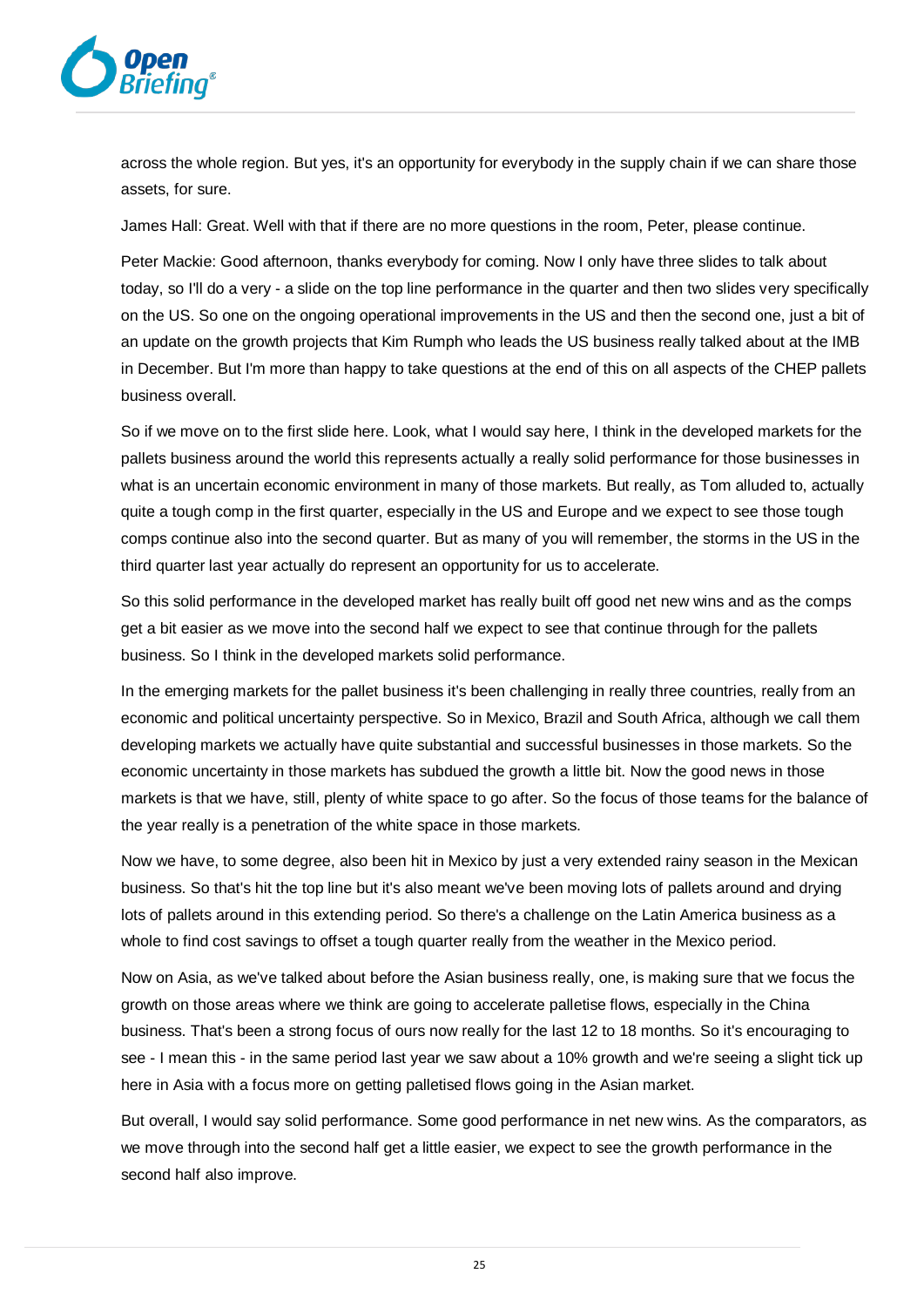

I think probably the other point worth making here - I got asked before we started about progress on SMEs. So we still see really good progress on SMEs, especially in the US business. But one of the other strong trends that we're beginning to see in the business now is much more work with our global accounts. Unilever, I think, is a good example of that and one I can talk to where we're working with them in many countries around the world on joint cost saving initiatives for both businesses and also joint growth business for both of the businesses around the world. So we're making some good progress with a number of our global accounts in many countries around the world, both in developed markets where the focus is mainly joint cost out and then in some of the emerging markets where we're also driving growth.

So if we move onto the next slide. So this is the first of the US slides. We might go straight - rather than do the build here we might just go straight to the main slide. I think what I would say about the US business - I've been in the Company now coming up for 13 years but this is the strongest the US business has been. So we're down to a small number of new pallet commitments and by the end of FY'15 we'll be out of the new pallet commitments in the US business. We've had a significant improvement in asset control over the last few years also in the US business. Then really as a consequence of putting less new pallets in and the growth that's gone on - so the iGPS win backs, the SMEs and some of the medium to large accounts in the US, that we've actually got much better utilisation out of the pool that we've had in prior years.

Now as we talked about at the full year we've been trading some short-term margin there to get the capital efficiency out of that greater utilisation. But I do think it's important to point out here that we keep a very strong focus on the compliance to our quality standards. In fact, we report out to the Board on the quality standards on a monthly basis.

So the focus of the US team really is how do we drive efficiencies - so any cost that goes in through improved utilisations, how do we drive efficiencies to offset that? Also what won't be missed by many of you in this sector is we're seeing significant inflation in transport in the US. So real constraints on capacity and also on driver supply in the US market. So lots of focus in the US business on short-term efficiency programs as we are doing really around the world.

Moving forwards, however, in the US we want to strengthen this good position that we've got on utilisation by improving the durability of the pallet. So really as we work our way through this financial year our plans on improving durability will come to fruition and we will begin to get an understanding of how can we get to this strong position of utilisation actually with improved margins from where we sit today. So that's going to be the big focus for the durability project for the longer term of the US business now we've got to this better position of utilisation.

So if we move to the second slide on the US which was around growth. Look, the key aspect regardless of whether it's a new platform actually or a new sector in our business is to get profitable growth in this business. Number one really is to demonstrate value to the retailer. So demonstrate whatever you're doing here that there's value for the retailer. Really in order to get agreement to the controls that need to be put in place to make the assets turn efficiently without being lost. Then also to get agreement with the retailers that enables coverage to actually make it effective and efficient for the manufacturers to ship into those retailers.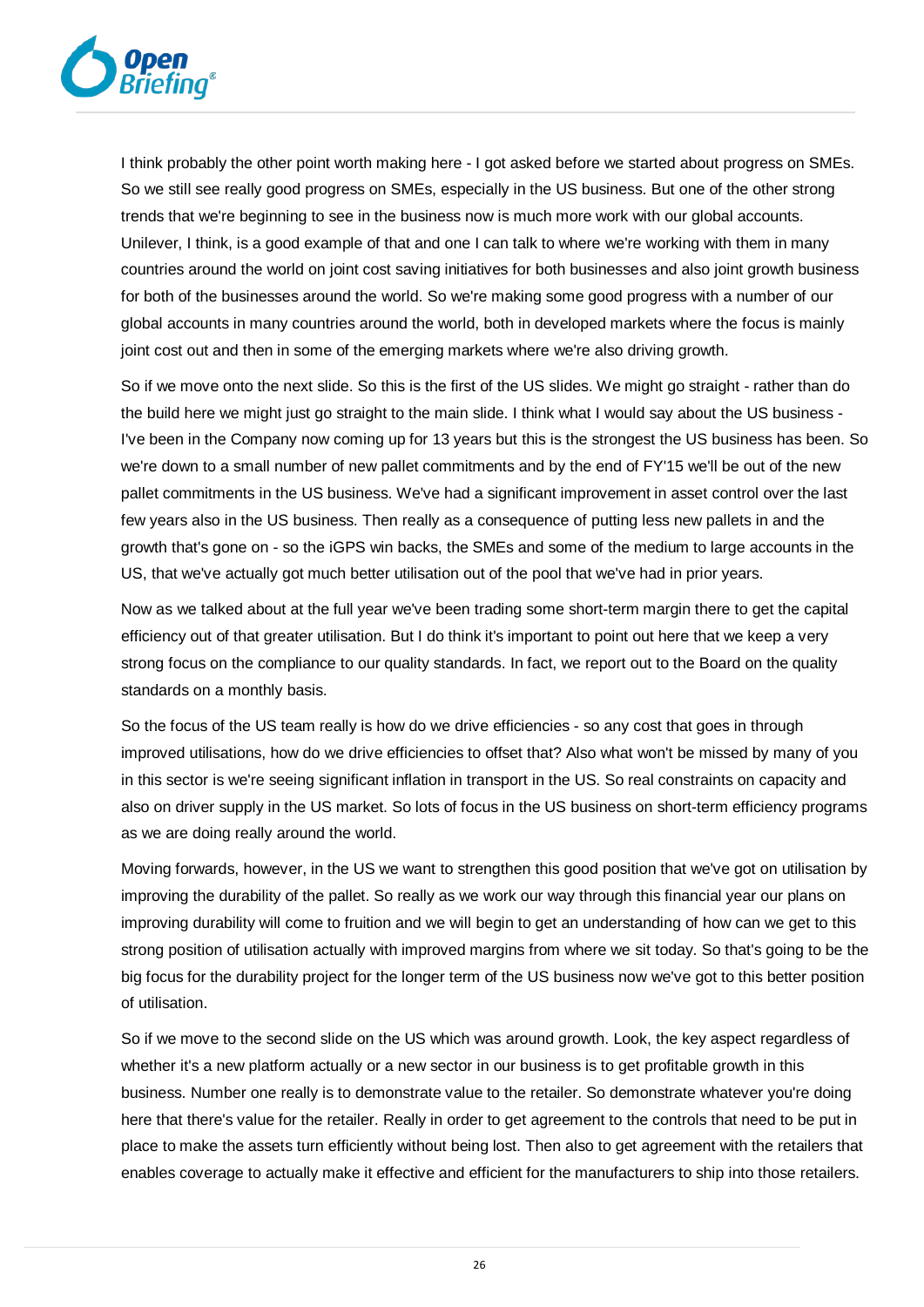

So across all of the efforts of new initiatives in the US we've been very focused on the retailers in each of these segments, showing then the value of the change and then also getting agreements on the control of the assets.

So on the half pallet side the real progress that we're making is with the retailers in the US. So we now have 11 agreements in place with retailers in the US, representing slightly more than 50% by volume of the US market. Now with that kind of coverage we're able to start engaging with manufacturers.

But in this space of the half pallet the real retailer value is very strong. So the half pallets are around promoting product, products on promotion, driving more efficiency and effectiveness in products on promotion. Then the second piece is around really efficiency in replenishment in store. So moving products direct to the shelf on a half pallet rather than having store labour cost apply to taking goods out of casings and direct onto the shelf.

So for the retailer here we're demonstrating through pilots that there's both efficiency effectiveness and sales growth about moving to this platform. But our goal at the moment is to make sure we have strong coverage, strong agreement for controls before we start flowing manufacturers into any of these retailers on any scale, albeit we're running pilots for the time being. But good progress there in getting coverage and getting agreement to controls for the new half pallet launch in the US.

Then also strong progress in the auto aftermarket. We've been doing a similar thing with one national retailer in the auto aftermarket sector in the US, demonstrating clear value to them. Given their footprint we believe there's enough coverage now to get some of the key manufacturers into that national retailer going on the aftermarket sector.

On these other two we've probably given ourselves a bit of a hard mark here in a sense that with respect of pallet pooling we're still a way from getting that going in these two sectors, but actually we have been growing quite significantly in the white wood, recycling business. So the strategy here has been get control of the white wood recycling, get access to the [cores]. Spend more time on site at these retailers, helping the retailers get some efficiency out of white wood recycling and then begin to identify those segments that are better off on white wood recycling and those that are better off on a pooled CHEP blue pallet in this network.

So good progress on getting an understanding of both of the verticals and getting the penetration of recycle in here. Really the next phase of this is then identifying those segments where we can get blue-pooled flows into the ones that make sense where we can keep control.

But overall here this next layer of growth for the US on top of the SMEs and still further penetration on the full sized pallet, we're making good progress in this space for a long term, profitable business.

So with that, those were the three slides I was going to cover but I'm happy to take any questions you might have on the rest of the business worldwide.

James Hall: Any in the room before we go to the web? Okay. So the question here, again from Scott at CLSA - I swear he's not the only person on the webcast by the way, there's actually about 70 of them. But the question relates to the final point on the previous slide - I might actually just go back to it - which is the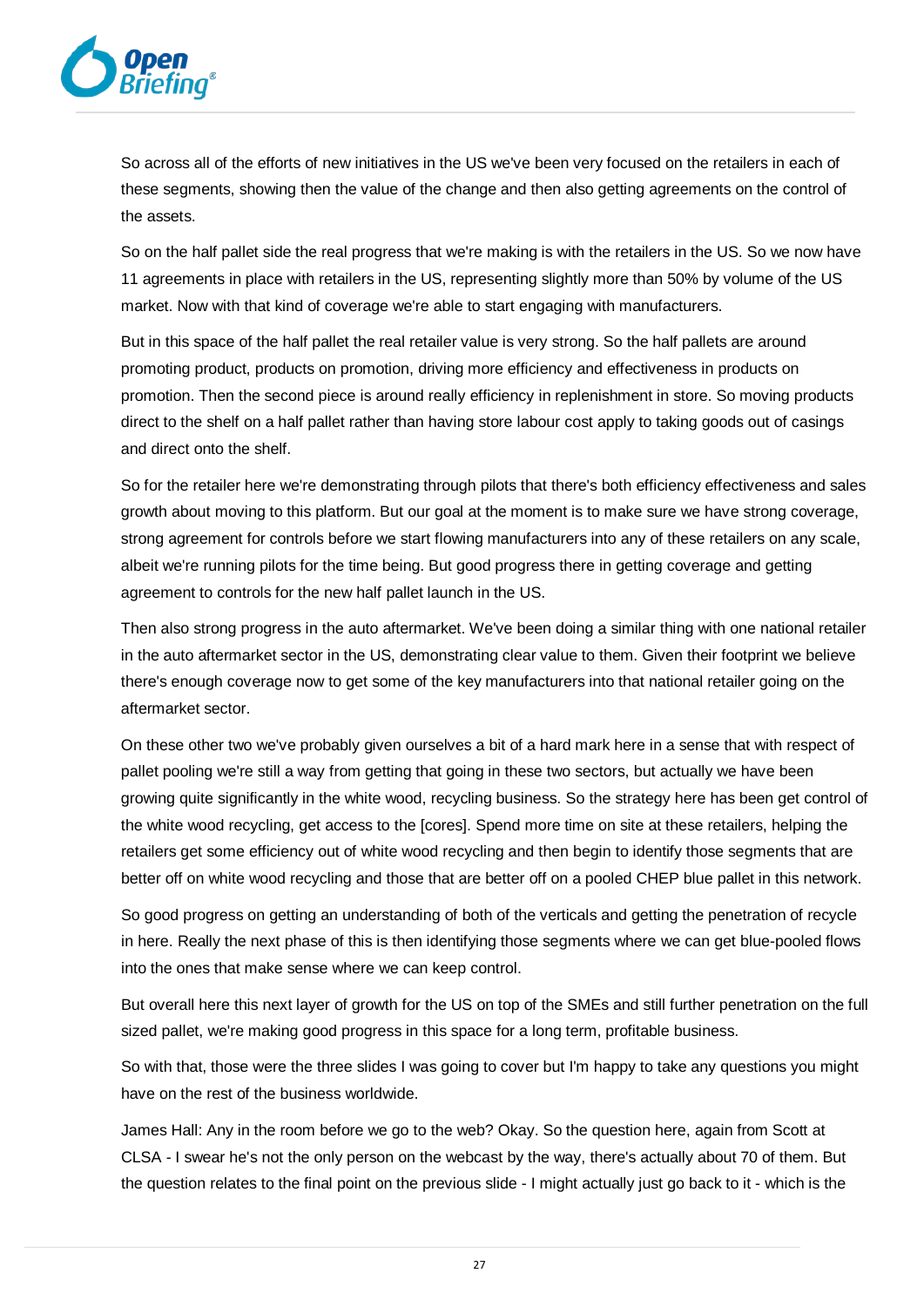

final point on the operating cost and the point around negligible operating margin upside in FY'15. So Scott's question is can he confirm that that means that the operating margin in the Americas in FY'15 should be similar to that seen in FY'14 and do we still feel comfortable around delivery of the synergies between CHEP and IFCO PMS on completion of the consolidation?

Peter Mackie: So yes and yes is the short answer. But yes, we do expect to see that. We expect the inflationary pressures that we're seeing in transport we believe we can drive the efficiencies to offset that. Look, more broadly yes on the synergies but also in terms of the global efficiencies, so the \$100 million that we talked about, we're also on track for that as well.

Tom Gorman: Yes, just so Scott knows, the [\$35 million] that we've committed to in FY'15, that's not all in the US. So it's a global commitment and we're on track to deliver that this year.

James Hall: Another one on the web, from Simon Mitchell at UBS around the economics of the half pallet. So how do the economics work on the half pallet? The retailers seem to be the major beneficiaries, so are they paying for it? How does it work? How does it differ from the standard?

Peter Mackie: So look, the economics on the half pallet are very strong. So we have a sizeable fractional pallet business in the European business. It represents about 15% of the European business. Look, it's very strong value for the retailer. For the manufacturer it's less about supply chain efficiency as it is with the core platform, it has more to do with sales uplift. So what the manufacturer sees in the store is by having much more of the facing in the replenishment area they get much better sales uplift and when they use fractional platforms on promotional activity there's also quite strong sales uplift as well. So the economics for the manufacturer are much more about selling more. For the retailer there's a cost advantage and, obviously, a sales advantage for both.

Look, from our perspective the pallet actually has a very low damage rate and that's been proven in Europe over many years. The design that we have for the US half pallet is actually based off the European design. So the economics are strong for us because the damage rate is very low and the economics for all the players are strong, they're just different from the full size platform.

James Hall: Anything in the room before we - yes.

Paul Butler: (Credit Suisse, Analyst) Hi, it's Paul Butler from Credit Suisse. Look, I know Asia's a small part of your business at the moment but I'm just wondering if you could talk about the opportunity that you see there and what you're doing about it.

Peter Mackie: Yes, so if I take - really the opportunity for us, the big focus for us, is around China at the moment. So we're seeing increasingly - in fact Tom and I were up there the week before last I think. We are seeing an increasing number of flows taking place in the marketplace. So for us and for everybody in China providing pallets for static hire the economics are not fantastic. They really need to flow to bring benefits to everybody in the supply chain. We're seeing much more in the marketplace of flows taking place.

Now we are - part of the reason we were in China was also Tom and I met with the Ministry of Commerce in China really to talk about increasing levels of standardisation both in the pallet but also in the rest of supply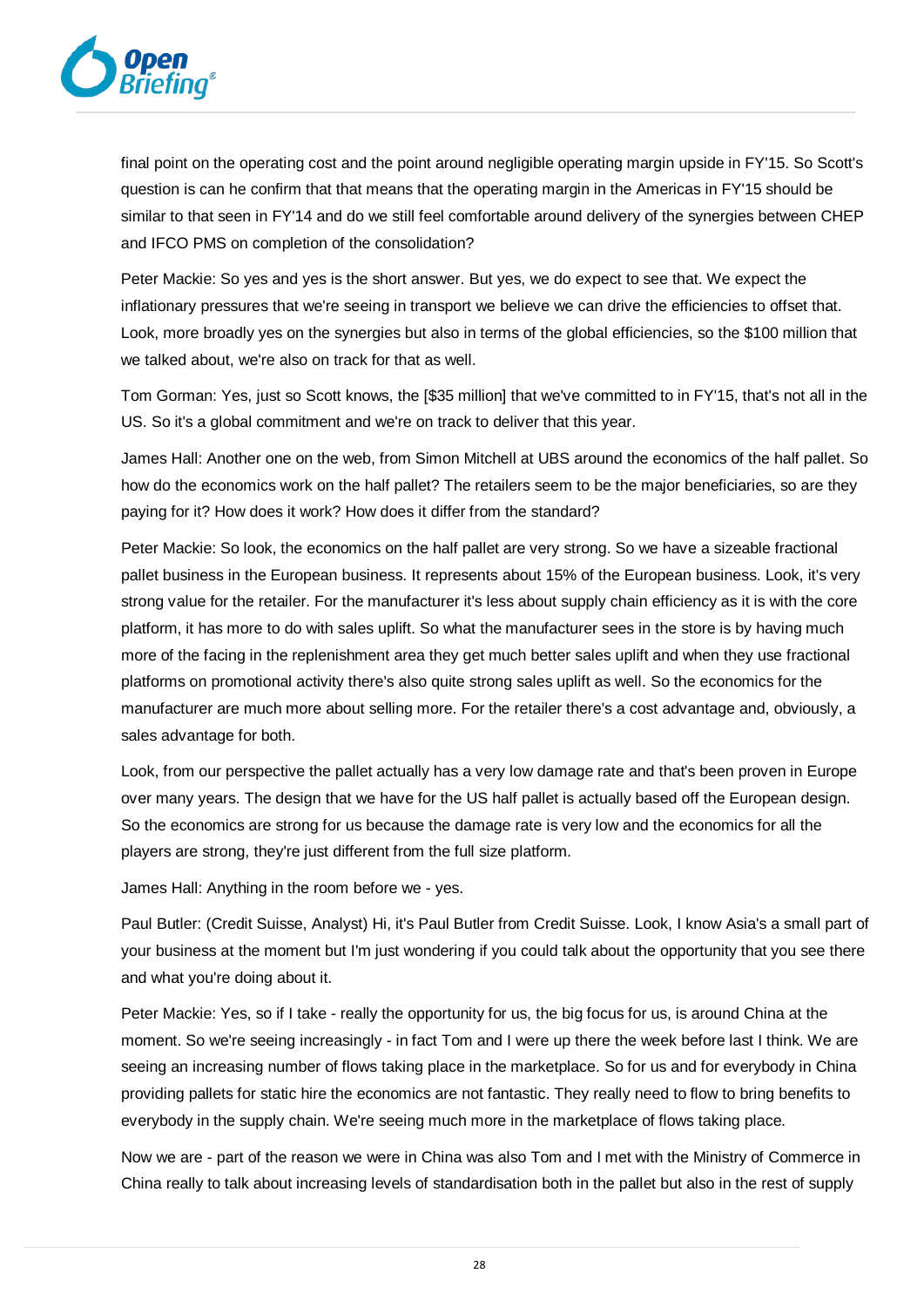

chain equipment in China. So the government are very focused in this five-year plan period on the efficiency of key supply chains in China where they see those costs as much higher as a proportion of GDP than many other countries around the world, where they think they should be more competitive. So we're working very closely with them to say how we can bring that palletised flow through better standardisation in the Chinese market. So lots of strong dialogue, lots of evidence on the ground that flows are now beginning to take place. So China really is the place that we're putting a lot of near term effort.

In India, look, I still think we're a away from palletised flows in an open model but our focus is much more around suppliers into manufacturers and getting efficiency in those circuits with palletised flows in India before the market opens up more broadly in the Indian market.

Then I think looking - I won't mention the name but we are working closely with a global retailer on how we help them service their growing network in Asia in a more specific way than we have done before.

So I think the main focus for us will be China, then India and then for South-East Asia really when we can do something specific with big, global customers we'll look to do that.

Tom Gorman: The only thing that I would add relative to what's happening in China more than India, but it's a pretty amazing situation where the government is very, very clearly - I should say has a very clear point of view on this. I mean Pete alluded to this issue where they have 2x the Western standard in terms of logistics cost as a percentage of GDP. This is a big issue for them and it's now in the second time it's appeared in a five year plan .Their willingness to - MOFCOM willingness to meet with us and the quality of that discussion and the interrogation that they put on us about how the model and how the system works. We also were able to host some MOFCOM people down here in Aus. They clearly see us as the global leader in pooling and they are seeking our points of view on how to develop a more efficient supply chain in China. This is a longterm burn for sure but we're in a very enviable positon, I think, as we sit today.

The other thing that's a little bit misleading in the Asia growth numbers is we start our pool in China in plastic. We're actually shrinking the plastic pool. We don't think the future in China is plastic, we really believe it's growing on a timber base. The timber pool is actually growing at very strong double-digit but because it's only a third of the total pool two-thirds of the pool is actually shrinking a bit. So it's a little bit misleading, the timber pool is growing strongly and, as Peter said, we want to get good return on capital so we're focusing on dynamic flows.

Unidentified Participant: Peter, in Europe the - I want to talk about the competitive dynamic which if I categorise this wrongly, correct me. But you've been walking away from business that you felt was being priced at the wrong level and, perhaps, reallocating existing pool to more profitable customers and effectively keeping your capital base flat to down. Is that dynamic continuing? How long can it continue before you run out of opportunities to keep outperforming? Because it is a geography that from a macro perspective continues to look challenging but you continue to outperform. Just exploring how long you can keep that going.

Peter Mackie: All right, good. I'll maybe reconfirm what you said. Look, the business in Europe travelled very well in FY'14, so you'll have seen that in the year-end numbers, and it continues to do that. So the quality of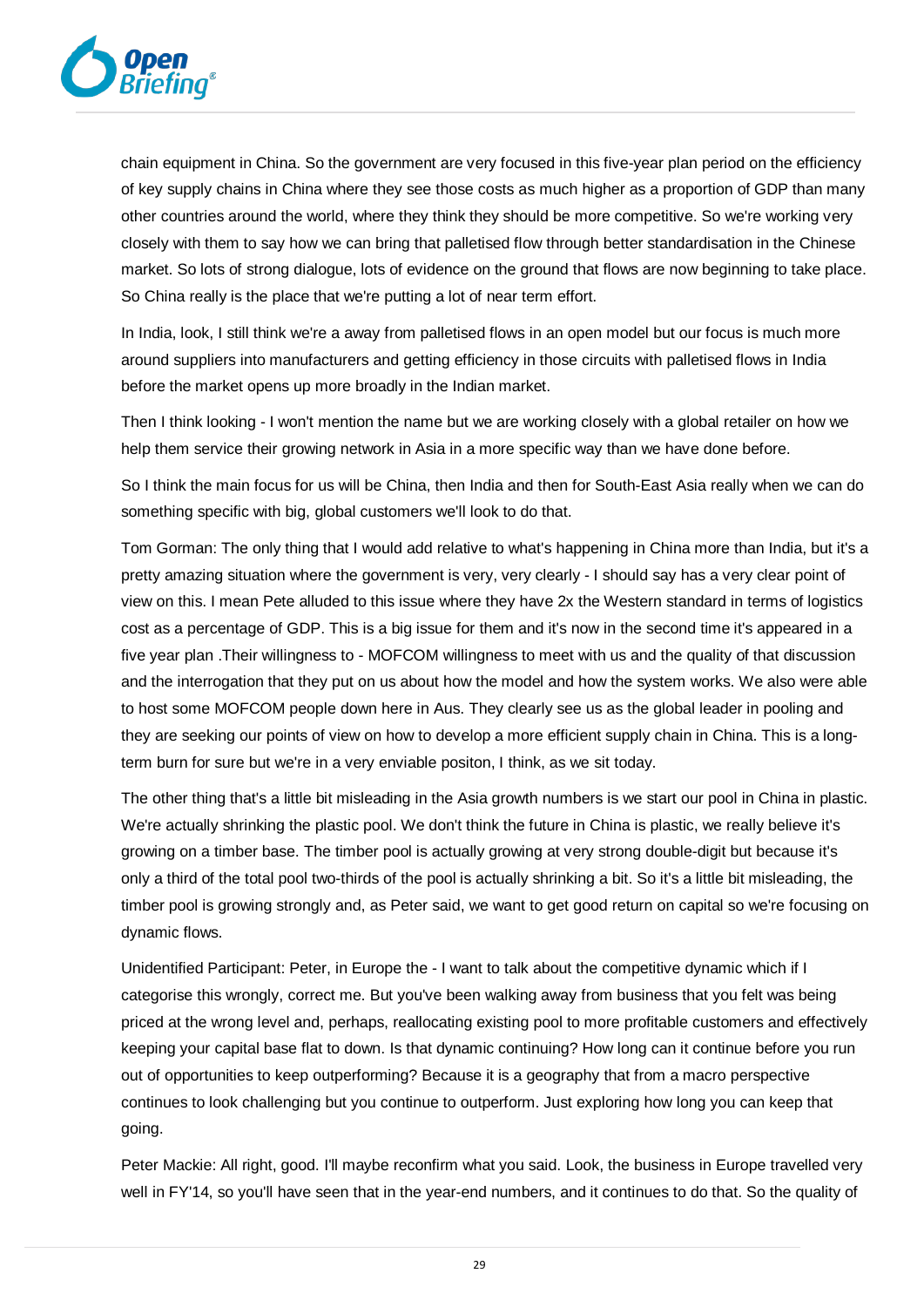

that business in Europe continued to improve. Now part of that is that we are growing in Eastern Europe quite strongly and we continue to grow with our major global accounts in Europe as well. So good growth in the European business from that perspective and good quality of business is set to continue. The efficiency programs in Europe are also flowing quite nicely to the bottom line as well. So the business continues to perform very well.

Look, what we have seen is some very aggressive pricing on some already low priced business on some accounts in Europe and we reach a point where we look at it and say this looks - for a competitor that looks incredibly complex to serve and at this level of pricing we don't see this as sustainable. So we choose to let some of that go. So it's tough, we hate losing any accounts. But when you can't see the pricing levels as sustainable then you'd rather have your competitor take those ones off you than the other ones.

So we see that. I think there's a short term benefit that those competitors see by having a relatively new pool, but very, very quickly that comes home to roost when you're not getting all the pallets that you thought were going to come back, back and you're also beginning to see the damage rate kick into some of those new pallets. So look, we'll continue to take it every deal and try our best not to lose business. We do a lot of work with customers on taking cost out - significantly more cost than the competitors can save through low pricing. But there will be some that we'll choose to let go because we don't think they're sustainable at the level of the pricing our competitors are bidding at.

Tom Gorman: I think just a little more insight on this. I mean this is a source of great discussion as you can imagine between Peter, myself and to a large degree Zlatko and his team and it occurs in all the business units. Look, we take pricing very seriously because for us new business or retaining business is, in fact, deployment of capital in our business. So it's not like we have a factory that has open capacity, we like to look at it as if we win that business, that new piece of business, we have to put more capital to work. So we take it very seriously and it gets a lot of visibility. Historically when someone wanders in and says this is a strategic account you should read that as it doesn't make money. I'm sure in your business everybody's in that space. But there are times where accounts are strategic, because we're a network business we have to be very cognisant of the network impact of either winning or losing that piece of business. We believe that we do that quite well.

We have lost a bit of business in Western Europe in the last 12 months, particularly in the UK. I have to say that if we were to match the business at the price that it went for we would have had a negative gross margin in certain cases. So we recognise that our overheads are too high. That's what our One Better program is all about. But from an operating cost perspective we believe we're quite competitive. So if somebody's coming in at a price point that would drive a negative gross margin that business isn't sustainable. As long as it doesn't have an adverse network effect on us, which in these cases we believe I does not, and we push a little of that pain in their direction that's not the worst thing here.

But I think what you should take away from this discussion is that pricing gets a lot more visibility than it might in a company that isn't structured the way we are. Because we allocate capital for that business we pay very close attention to it and I should say Zlatko and his team go over every deal that requires any more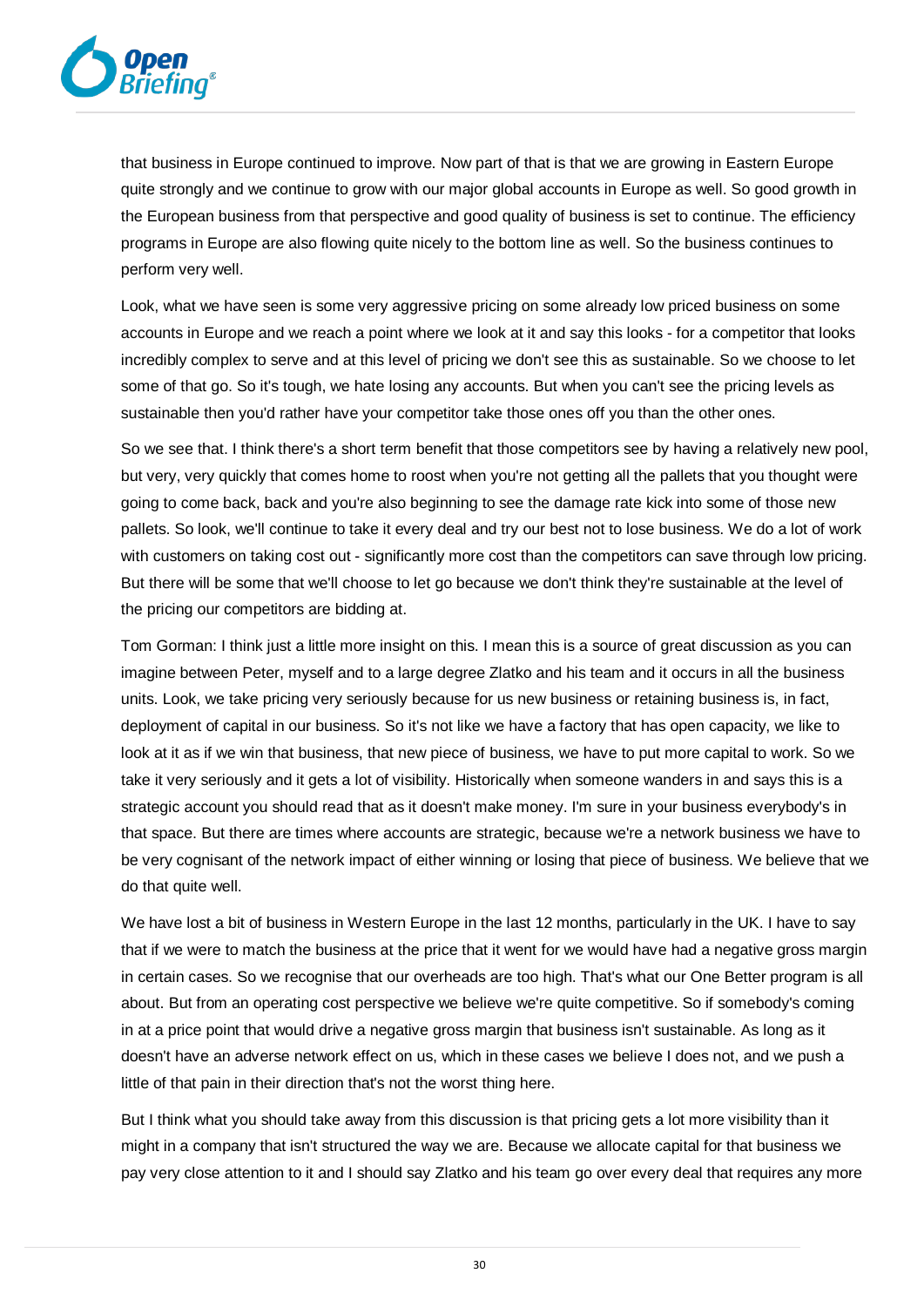

than \$5 million of capital has to come in and be approved centrally. So there's quite a bit of focus that this gets. If we walk away it really makes no sense for us.

James Hall: There's a follow up question on the web on switching costs from Joe Lin at Delta Lloyd Asset Management. It's just about - it's a general question around what is the switching cost impact for a customer when they do make a choice to switch between provider? What are the switching costs imposed upon them? Also then when they're switching to pooling from non-pooling what kind of switching costs are there in that regard?

Peter Mackie: Yes look, the switching costs are not that significant moving from one to the other. I mean the real issues from somebody moving from white to pooling is of the white pallets that they have left in their stock, working it out through their stock and selling those pallets on the open market to recycling. When you move from one pooler to the other it has less to do with the cost - there's a certain amount of time of flushing one stock out and putting anew stock in. I think for a company thinking about switching it has much more to do with security of supply. The pallet is - as a proportion of the total costs of goods sold the pallet is quite a low cost. So not having a pallet turn up when you need it or turn up in the right quality when you need it is the most important thing when you're thinking about switching from one to the other.

Jason Rabbino: But it's fair to say I think, Pete, though that you don't see much switching back to white from pooled.

Peter Mackie: No.

Tom Gorman: It's very rare - I think most of you know this - that once you convert to a pooled solution you do lose a certain amount of knowledge on how to manage those flows because you've outsourced it now, so moving back is quite rare.

Peter Mackie: Yes. Look, I think what we see - especially with those that move from white - is there's a lot of additional efficiency gains that are not expected when they first make the move that make them realise it's very hard to move back because you begin to lose some of that efficiency. So what we see with a lot of our global accounts is they push very hard to move across to blue in a number of other markets from white because they see the general efficiency gain of having their whole network on one platform.

James Hall: I've got a handful more questions on the web but before I do that is there anyone else in the room who wants to jump in? Okay, so there's a few on the US so we'll do those together. First is on home and hardware channel. What kind of size of opportunity is that? Also, given as you mentioned there's been a number of tenders in FY'15 are we assuming any upside this year or is that more of an FY'16 and beyond story?

Peter Mackie: So let me just take the - so in terms of the home and hardware, look, it's of the order of \$30 million to \$50 million. The bit that's hard to estimate is a number of our existing customers today in the US will flow through into the home and hardware sector. What that will enable us to do is to get more volume with some of those existing accounts. So that's the bit to some extent that's harder to scale, once we open those channels more broadly with more control what that enables for the pool at large. But as a standalone it's in that \$30 million to \$50 million bucket.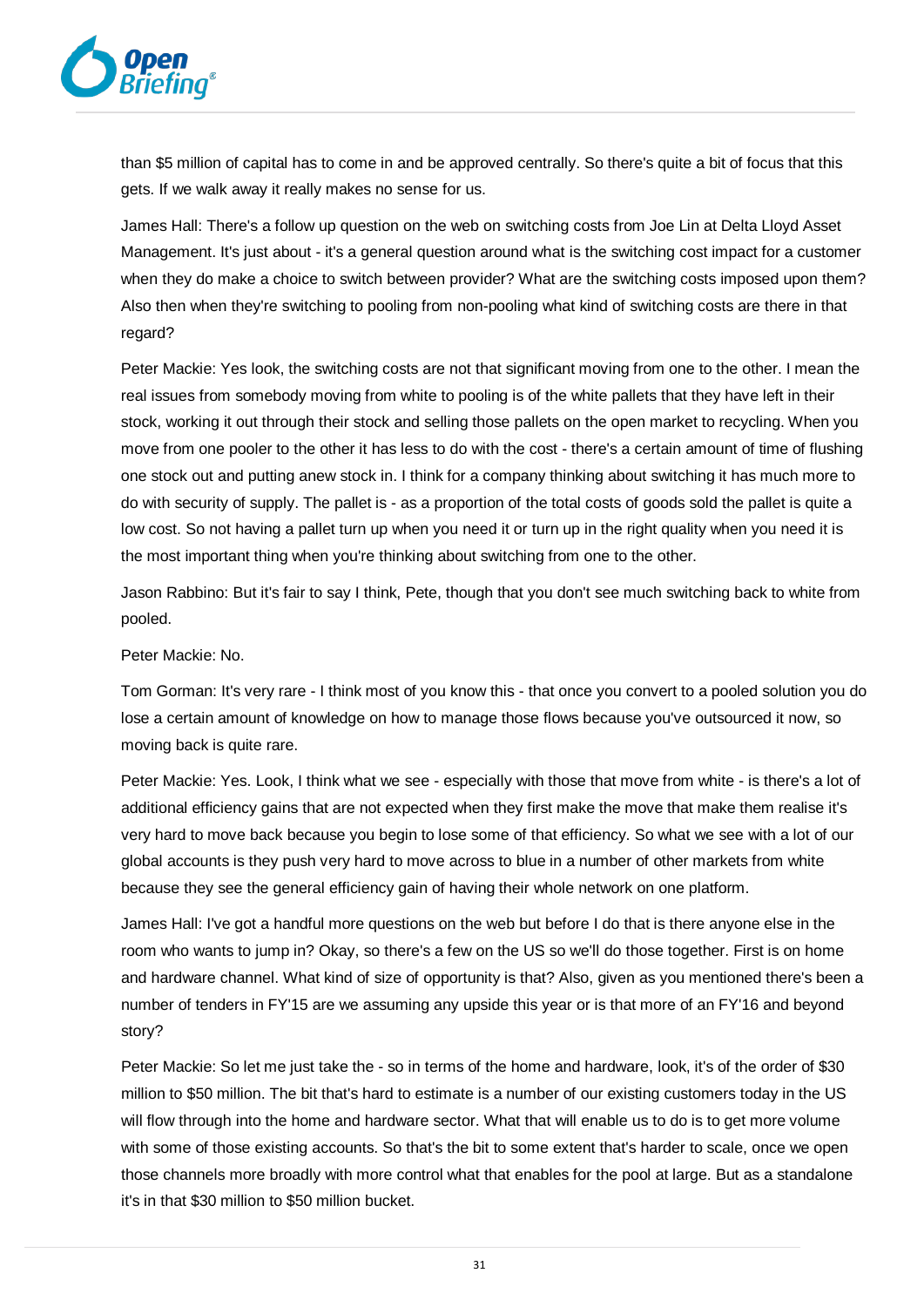

James Hall: Just the timing around potential upside should we succeed in winning any of that business? Peter Mackie: It won't be in - it wouldn't be in FY1'5, it would almost certainly be in FY'16.

Tom Gorman: He was actually speaking to me now.

Peter Mackie: This is a budget conversation we are now having.

James Hall: The next question is from someone with a long memory on the subject of pallet durability in the US and the analysis that we're doing. The question is does this mean the return of the blue step pallet?

Peter Mackie: No, look, I think it's unlikely to be the return of the blue step pallet. It's more likely that it'll be some change to the density of the timber used on the leading edge. So some of the timber that takes the hardest knocks and you need to absorb the most shock it's going to be a change to the density of some of those materials.

We talked at the December IMB I think about nail plates as well. So getting better retention of the boards onto the blocks. Then also some different use of some nailing technology as well on the pallets. But no, it won't be a brining back of the blue step, for sure.

James Hall: It might actually be an idea just for those who haven't been following us for quite so long just to explain what the blue step pallet was.

Peter Mackie: Yes, so - well, the blue step pallet was a number of iterations of finding some different materials that would enable you to actually absorb more shock in the pallet. But unfortunately the mix of materials didn't work in Europe or the US.

What we have done with the changes that we're talking about really since the blue step is we have a test track in Orlando where we can actually test aggressively the duty of any changes that we want to make to the pallet, so we have a really good understanding of how they might deploy in the field. Actually really over the course of the last 18 months or so we have been deploying, to a small degree, some of these changes in the marketplace as well. So that we can see as they come back in the results we're getting off the test track, are they actually being demonstrated by the pallets that are coming back off the field?

James Hall: I'll just go back to the list here but if there is anyone in the room, who's got a follow up question, do ask it. There is one further around asset utilisation Peter and also one around the economics of the half pallet, so I might start with that. Is around is there an inflection point at which point the economics of the half - in terms of volume - at which point he economics of the half pallet begin to become very positive?

Peter Mackie: Yes, look, I mean to me our view was that there will be a small amount of growth in FY'15 associated with the half pallet. FY'16 would see it really take off with at least a couple of retailers. Really the inflection point we'd see is probably somewhere around FY'17 for that platform. That really is about getting a decent amount of network density for it.

James Hall: Then the final question, on the US, is just going in a bit more depth on the asset utilisation point up there around pool utilisation and what correlation there is between increasing pool utilisation and return on capital.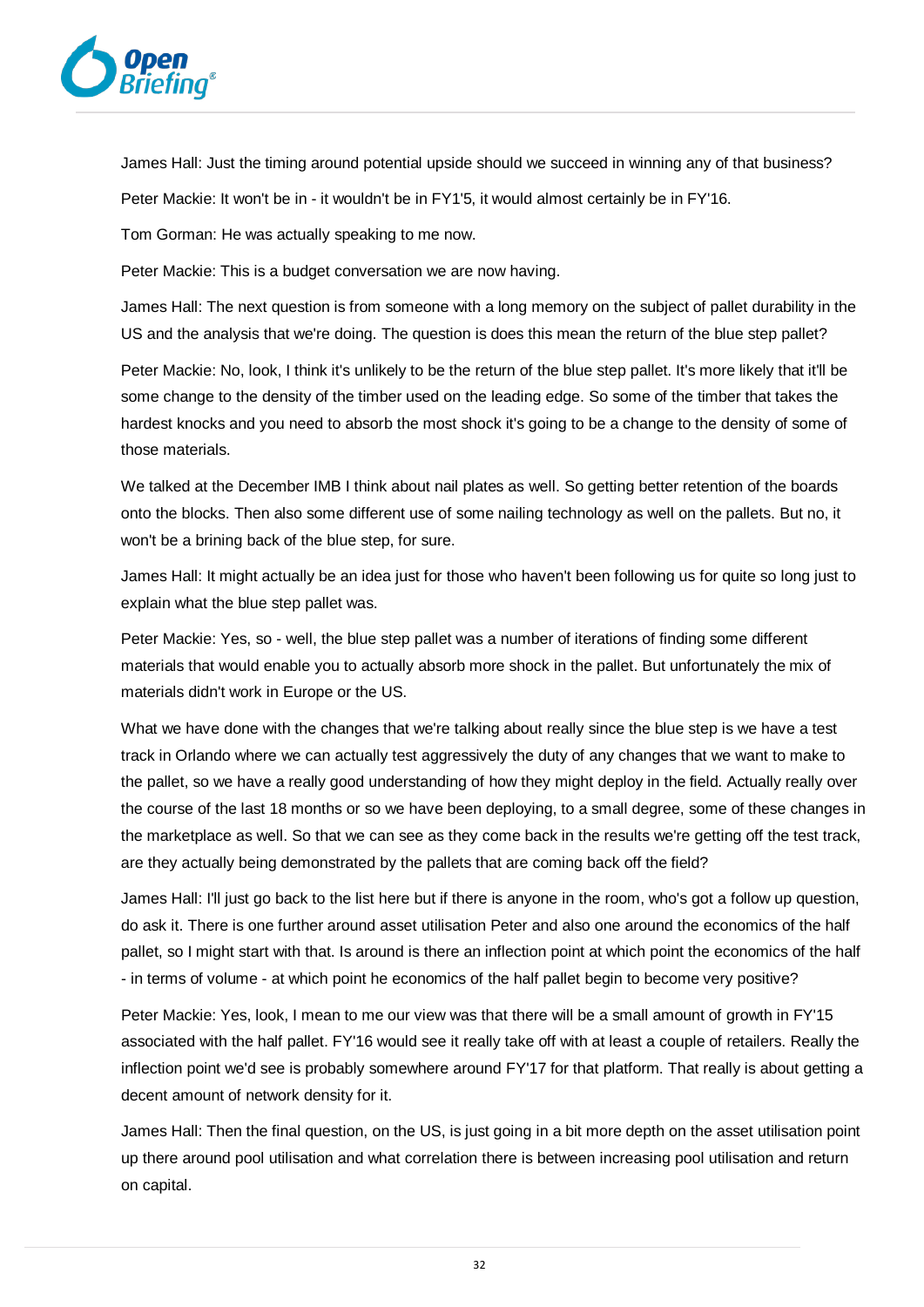

Peter Mackie: Yes, what we should expect to see here is that - maybe the easiest way to do this is with an example. So we used the spare capacity that we had in the pool to fund the two iGPS win backs that we had. We estimate the impact that that had on return on capital was about 1 to 1.5 points on return on capital. Now they were two substantially sized businesses but actually being able to reuse assets rather than buying new assets for those had a decent effect on the ROCE of the business.

James Hall: Thank you. The remaining questions are more general, Tom, so I might let you make any closing remarks and then go to those.

Tom Gorman: So look, I'd just say on behalf of my whole team here and - I would also add that all the members of the executive leadership team are here, so Jean Holley and Nick Smith are both in the back. They didn't have a speaking component in today's presentation. They are, in fact, literate and they both can speak. So look, when we break at the end of the Jean looks after all of our information systems and quite honestly Jean's a lot broader than that. She's got a great view on technology and feel free to speak with her. Nick is responsible for all the human capital in our Company. So both of them will also be around for a bit after this.

So look, I'll just wrap up and then we'll go to - I'll moderate if there are any questions left. But three things I just really wanted to touch on today, things that we tried to cover, first in a little bit more depth, we did want to go through the first quarter market view. So I think you were able to hear from all three gentlemen that run those businesses, so in containers, RPC and pallets a little more detail in terms of top line performance through the first quarter. Then as part of that update we also wanted to reconfirm for you our market guidance which essentially is unchanged from where we were but now we're rolling in the effect of 10 months of the Ferguson acquisition. So we've revised that guidance upward. But that upward revision obviously is reflecting the Ferguson acquisition.

The second thing that we wanted to touch a little bit is how M&A fits into our portfolio. Really as we said in the presentation we wanted to go back through that because post the Ferguson acquisition we had a number of questions but M&A in fact has played a part of our growth over the last five years that I've been CEO. It's obviously been a bigger part of the containers group because we've built that group really from a standing start, but it also has historically played a role in the RPC business. As Wolfgang alluded to, there are still a few opportunities for us, particularly as we look at filling out our geographic footprint there, there might be a few smaller opportunities for us still in the RPC space. But you should have taken away a little bit about how we view our M&A strategy. Look, as we have these sessions and have our meetings around results time we're happy to continue to explore our strategy here and how we see the trade off on return on capital and long-term value creation, so M&A will continue to play a part in that.

Then last but not least a little more detail than we normally would do on Ferguson itself, a relatively small acquisition for us but we think a very, very important foundational component of where we see our continued growth in oil and gas.

So, again, I'd just say thank you. We've had great attendance today. A great deal of interest particularly given that tomorrow's a holiday here, I wanted to thank you again.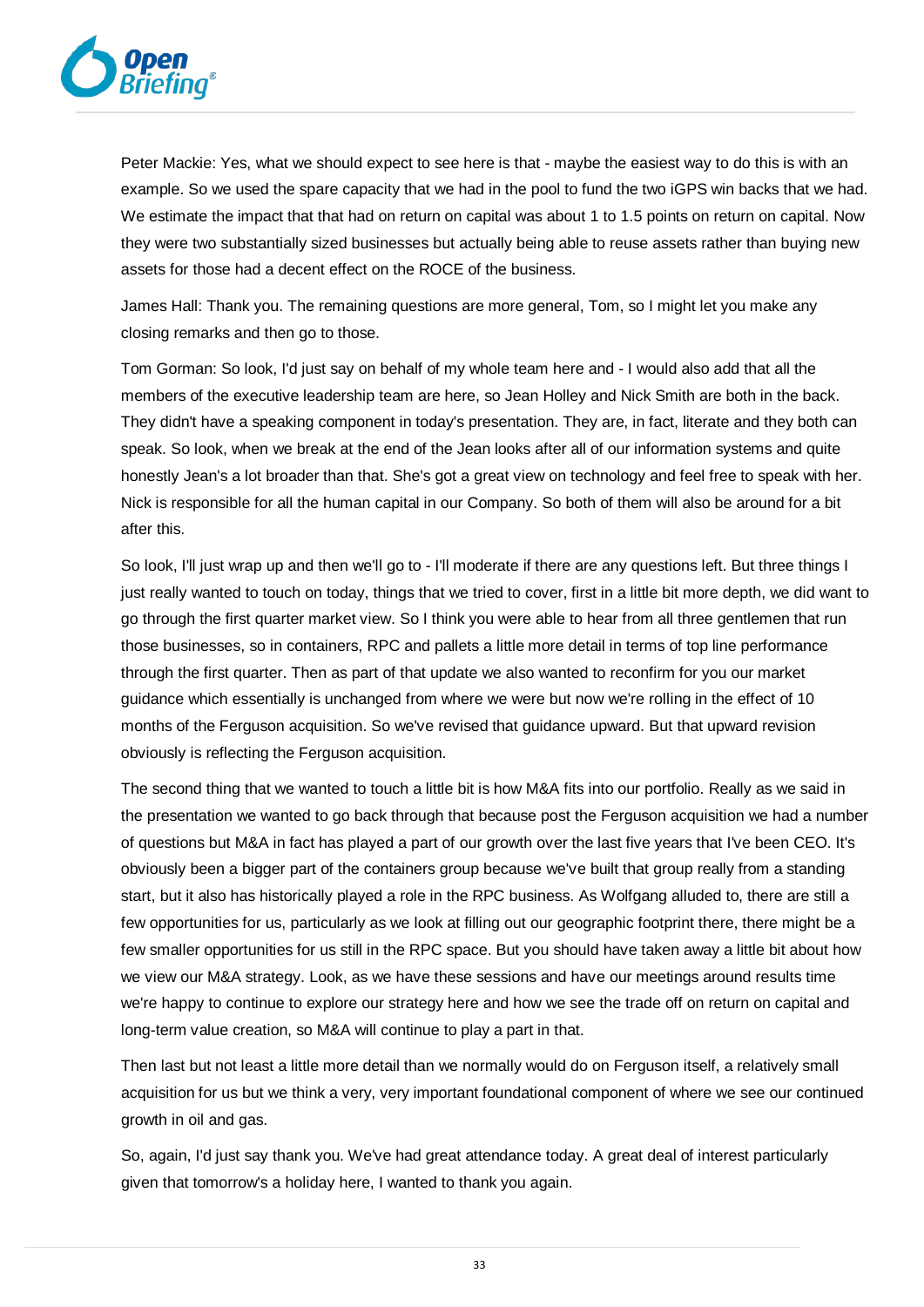

So with that I think we'll go to additional questions and I'll just try to moderate here as best I can. If they're not allocated to a specific individual we might just pass the questions around a little bit.

James Hall: Anyone in the room? There is one on the web. You can guess who it's from.

Tom Gorman: Scott, how are you doing?

James Hall: So Scott's question was around diversification and he said obviously that's been a theme for the business over the last few years and with the Ferguson acquisition even more so. The question really is where do you see the business mix over a three to five year period?

Tom Gorman: Yes, look, I think that we've actually had four strategic themes. I mean go to market, cost leadership, people and leadership and then diversification was the fourth. So we've talked about these four strategic themes and we think that we've been working very hard on all four of those themes really over the last three or four years particularly. But diversification's very important to us. Our growth strategy, again pretty clearly, said we want to take what we know and what we think we're very good at and do it in more geographies around the world. We will continue to do that.

Jason touched on it very briefly in terms of Russia, but we do now have an office in Russia. It is a Brambles office. It's meant to be focused on building our pooling businesses there. We have a small pilot underway in the RPC business. We have a pallet team on the ground and we have some minor business at the moment in automotive. Look, it's hitting some clear headwinds, that market is hitting some headwinds, but in the long run we believe the Russian market is a place where our customers want us to be.

I also touched on Africa. We have done a very detailed market immersion there. We have a clear Southern Cone strategy, we have a very clear strategy in the north, and east versus west, west we've decided that the better opportunities in the medium term really are in West Africa as opposed to East Africa. So we're putting resources in place, people on the ground and beginning to develop that process.

You will see us continue to expand our business in Latin America. We have great positioning at the Southern Cone of the continent and then obviously still in North America but Mexico as the top of that, we have a very strong position there and we're looking at building that out.

So diversification in terms of geographic expansion is absolutely going to continue for us. The second component of that is take what we know and apply it to more asset classes. That's exactly what the Ferguson story is all about: taking what we know, which is pooling of fungible unit load devices - in the case of Ferguson they're CCUs or cargo carrying unit, but in the case of Wolfgang they're RPCs, in the case of Peter they're largely pallets. But we still believe that we can apply our skill to a broader set of assets.

At the moment there's nothing particularly - there's nothing specific to announce or talk about today. We have made a pretty big move into oil and gas and, as I said, we didn't buy that for the next quarter's earnings; we bought it because we think long term it's a great vertical for us to be in. So now what we have to do in the coming years is to prove that out and to develop our capability in that vertical.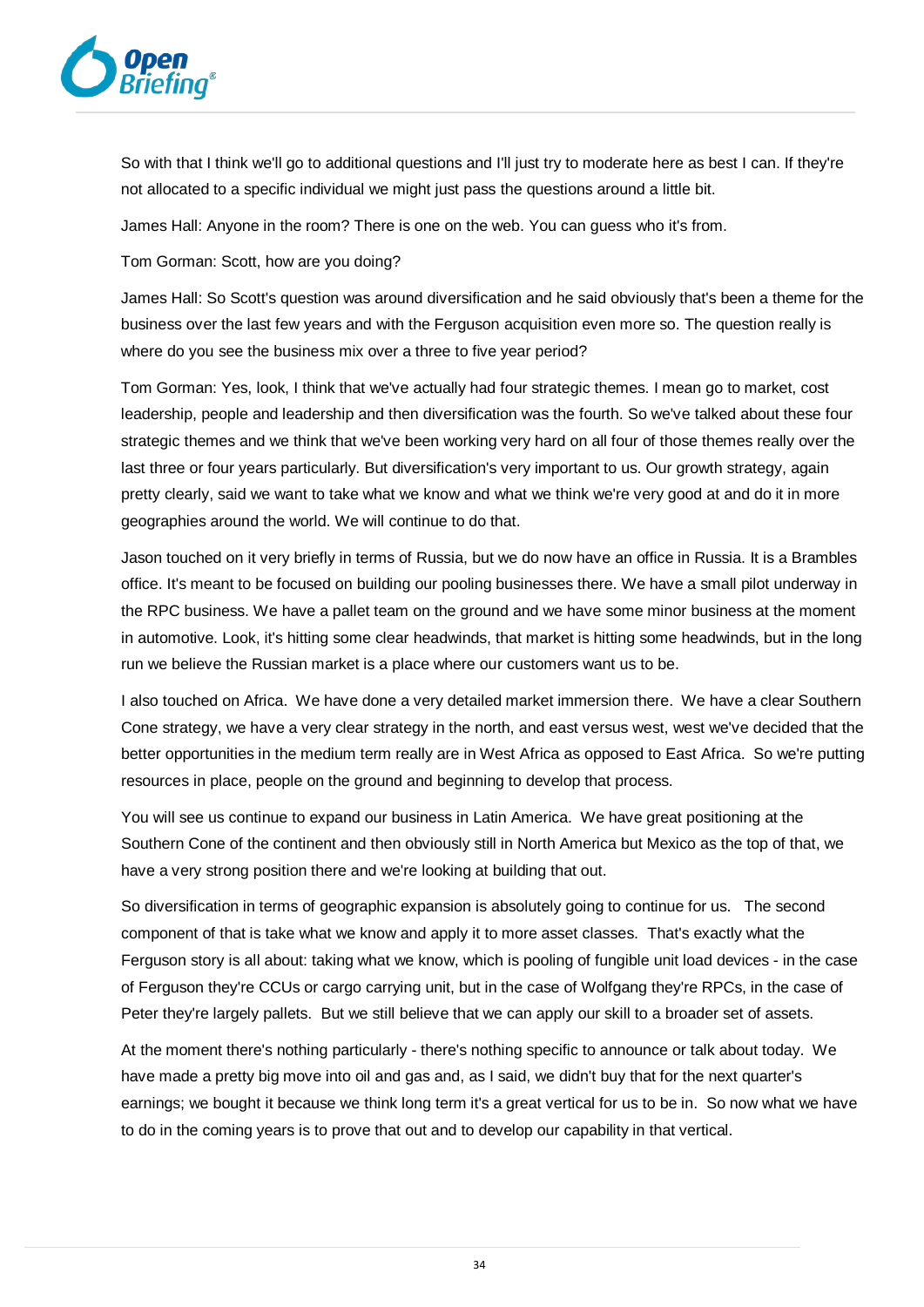

So to be a little bit simplistic, we've got to digest the meal we just ordered. So that's what we're going to go focus on. So the diversification will continue to be important for us but we think that we have four very, very distinct plays and very distinct verticals in the containers business.

Automotive, which we think is a great place for us still, notwithstanding some of the near-term challenges; oil and gas, which we've touched on in great detail; aero, which I think we've been very upfront about. We want to continue to work the aero business but there may be a point in time that either due to scale or possible returns in that business we may look at that business in a different way.

Then of course the real - still we believe the real home run for us is in [intermediate] bulk containers and that has more and more to do with intercontinental flows. We have a great position there. We think we're the best suited to connect all the dots globally so that's really where we're going to play.

I think we've defined those four verticals very, very clearly and now we need to go deliver on those. So I don't see any significant changes. James, to answer Scott's question through you, I don't see any significant changes on that portfolio where it stands today. There's a lot of opportunity in all four of those and of course both Peter and Wolfgang still have enormous opportunity in front of them.

Diversification in those two businesses, we talked about it here but it's different verticals in pallets but also extending our display pallet business. With Wolfgang, the opportunities for different packaging solutions I don't want to say is infinite but it exceeds where we are today and we think that could bring a lot of value to our customers. So still plenty of opportunity.

James Hall: I've got the same question from three brokers on the phone but Paul, have you got one?

Unidentified Participant: Might be I'm the fourth. Tom, in talking about these existing verticals, I suppose if I look back China, aerospace would be two examples where you've had to think about developing the market, it wasn't there…

## Tom Gorman: Yeah.

Unidentified Participant: …today versus oil and gas which yes it's maybe a side step from your existing business in CCCs but it's an established market. You've paid a bit more but you're further advanced. Any learnings or evolution in the Group's thinking about opportunities where you have to develop a market from scratch, there's no pulling market versus…

Tom Gorman: It's interesting. We've done a fair bit of analysis on that very question because it's an issue for the Board as well to wrestle with. I don't think there's a company in the world that doesn't wrestle with this. Fundamentally we believe in very simple statement to all of our people is quality and quantity. We believe we have to have very high quality business which we're blessed with today, and we need more of them. So we want to continue to grow and we believe that what our shareholders want is to put their capital to work at returns that exceed our weighted average - that exceed our weighted average cost of capital. So that's what we try to do.

We do that in two ways. Organically, so let's take the best organic example, which is the US. The US started in '91 or '92. I think Peter took 12 or 13 years to be cash flow positive and it is an enormously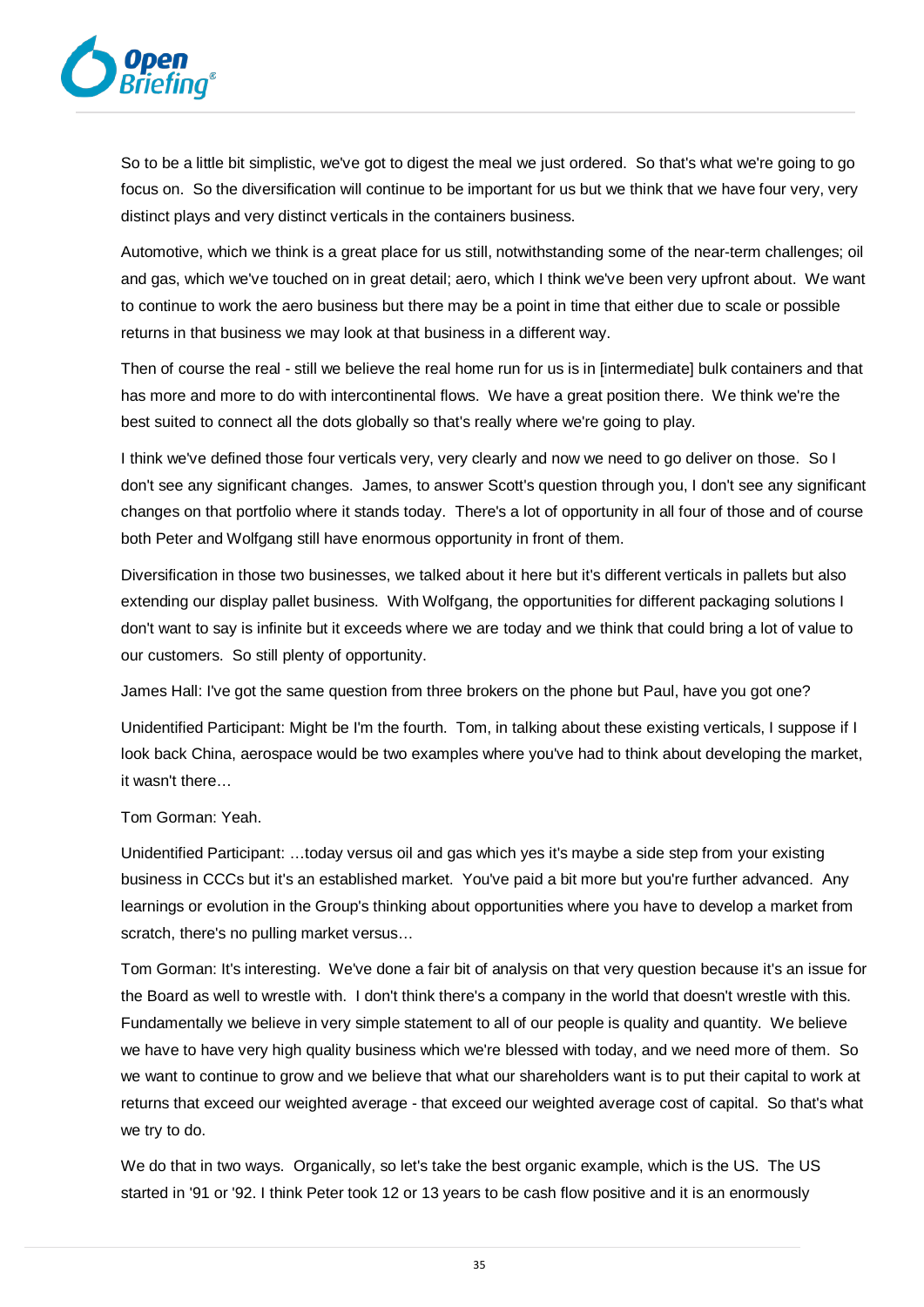

powerful business for us. Look, it has its ups and downs, like any business, from time to time, but it's an enormously powerful business and that business has shown us the example of first mover advantage. So if you get into a space in our industry and you can provide value to the customer versus the next best alternative it will take you a long time to build that business but when you do you have a very, very powerful business.

So I think the organic example is the US. I think the other organic example in the market entry; clearly India and China are in the same space as well. We're building those out because they don't exist today. So for us to go in there and make an acquisition, there's nothing to acquire.

Now in some of the other verticals it's quite different. IBCs in particular, Jason, you get a lot of specific niche players in various verticals. If those verticals make sense to us and there's a value equation that makes sense to us, we would entertain entry through acquisition if we believe we can grow it and we can bring some benefits to that entity.

But I think we're going to be disciplined. I know we're going to be disciplined around price. So let me give you the perfect example, which is Goodpack. We were very open on this. We were very interested in Goodpack and we had a view of what we could have done with that business. We think we could have added real value. It was in a vertical that is interesting but there were other things around Goodpack that we liked. But at the end of the day David Lam was able to convince somebody to pay them a lot more than we were going to pay so we walked away.

I think as long as we continue to have that discipline, whether we - the question of whether it's measured against retiring debt or buying back shares or organic entry, as long as we continue to have that discipline I think M&A should be a component of our growth strategy.

So that's - I can give you a lot of examples of stuff that we didn't do because we were quite disciplined and there are several in Jason's portfolio, most of which we haven't disclosed. But there are actions that we could have taken that we actually put bids in on companies and we got beat because someone was going to pay a lot more than we were. So that'll continue.

James Hall: Anthony Moulder from Citi had a follow-up question on Russia which was that previously we've spoken about asset ownership and the challenges around enforcing asset ownership in Russia being a reason why we're not there. So the question is what's changed that's making us think more proactively about being there?

Tom Gorman: Yeah, I thought he was going to ask why now because the timing is about the worst timing you could ever have, for let's go somewhere. Look, I might pass that to Pete, because maybe Pete could enlighten us as to what's changed. But jokingly aside, look Russia remains a very big challenge in terms of enforcing ownership rights, in terms of transparency, in terms of rule of law. It doesn't sit really well in terms of the corruption index. There are a lot of challenges; for sure there are.

I'll tell you why we're looking at it and then I'll pass to Pete. The reason we're looking at it is because our customers want us there and our customers believe that we can provide a solution that will make their business fundamentally more competitive. That's step number one.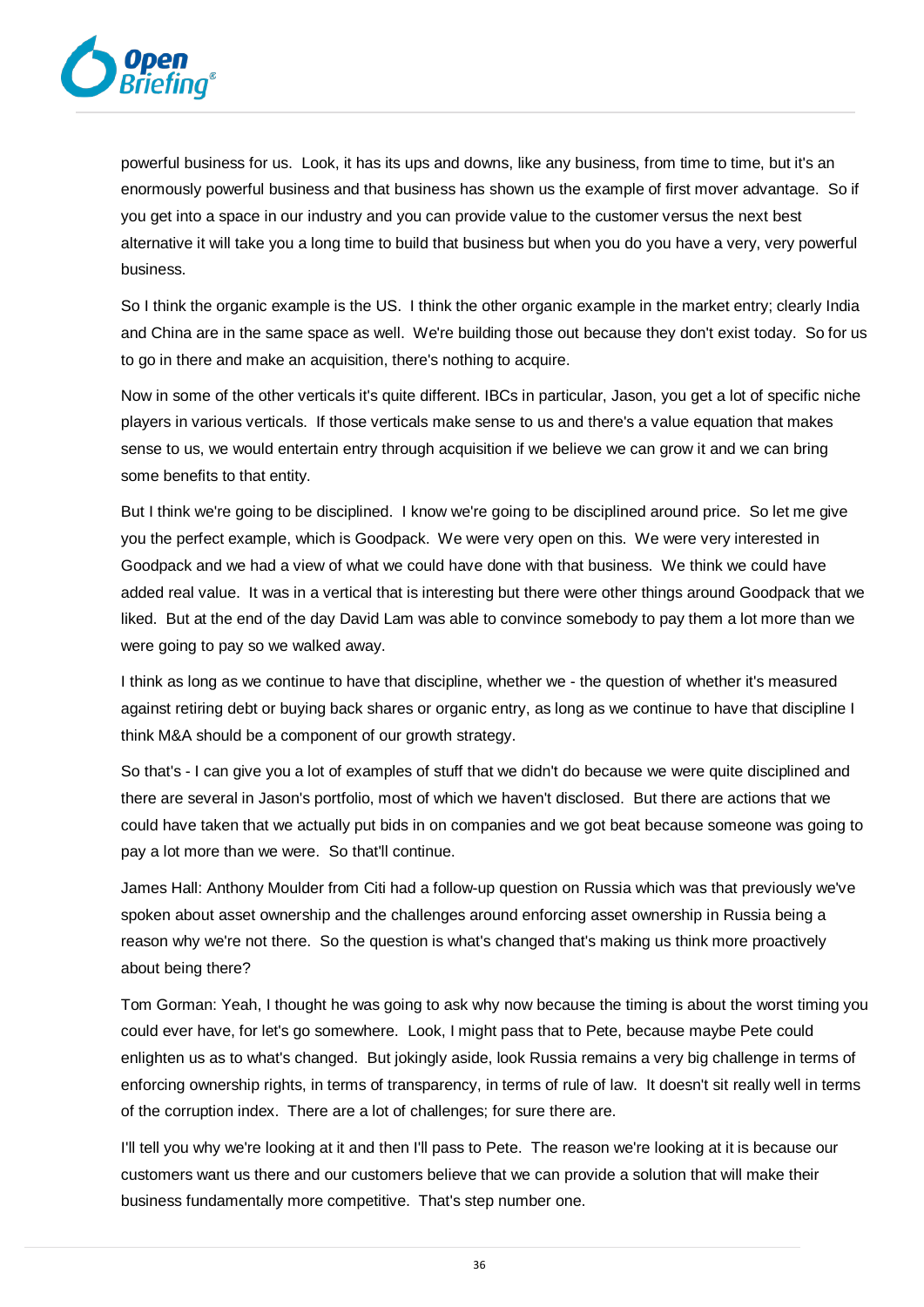

Step number two is an adjacent to that. When our customers in Western Europe send stuff into Europe - into Russia, we charge them an out of pool premium, a fairly substantive out of pool premium. That's making those flows from Western Europe into Russia to be much less efficient than they should be, and at the very least we should be developing a collection engine in Russia to get those assets back and then fundamentally and in the long term potentially lowering the cost of business for our customers that are shipping from West to East.

So those two major drivers are what's made us consider this more than we might have four or five years ago. But Pete, I'll pass to you to answer the question.

Peter Mackie: We've actually had - our first employee in Russia actually was an asset director and that person's been on the ground now for probably about 18 months in Russia because the first question was exactly Anthony's question is can we get legal title to our assets in Russia? Actually during the immersion week, which is now probably about a year ago, Tom, I think, wasn't it?

Tom Gorman: It was a beautiful time in November [unclear].

Peter Mackie: We had the immersion in Russia. We also visited some recyclers in Russia as well to begin to start talking about everybody wins if we can cooperate together. They were reasonably positive discussions as well in the Russian market.

So I think we've done quite a bit of due diligence both on asset title and how we might work with the recycler market in Russia before we then really started engaging with customers, which we've been doing much more in the course of the last year. I think on the pallet side of it it's likely to start with some pilots with the largest retailers and our big global manufacturers in Russia to prove out we could make pooling work in the market. But no, the asset piece has been a key part of the dialogue before we've actually started talking to customers in Russia.

Tom Gorman: The other thing I would just add - and Pete's very familiar with this - look, we're a lot smarter than we were four or five years ago, and frankly we've learned a lot from the other forays into Central and Eastern Europe, most notably Turkey, to be blunt. Turkey is a great growth engine for us. We think in the medium term it's going to be a great business for us. But we learned a lot of things that we thought we knew before we entered. You can do all the desktop studies you want; you can hire all the supposed experts on a country that you can find, but the only way you really learn about these things is you've got to get people on the ground and you have to do it in a responsible manner but you have to get experience on the ground.

The Turkey story, I think, is a great one. BIM is the dominant retailer there; BIM is a local retailer. We don't have experience with BIM around the world. We had a great agreement with BIM when we first started out, and then as they learned the business, because they too were new to pooling, they wanted to readjust and realign some of that relationship. I think what we learned from there is the importance of the retailer because most places around the world, our pallet business is really built manufacture it first. That experience plus the cumulative experiences that we've had over the last couple of years have really refocused us to be much more retail - I don't want to say retailer dominant but retailer balanced organisation. That has informed us as how we think we need to enter Russia.